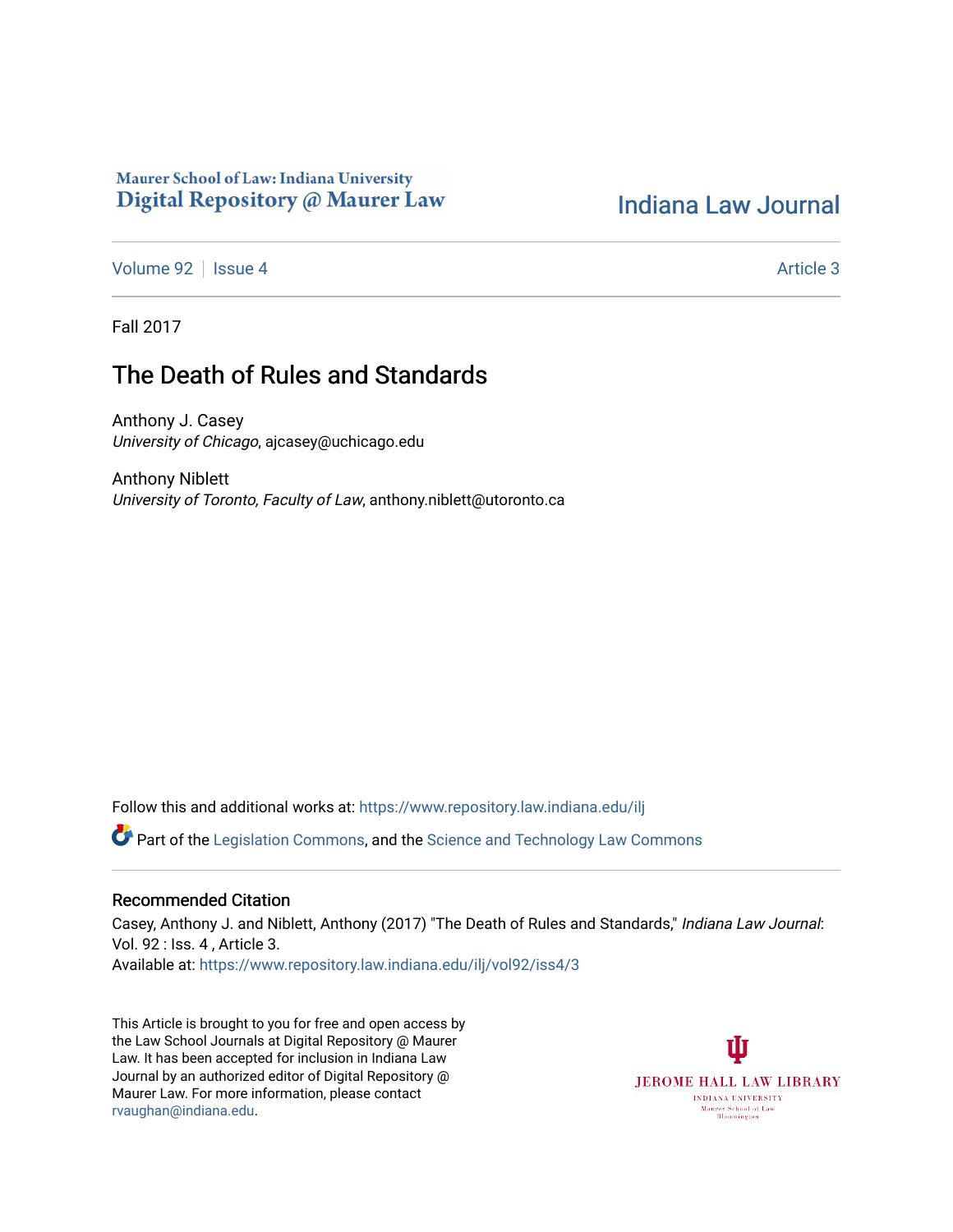# **The Death of Rules and Standards**

# ANTHONY J. CASEY & ANTHONY NIBLETT<sup>\*</sup>

*Scholars have examined the lawmakers' choice between rules and standards for decades. This Article, however, explores the possibility of a new form of law that renders that choice unnecessary. Advances in technology (such as big data and artificial intelligence) will give rise to this new form—the microdirective—which will provide the benefits of both rules and standards without the costs of either.* 

*Lawmakers will be able to use predictive and communication technologies to enact complex legislative goals that are translated by machines into a vast catalog of simple commands for all possible scenarios. When an individual citizen faces a legal choice, the machine will select from the catalog and communicate to that individual the precise context-specific command (the microdirective) necessary for compliance. In this way, law will be able to adapt to a wide array of situations and direct precise citizen behavior without further legislative or judicial action. A microdirective, like a rule, provides a clear instruction to a citizen on how to comply with the law. But, like a standard, a microdirective is tailored to and adapts to each and every context.* 

*While predictive technologies such as big data have already introduced a trend toward personalized default rules, in this Article we suggest that this is only a small part of a larger trend toward context-specific laws that can adapt to any situation. As that trend continues, the fundamental cost trade-off between rules and standards will disappear, changing the way society structures and thinks about law.*

| I. THE EMERGENCE OF MICRODIRECTIVES AND                        |  |
|----------------------------------------------------------------|--|
|                                                                |  |
|                                                                |  |
| B. TECHNOLOGY WILL FACILITATE THE EMERGENCE OF MICRODIRECTIVES |  |
|                                                                |  |
|                                                                |  |
| 1. EXAMPLE 1: PREDICTIVE TECHNOLOGY IN MEDICAL DIAGNOSIS .1412 |  |
| 2. EXAMPLE 2: COMMUNICATION TECHNOLOGY IN TRAFFIC LAWS1416     |  |
| D. THE DIFFERENT CHANNELS LEADING TO THE DEATH OF RULES AND    |  |
|                                                                |  |
|                                                                |  |
|                                                                |  |

\* We thank Benjamin Alarie, Omri Ben-Shahar, Spencer Funk, Stavros Gadinis, Saul Levmore, Ariel Porat, and participants at the Junior Business Law Conference, the STILE conference in Rome, the Annual Meeting of the Canadian Law and Economics Association, the Law and Big Data International Symposium in Paris, the Law, Economics and Business Workshop at Berkeley Law, the Law & Economics workshop at the University of Michigan Law School, the Society of Institutional and Organizational Economics meetings in Paris, France, the Granular Norms conference at Villa Vigoni, Italy, and workshops at the University of Chicago Law School, the University of Connecticut School of Law, the Faculty of Law, University of Toronto, and Washington University St. Louis for helpful conversations and comments. We also thank Michael Alcan, Elizabeth Kiernan, Erica Yang, and Stephanie Xiao, for excellent research assistance. The Richard Weil Faculty Research Fund, the Paul H. Leffmann Fund, and the SSHRC provided generous support. In the interests of disclosure, one of the authors (Niblett) is a co-founder of a start-up bringing machine learning to the law.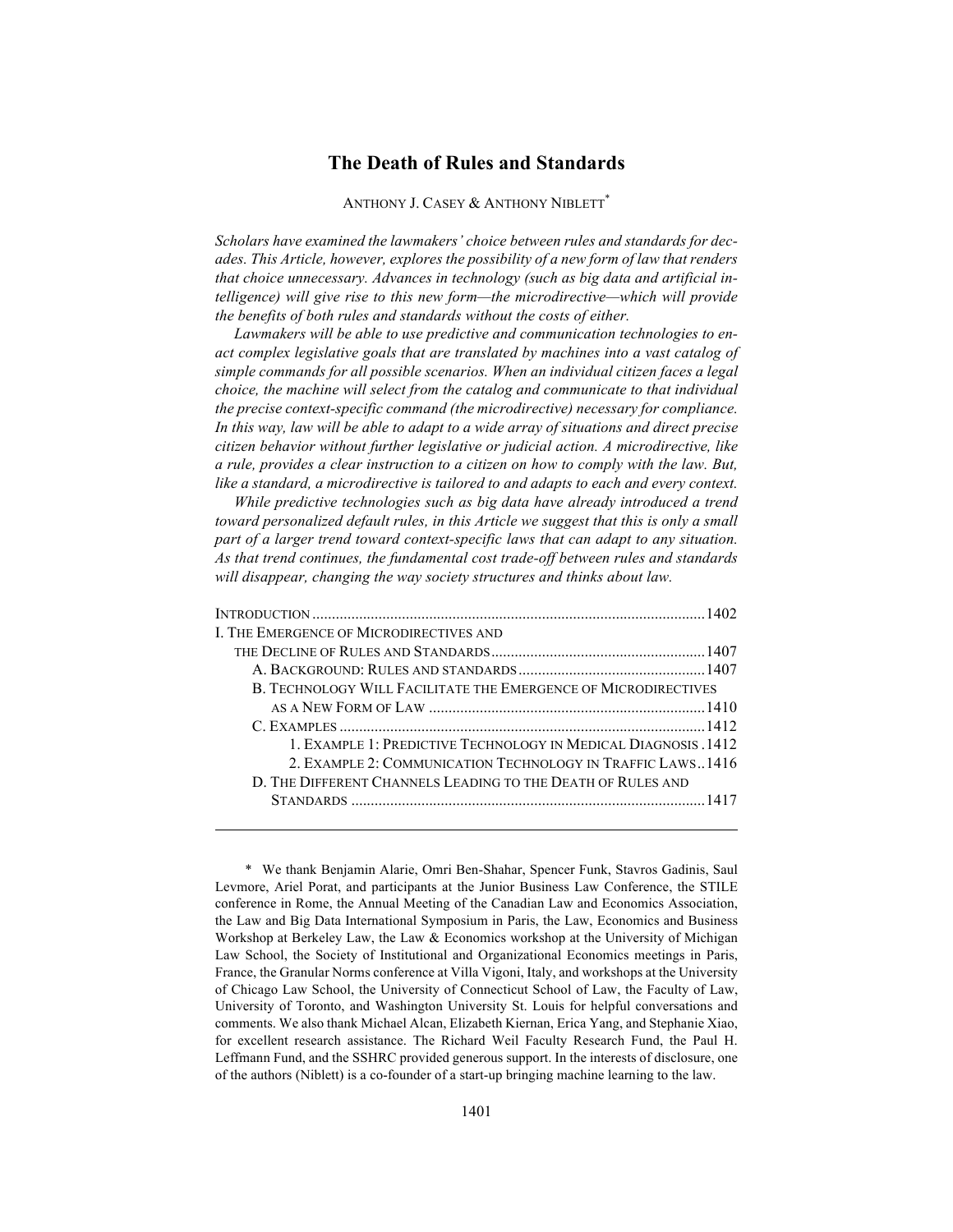1402 *INDIANA LAW JOURNAL* [Vol. 92:1401

| 1. THE PRODUCTION OF MICRODIRECTIVES BY NONLEGISLATIVE       |  |
|--------------------------------------------------------------|--|
|                                                              |  |
| 2. AN ALTERNATIVE PATH: PRIVATE USE OF TECHNOLOGY BY         |  |
|                                                              |  |
|                                                              |  |
|                                                              |  |
|                                                              |  |
| 2. PREDICTIVE TECHNOLOGY WILL DISPLACE HUMAN DISCRETION 1426 |  |
| B. THE FEASIBILITY OF COMMUNICATION TECHNOLOGY  1431         |  |
|                                                              |  |
| A. THE DEATH OF JUDGING? INSTITUTIONAL CHANGES TO            |  |
|                                                              |  |
| B. THE DEVELOPMENT AND SUBSTANCE OF POLICY OBJECTIVES  1437  |  |
|                                                              |  |
| D. THE BROADER CONSEQUENCES OF THESE TECHNOLOGIES            |  |
|                                                              |  |
|                                                              |  |
|                                                              |  |
|                                                              |  |
|                                                              |  |

#### **INTRODUCTION**

Imagine a world where lawmakers enact a catalog of precisely tailored laws, specifying the exact behavior that is permitted in every situation. The lawmakers have enough information to anticipate virtually all contingencies, such that laws are perfectly calibrated to their purpose—they are neither over- nor underinclusive. Now imagine that when a citizen in this world faces a legal decision, she is clearly informed of exactly how to comply with every relevant law before she acts. This citizen does not have to weigh the reasonableness of her actions, nor does she have to search for the content of a law. She just obeys a simple directive. The laws at work in this world are not traditional rules and standards. Instead, they take a new form that captures the benefits of both rules and standards without incurring the costs. This new form—we call it the microdirective—is the future of law.

When lawmakers enact laws today, they must choose between using rules and using standards to achieve a desired goal.<sup>1</sup> This choice requires a trade-off between certainty and calibration. Rules provide certainty through clear ex ante statements of the content of the law. $^{2}$  But rules are costly to design because lawmakers must, at the

2. The literature on this distinction is vast. *See* WARD FARNSWORTH, THE LEGAL ANALYST: A TOOLKIT FOR THINKING ABOUT THE LAW 163–71 (2007); JOSEPH RAZ, PRACTICAL REASON AND NORMS (1990); Cass R. Sunstein, *Problems with Rules*, 83 CAL. L. REV. 953,

<sup>1.</sup> The trade-off occurs on a particular level. Any given law may use rules for some components and standards for others. Louis Kaplow, *Rules Versus Standards: An Economic Analysis*, 42 DUKE L.J. 557, 561 n.6 (1992); *see* John O. McGinnis & Steven Wasick, *Law's Algorithm*, 66 FLA. L. REV. 991, 1027 (2014) ("[I]n the real world, rules and standards rarely exist as perfect Platonic forms."). For demonstrative purposes, we follow convention in discussing the rules-standards decision as a binary choice.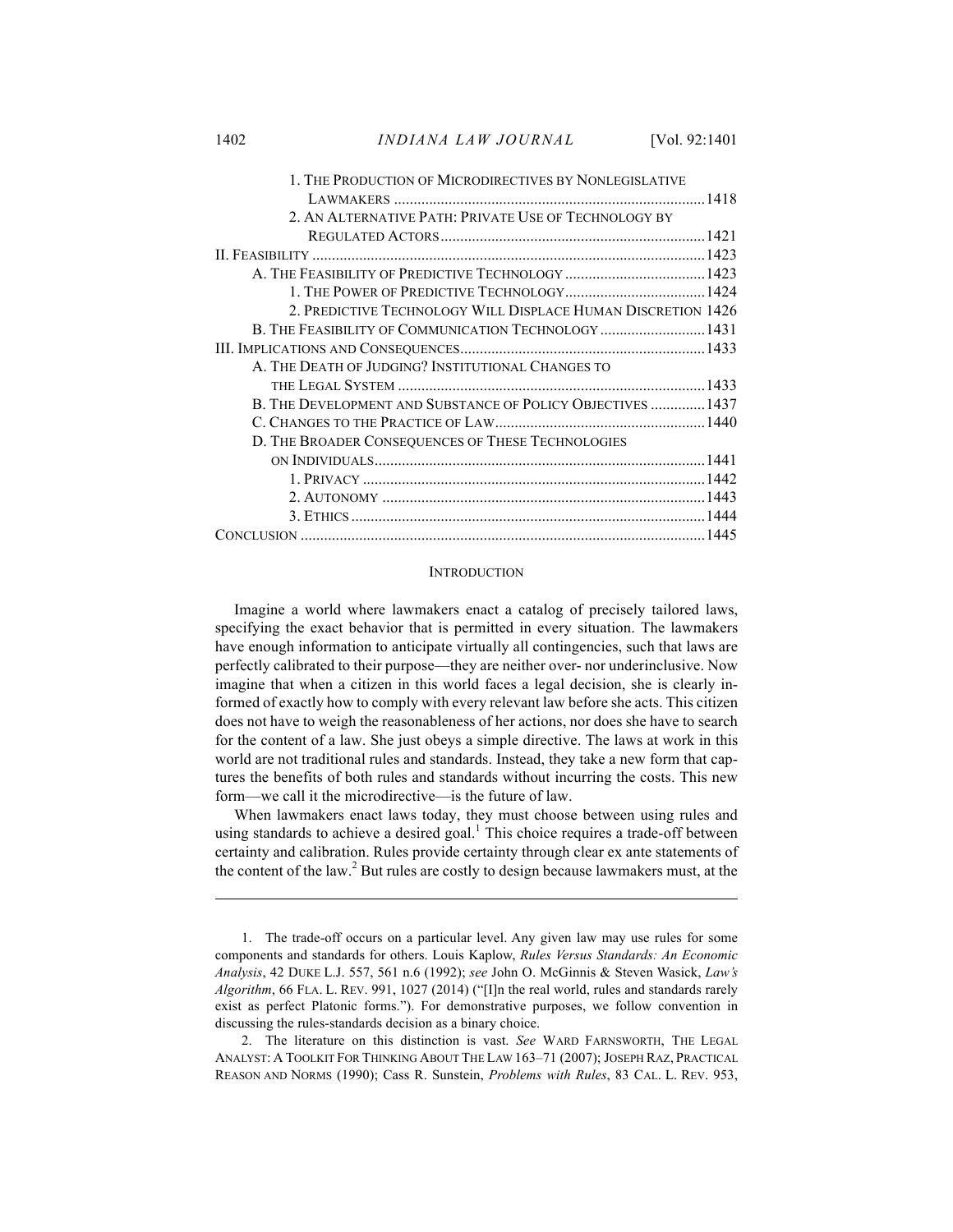outset, identify and analyze all the various scenarios to which rules might apply. Rules can also be imprecise and error prone. Because they are defined ahead of time, they can be poorly calibrated<sup>3</sup> to the events as they actually occur.<sup>4</sup>

Standards, on the other hand, are adjudicated after the fact. As a result, lawmakers avoid high up-front design costs. Moreover, when applied after the fact, standards can be precisely tailored or calibrated to a specific context as it actually arose.<sup>5</sup> But they also generate ex ante uncertainty because regulated actors do not know up front whether their behavior will be deemed by the adjudicator to comply with the standard.<sup>6</sup>

We suggest that technological advances in predictive and communication technologies will render this trade-off between rules and standards unnecessary. A new form of law, the microdirective, will emerge to provide all of the benefits of both rules and standards without the costs of either. These microdirectives will provide ex ante behavioral prescriptions finely tailored to every possible scenario.

The first technology to consider is *predictive technology.* Innovations in big data and artificial intelligence will make it increasingly easy to predict the outcomes that certain behavior will produce. Lawmakers will ultimately have the ability to cheaply gather information and use predictive algorithms and big data to update the law

 $\overline{a}$ 

4. More formally, in law-and-economics terms, a rule introduces high ex ante decision and error costs because it is costly to predict and set rules for every possible scenario. *See infra* Part I.A.

5. This precision is less costly for standards because the adjudicator only has to figure out the context-specific applications for cases that actually arise, whereas an ex ante rule has to address all possible applications. *See* Kaplow, *supra* note 1, at 562–63; McGinnis & Wasick, *supra* note 1, at 1031; Sunstein, *supra* note 2, at 1003–04.

6. Kaplow, *supra* note 1, at 569, 575 n.42, 587–88; Sunstein, *supra* note 2, at 974–77; *see also* Richard Craswell & John E. Calfee, *Deterrence and Uncertain Legal Standards*, 2 J.L. ECON. & ORG. 279 (1986) (modeling the costs of uncertain standards); Duncan Kennedy, *Form and Substance in Private Law Adjudication*, 89 HARV. L. REV. 1689–701 (1976). Our comparisons here assume unbiased lawmakers and judges. We discuss bias in Part II.

<sup>961–62 (1995);</sup> *see also* Isaac Ehrlich & Richard A. Posner, *An Economic Analysis of Legal Rulemaking,* 3 J. LEGAL STUD. 257 (1974); Kathleen M. Sullivan, *The Supreme Court, 1991 Term—Foreward: The Justices of Rules and Standards*, 106 HARV. L. REV. 22 (1992). *See generally* Kaplow, *supra* note 1 (explaining the distinction from an economic perspective); Frederick Schauer, *The Tyranny of Choice and the Rulification of Standards,* 14 J. CONTEMP. LEGAL ISSUES 803, 803 n.1 (2005) (same).

<sup>3.</sup> We use the term calibration to denote the fit of a law to its legislative purpose. For example, a fifty-five miles-per-hour speed limit may be poorly calibrated because it is too low when the weather is perfect and the roads are clear and too high when the weather is bad and the roads are crowded. Another term could be "inclusiveness." The fifty-five miles-per-hour speed limit is both under- and overinclusive because it prohibits some desirable behavior (driving sixty miles per hour on a sunny day) and allows some undesirable behavior (driving fifty miles per hour on a rainy day). *See* Colin S. Diver, *The Optimal Precision of Administrative Rules*, 93 YALE L. J. 65, 73–74 (1983) (exploring the costs of rulemaking and defining under- and overinclusiveness); Kaplow, *supra* note 1, at 565; McGinnis & Wasick, *supra* note 1 at 1030–31; Frederick Schauer, *The Convergence of Rules and Standards*, 2003 N.Z. L. REV. 303, 305–09; Schauer, *supra* note 2, at 803–04; Sunstein, *supra* note 2, at 992. What we call calibration is similar to what Diver calls congruence. Diver, *supra*, at 67.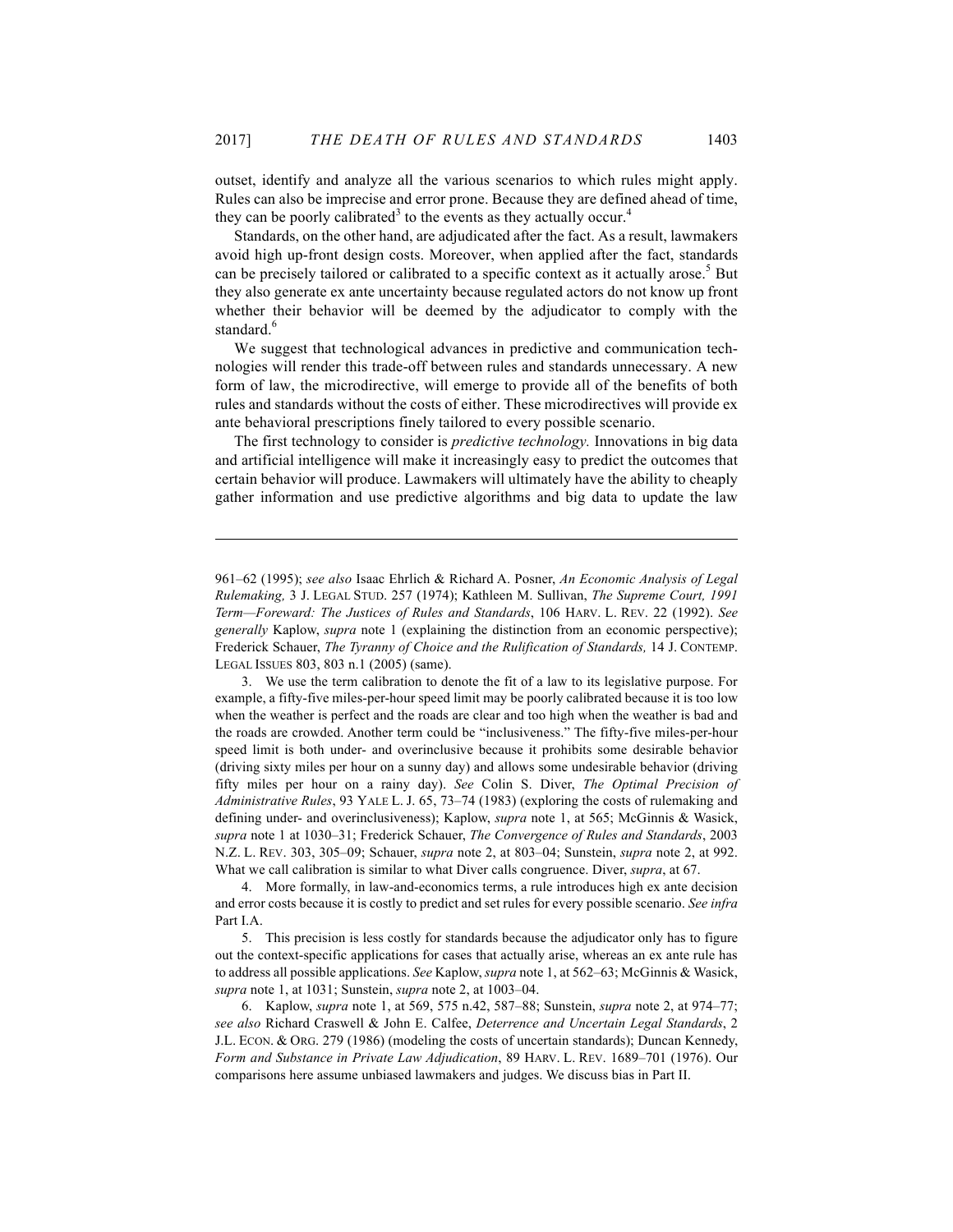instantly based on all relevant factors.<sup>7</sup> In effect, this lowers the cost of designing precise, finely calibrated laws.

The second technology to consider is *communication technology.* Ubiquitous and instantaneous communication capabilities will reduce the uncertainty of law. From the vast catalog of rules generated by predictive technology, communication technology will be able to identify the rules applicable to an actual situation and inform the regulated actor exactly how to comply with the law.<sup>8</sup> It will be able to translate all the information into a single behavioral directive that individuals can easily follow.

To see how the mechanism might work, consider the regulation of traffic speed. In a world of rules and standards, a legislature hoping to optimize safety and travel time could enact a rule (a sixty miles-per-hour speed limit) or a standard ("drive reasonably"). With microdirectives, however, the law looks quite different. The legislature merely states its goal. Machines then design the law as a vast catalog of context-specific rules to optimize that goal. From this catalog, a specific microdirective is selected and communicated to a particular driver (perhaps on a dashboard display) as a precise speed for the specific conditions she faces. For example, a microdirective might provide a speed limit of 51.2 miles per hour for a particular driver with twelve years of experience on a rainy Tuesday at 3:27 p.m. The legislation remains constant, but the microdirective updates as quickly as conditions change.

In this Article, we explore whether this example could become the model for law more broadly. Our long-run prediction is that microdirectives will become the dominant form of law, culminating in the death of rules and standards. But even if that full evolution does not happen, microdirectives are certain to become a viable alternative for many laws. This short-run phenomenon is of great importance, as even a limited spread of microdirectives has the potential to change the way laws are structured and thought about generally.

This advent of microdirectives may take various paths. In the simplest story, the legislature uses the new technology and communicates the command to the citizen. We use this example to illustrate the concept. More realistically, however, the technology will often be implemented at the administrative level by regulators and enforcement agencies. Lawmakers may still enact standards, but administrative agents will convert them to microdirectives. A third possibility is that private citizens will generate the microdirectives. Citizens using private predictive technology may

<sup>7.</sup> The optimal rate of change in law (from the perspective of social welfare or some other legislative goal) may be slower. But that optimal rate could be factored in by the technology. *See infra* Part III.B. Courts currently update standards over the span of many years. *See* Oliver Wendell Holmes, Jr., Justice of the Supreme Judicial Court of Massachusetts, The Path of the Law, Address at the Dedication of the New Hall of the Boston University School of Law (Jan. 8, 1897), *in* 10 HARV. L. REV. 457 (1897).

<sup>8.</sup> We define communication function to include two steps. First, there is the communication of the context of an actual scenario to the machine. Second, there is the communication of the legal directive from the machine to the individual. *See infra* Part I.B. The first step might alternatively be called fact gathering. We lump them together because, in practice, the technology facilitating the information flow in each direction is likely to be the same or closely related.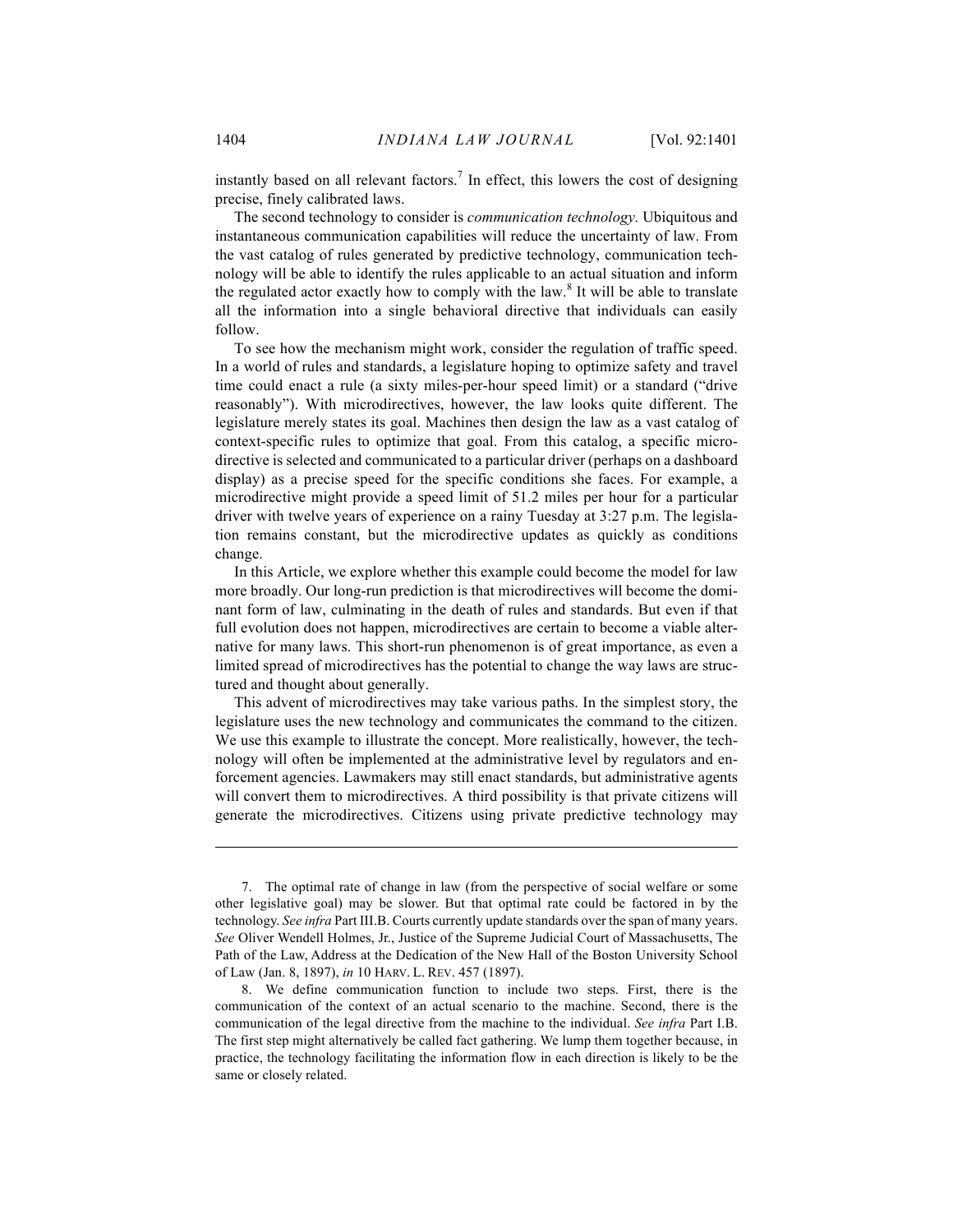inform themselves of the most reasonable action in any particular situation. As that private technology gets better, two things will happen. First, failure to use the technology will become a per se violation of a legal standard. And, second, the technology will be able to predict judicial outcomes. Both effects will result in citizens using private technology to derive a simple microdirective for how to comply with the law.

For all of these paths, the result is that laws that look like standards to the legislatures will appear as simple and easy-to-follow directives to the regulated individual. This form of law is neither a standard nor a rule. It provides the certainty of a rule and the calibration of a standard, with none of the decision costs associated with either. Moreover, the law, in application, morphs from a standard (for the legislature) to a set of complex rules (within the machine process) to a simple command (for the citizen).

We describe the rise of microdirectives as the death of rules and standards. One might alternatively frame the coming change simply as the death of standards. After all, microdirectives are ex ante rules that govern behavior. The driver in our example is told exactly how to behave ex ante. In that framing, technology has reduced the cost of precise ex ante rule making. Rules will no longer be over- and underinclusive. As a result, the rationale for using standards goes away. That is consistent with the conventional law-and-economics definition of a rule as having ex ante content (relative to the regulated actor). But the lawmakers are not enacting rules. The lawmakers need not spend the time to prescribe precise rules. They can enact broad standards and let the machines do the rest. Indeed, from the perspective of the lawmakers, it is the death of rules. The framing is less important than the recognition that microdirectives will change the foundational nature of law.<sup>9</sup>

Our analysis is positive rather than normative. One might think of perfect calibration of laws to legislative goals as problematic in a system with multiple branches and checks and balances. Indeed, our analysis implies a reduced role for judges and perhaps the need for institutional reforms to preserve important aspects of our current system. Others may view microdirectives as a threat to privacy and autonomy. The easier it is for the government to learn information about the behavior of an individual and use technology to predict outcomes, the more the government can micromanage to achieve desired social results. Finally, some may have concerns about ethics and moral health in a world where many important decisions are automated.<sup>10</sup> We do not take a side on these normative questions. We do, however, try to flag the areas where the thorniest normative questions will arise.

The primary contribution of this Article is to explore the most far-reaching effects

<sup>9.</sup> This question of framing suggests an interesting semantic deficit in the way legal academics talk about rules and standards. Readers of our earlier drafts have been equally split on what it means to call something a rule. Some infer that the label "rule" denotes an ex ante statement of content from the lawmaker. Others infer that it denotes an ex ante instruction for the regulated individual. That disconnect does not matter much with traditional lawmaking. But as microdirectives proliferate, the tension will come to the forefront. As a result, not only do actual rules and standards die, but so too does the meaningful use of those words to label the laws that exist.

<sup>10.</sup> *See, e.g.*, Seana Valentine Shiffrin, *Inducing Moral Deliberation: On the Occasional Virtues of Fog*, 123 HARV. L. REV. 1214, 1222, 1244 (2010) (standards provide for ethical decision making important to moral health).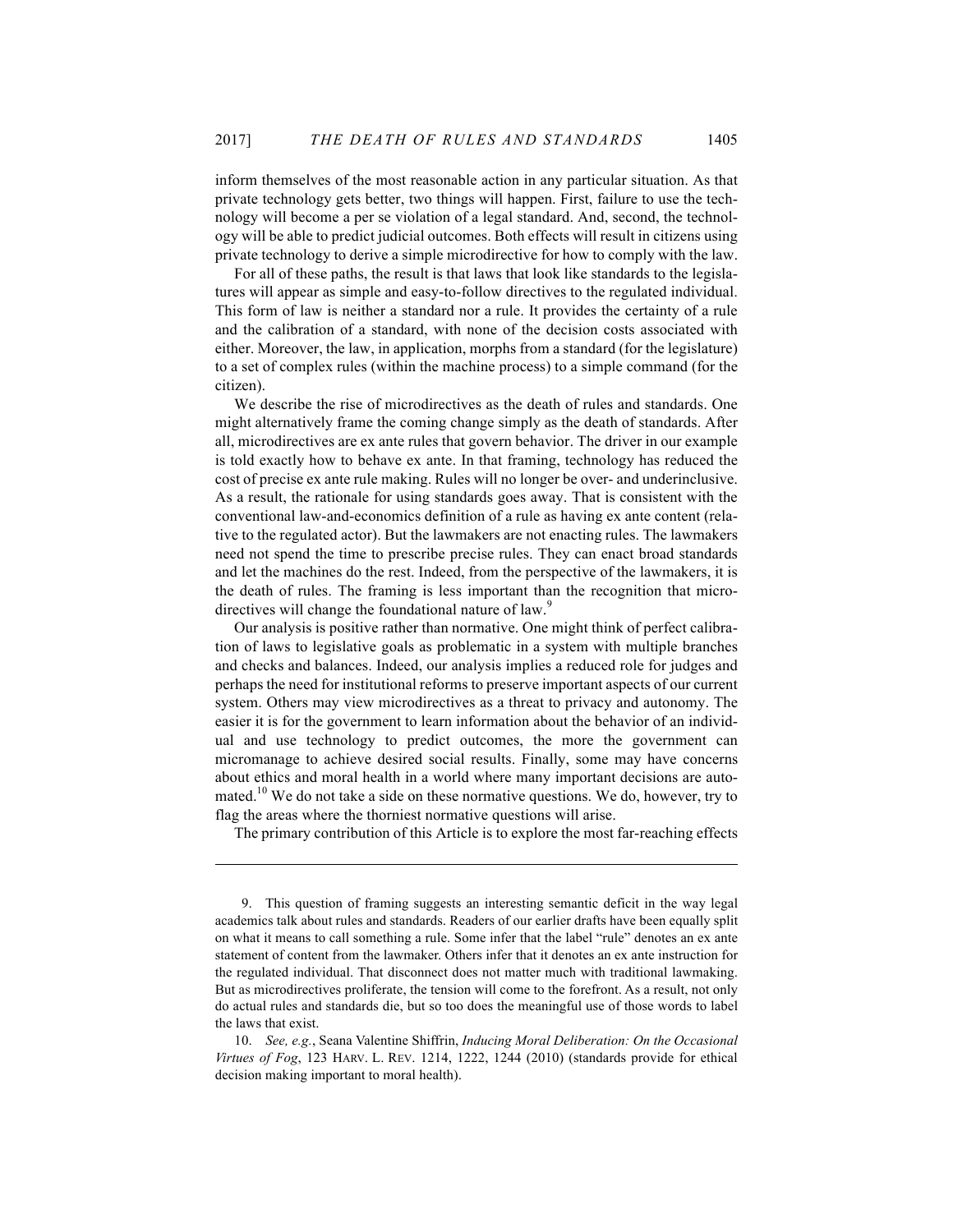of technology on the general structure of law. This contribution builds on and connects with two strands in the law-and-technology literature. The first strand looks at the effects that predictive technology has on the legal services industry.<sup>11</sup> The second strand looks at the nature of personalized default rules.<sup>12</sup>

We suggest, however, that these strands understate the momentous effect that the coming technological revolution will have on law.<sup>13</sup> By connecting the growing literature on technology and the law to the literature on rules and standards, we show that the same technology that will bring us automated compliance lawyers and personalized default rules will also bring us the microdirective.<sup>14</sup> And that change in the form of law will have broader consequences than retail personalization of law. Indeed, microdirectives have the potential to bring wholesale institutional changes to our entire system of laws and the way we choose to regulate behavior.

11. Some scholars predict the effects of technology on legal services. RICHARD SUSSKIND, THE END OF LAWYERS? RETHINKING THE NATURE OF LEGAL SERVICES (2010); RICHARD SUSSKIND, TOMORROW'S LAWYERS: AN INTRODUCTION TO YOUR FUTURE (2013) [hereinafter SUSSKIND, TOMORROW'S LAWYERS]; Daniel Martin Katz, *Quantitative Legal Prediction—or —How I Learned To Stop Worrying and Start Preparing for the Data-Driven Future of the Legal Services Industry*, 62 EMORY L.J. 909, 914–15 (2013). Others explore the current trends in legal markets and provide guidance for how law schools should respond to these trends. William D. Henderson, *A Blueprint for Change*, 40 PEPP. L. REV. 461 (2013); Bruce H. Kobayashi & Larry E. Ribstein, *Law's Information Revolution*, 53 ARIZ. L. REV. 1169 (2011); *see also* William D. Henderson, *From Big Law to Lean Law*, 38 INT'L REV. L. & ECON. 5 (2013) (exploring the changing trends in markets for legal services); Larry E. Ribstein, *The Death of Big Law*, 2010 WISC. L. REV. 749 (predicting the demise of big law firms); Brian Sheppard, *Incomplete Innovation and the Premature Disruption of Legal Services*, 2015 MICH. ST. L. REV. 1797 (predicting the consequences of technological innovation on the legal services industry).

12. *See, e.g.*, Ariel Porat & Lior Jacob Strahilevitz, *Personalizing Default Rules and Disclosure with Big Data*, 112 MICH. L. REV. 1417 (2014). Porat & Strahilevitz provide a theory of personalized default rules in a world of big data. We jump off from that point to explore the wholesale effects of technological advances on law more generally. *See* Omri Ben-Shahar & Ariel Porat, *Personalizing Negligence Law*, 91 N.Y.U. L. REV. 627 (2016); George S. Geis, *An Experiment in the Optimal Precision of Contract Default Rules*, 80 TUL. L. REV. 1109 (2006); Cass R. Sunstein, *Deciding by Default*, 162 U. PA. L. REV. 1 (2013).

13. The closest work to ours is that of John McGinnis and Steven Wasick. McGinnis & Wasick, *supra* note 1. Though they reach strikingly different conclusions, McGinnis and Wasick begin in the same place as we do, asking how technological advances that reduce information costs will affect the balance of rules and standards. Focusing primarily on legal search technology and the ability to predict judicial outcomes, they predict a world where standards and dynamic rules are favored over simple rules. *Id*. at 1049–50. Building on this analysis, we add in the effects of communication technology and machine learning to show that standards and rules (simple and dynamic) will no longer be viable forms of law.

14. Porat & Strahilevitz note that the dichotomy of personal and impersonal rules is not the same as the dichotomy of rules and standards. Porat & Strahilevitz, *supra* note 12, at 1457– 58. Personalized defaults can be rules or standards. And impersonal defaults also come in both forms. *Id*. Beyond that observation, Porat and Strahilevitz focus their attention on the personalimpersonal dichotomy. Our analysis suggests, however, that all laws—both personal and impersonal—will ultimately gravitate toward microdirectives that transcend the distinction between rules and standards.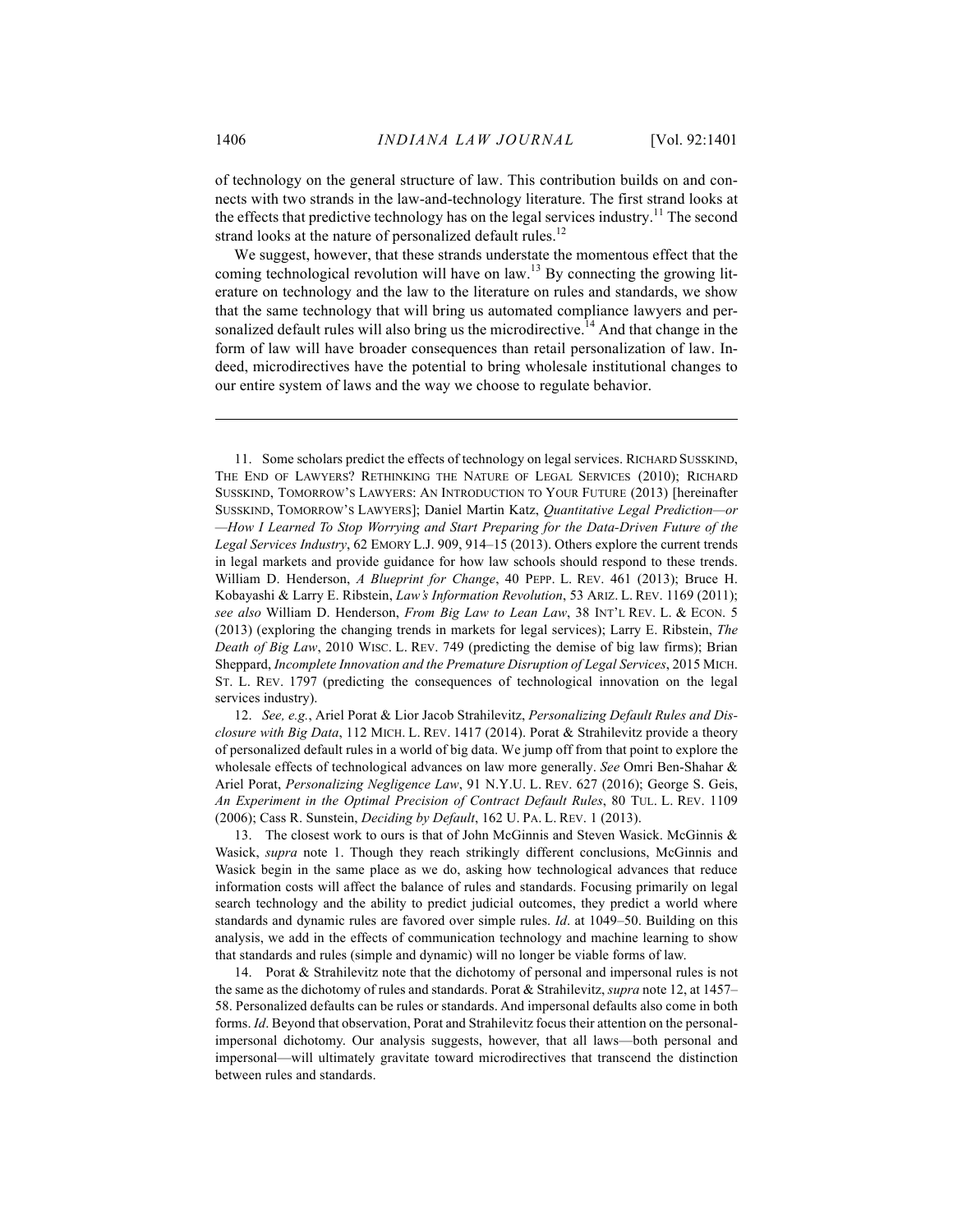The Article proceeds as follows. Part I sets out our general theory of microdirectives and provides demonstrative examples. Part II explores the feasibility of the technologies behind microdirectives. Part III discusses implications and broader consequences of the rise of microdirectives and the death of rules and standards. A final section concludes.

# I. THE EMERGENCE OF MICRODIRECTIVES AND THE DECLINE OF RULES AND STANDARDS

In this Part, we spell out how technology will affect the administration of law and the structure of legal content. We outline two types of technology that will lead to a dramatic reduction in the cost of calibrating and communicating ex ante legal directives, thereby eliminating the need to choose between rules and standards. The analysis is presented in three sections. First, we briefly review the distinction between rules and standards and outline the cost choices presented by the dichotomy. Second, we set out our core theory that technology will fundamentally change those cost choices. We provide two examples to demonstrate how predictive and communication technologies will pave the way for microdirectives that capture the benefits of both rules and standards. Third, we discuss how the emergence of microdirectives can take place through different branches of lawmaking or can be driven by private actors with access to predictive technology.

## *A. Background: Rules and Standards*

Rules are precise and ex ante in nature. Rules indicate to an individual whether certain behavior will violate or comply with the law. When a rule is enacted, effort must be undertaken by lawmakers to give full and precise content to the law before the individuals act. Standards, on the other hand, are imprecise when they are enacted.<sup>15</sup> The exact content of the law comes after an individual acts, as judges and other adjudicators determine whether the individual's specific behavior in a particular context violates the standard.

Generally, lawmakers incur both error costs and decision costs when enacting a law. Error costs arise when a law is over- or underinclusive; the law allows behavior that should be prohibited, or prohibits behavior that should be allowed.<sup>16</sup> Errors can be reduced as lawmakers exert greater effort to get the law right. But this requires information and deliberation. Reducing error costs imposes decision costs on the lawmakers. Additionally, regulated individuals face a cost in figuring out whether their behavior complies with the law. When the application of the law to a particular situation cannot be easily predicted, the individual incurs cost of legal uncertainty.

Error, decision, and uncertainty costs arise in different ways for rules and standards. The classic models in the rules-versus-standards literature conclude that, for

<sup>15.</sup> Standards are found wherever vague and ambiguous terms such as "reasonable," "material," or "excessive" are used in the law. *See* Schauer, *supra* note 3, at 308–09; Schauer, *supra* note 2, at 804–05.

<sup>16.</sup> McGinnis & Wasick, *supra* note 1, at 1031.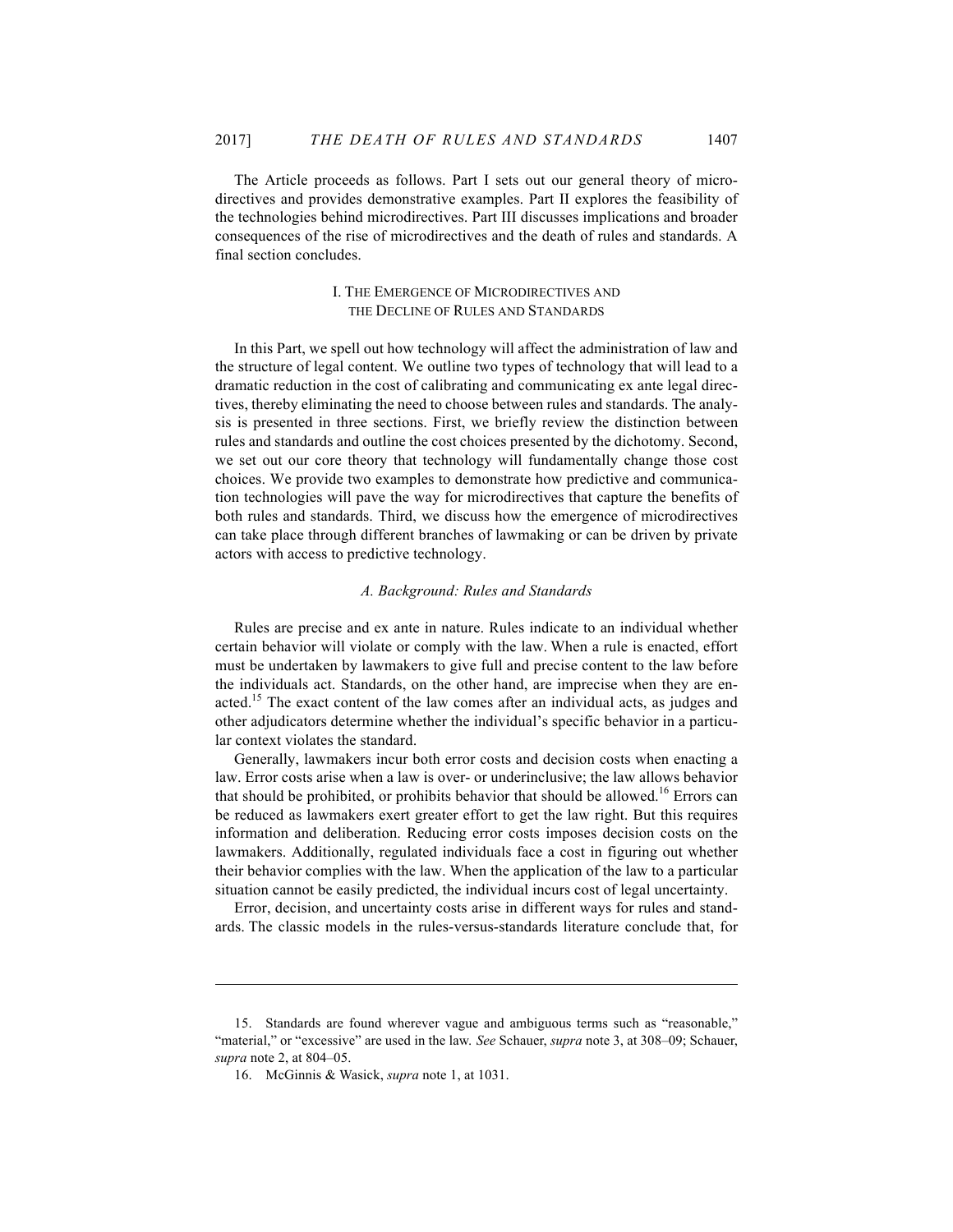several reasons, standards tend to perform better when the behavior of the regulated actors is infrequent and heterogeneous.<sup>17</sup>

First, when behavior of regulated actors is infrequent, standards generate lower decision costs because the content of the law only needs to be decided in the infrequent event that the relevant context actually arises. Rules, on the other hand, require ex ante decisions about all future possible scenarios. Where behavior is infrequent and heterogeneous, lawmakers must make many more decisions if they want to write rules that are as precise in application as a standard that is adjudicated ex post would be. Rules do, however, impose lower decision costs when behavior is frequent and homogeneous. Economies of scale kick in and a law need only be enacted once rather than litigated over and over again.<sup>18</sup>

Second, error costs for standards are lower when behavior is infrequent and heterogeneous because the adjudicator determining the content of the law ex post has more information than the ex ante lawmaker. The adjudicator has additional context not available to the ex ante lawmaker and has the benefit of hindsight in identifying which factors are relevant.

On the other hand, adjudicator competency and bias complicate this simple model of error costs.<sup>19</sup> Ex post adjudication may suffer from hindsight bias<sup>20</sup> and from biases based on the personal characteristics of particular individuals.<sup>21</sup> Such biases can manifest themselves in arbitrariness, political favoritism, covert influence, inconsistency, and discretionary justice<sup>22</sup> even when judges believe they are being

19. *See, e.g.*, RAZ, *supra* note 2; FREDERICK SCHAUER, PLAYING BY THE RULES: A PHILOSOPHICAL EXAMINATION OF RULE-BASED DECISION-MAKING IN LAW AND IN LIFE (1991); *see also* Kaplow, *supra* note 1, at 609 (discussing institutional competence generally).

20. *See generally* DANIEL KAHNEMAN, THINKING, FAST AND SLOW (2013); Christine Jolls, Cass R. Sunstein & Richard Thaler, *A Behavioral Approach to Law and Economics*, 50 STAN. L. REV. 1471, 1523–27 (1998); Jeffrey J. Rachlinski, *A Positive Psychological Theory of Judging in Hindsight*, 65 U. CHI. L. REV. 571 (1998).

21. *See, e.g.*, Jeffrey J. Rachlinski, Sheri Lynn Johnson, Andrew J. Wistrich & Chris Guthrie, *Does Unconscious Racial Bias Affect Trial Judges?*, 84 NOTRE DAME L. REV. 1195 (2009) (finding evidence of judicial bias based on race); *see also* Christine Jolls & Cass R. Sunstein, *The Law of Implicit Bias*, 94 CAL. L. REV. 969 (2006) (discussing implicit biases that individuals hold against disadvantaged groups).

22. *See, e.g.*, Thomas J. Miles & Cass R. Sunstein, *The New Legal Realism*, 75 U. CHI. L. REV. 831 (2008) (finding that political preference, race, gender, and other demographic characteristics sometimes have effects on judicial judgments); Anthony Niblett, *Tracking Inconsistent Judicial Behavior*, 34 INT'L REV. L. & ECON. 9 (2013) (finding that judges in California decide unconscionability cases inconsistently with precedent). *See generally* Jeffrey A. Segal, *Judicial Behavior*, *in* THE OXFORD HANDBOOK OF POLITICAL SCIENCE 275 (Robert E. Goodin ed., 2011). It has been argued that these flaws of judges may be partially responsible for the increased flight to agency regulation over the past twenty to thirty years, in spite of the

<sup>17.</sup> *See, e.g.*, Louis Kaplow & Steven M. Shavell, *Economic Analysis of Law*, *in* 3 HANDBOOK OF PUBLIC ECONOMICS 1665, 1744–45 (Alan J. Auerbach & Martin Feldstein eds., 2002).

<sup>18.</sup> Strict application of the doctrine of precedent also introduces economies of scale for standards, but it does so in a way that turns the standard into a rule. *See* Holmes, *supra* note 7; Anthony Niblett, *Case-by-Case Adjudication and the Path of the Law*, 42 J. LEGAL STUD. 303, 310 (2013).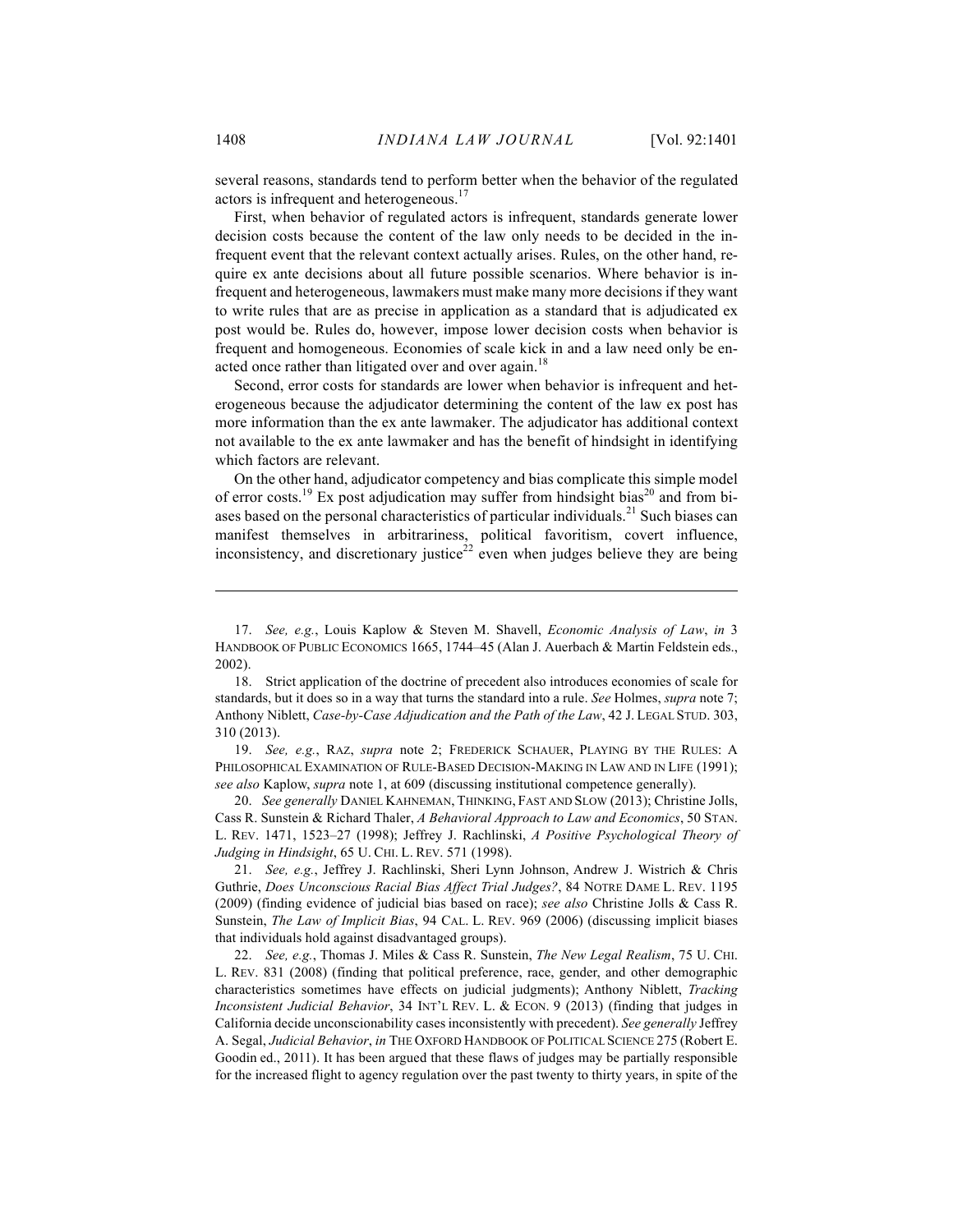unbiased.<sup>23</sup>

 $\overline{a}$ 

Ex ante lawmakers and regulators may, of course, also be biased.<sup>24</sup> But the biases exhibited in ex post adjudication are particularly costly. Hindsight bias is more pervasive and difficult to minimize for ex post adjudication. Additional biases based on personal characteristics of an individual are also more likely for ex post adjudication and may be particularly pernicious and harmful to social objectives.<sup>25</sup> The presence of biased adjudicators, thus, alters the error-cost trade-offs between rules and standards and weakens any claims that standards have lower error costs.

A third cost comparison is also relevant when assessing the relative merits of rules and standards: the uncertainty cost imposed on the regulated actor in understanding whether her behavior complies with the law. Uncertainty about the content of a law is greater with standards than with simple rules. When regulated by a simple rule, an individual will more likely know whether her behavior is allowed or prohibited.<sup>26</sup> When regulated by a standard, on the other hand, the individual does not know how any particular judge with wide discretion will apply the standard to the facts. She may not know what behavior a judge will consider reasonable.

The choice between using a rule or a standard to achieve a particular policy objective is therefore a question of weighing and trading off these costs. We predict that advances in technology will fundamentally change that trade-off.

24. *See, e.g.*, Stephen M. Bainbridge, *Mandatory Disclosure: A Behavioral Analysis*, 68 U. CIN. L. REV. 1023, 1056–58 (2000) (noting the lack of attention to the behavioral biases of regulators); Stephen J. Choi & A.C. Pritchard, *Behavioral Economics and the SEC*, 56 STAN. L. REV. 1, 20–36 (2003) (cataloguing the biases affecting SEC regulators).

25. For our purposes, the important observation will be that machine-created rules are less likely to be biased than humans in making rules or applying standards. Our analysis suggests that given a legislative goal, machines will more faithfully implement that objective. *See infra* Part II. It is possible, still, that judges are debiasing bad legislative policy (though some empirical evidence suggests otherwise). In that case, judges have the power to override and influence policy in a way that may be socially beneficial. That power will be lost as standards die. We address these issues in Part III.

26. This assumes that judges (and juries) follow rules. They may, however, import exceptions that turn rules into standards—or ignore the rules altogether. *See* Schauer, *supra* note 3, at 312–14. For the most part we bracket the possibility of such rule nullification. But it is worth noting that the developments we explore make nullification less likely as well. *See infra* Part III.A (discussing the diminished capacity for judges to influence and change legal substance and policy). This is yet another way that law will become more rule based from the perspective of the regulated individual.

many well-recognized and well-documented flaws of regulators and economic costs of regulation. ANDREI SHLEIFER, THE FAILURE OF JUDGES AND THE RISE OF REGULATORS (2012); *see also* Joshua Schwartzstein & Andrei Shleifer, *An Activity-Generating Theory of Regulation*, 56 J.L. & ECON 1 (2013) (modeling the choice between ex ante regulation and ex post judging where courts commit errors).

<sup>23.</sup> *See generally* KAHNEMAN, *supra* note 20; Jolls & Sunstein, *supra* note 21, at 970– 71; Rachlinski et al., *supra* note 21, at 1201–04 (exploring the effects of unconscious or implicit biases).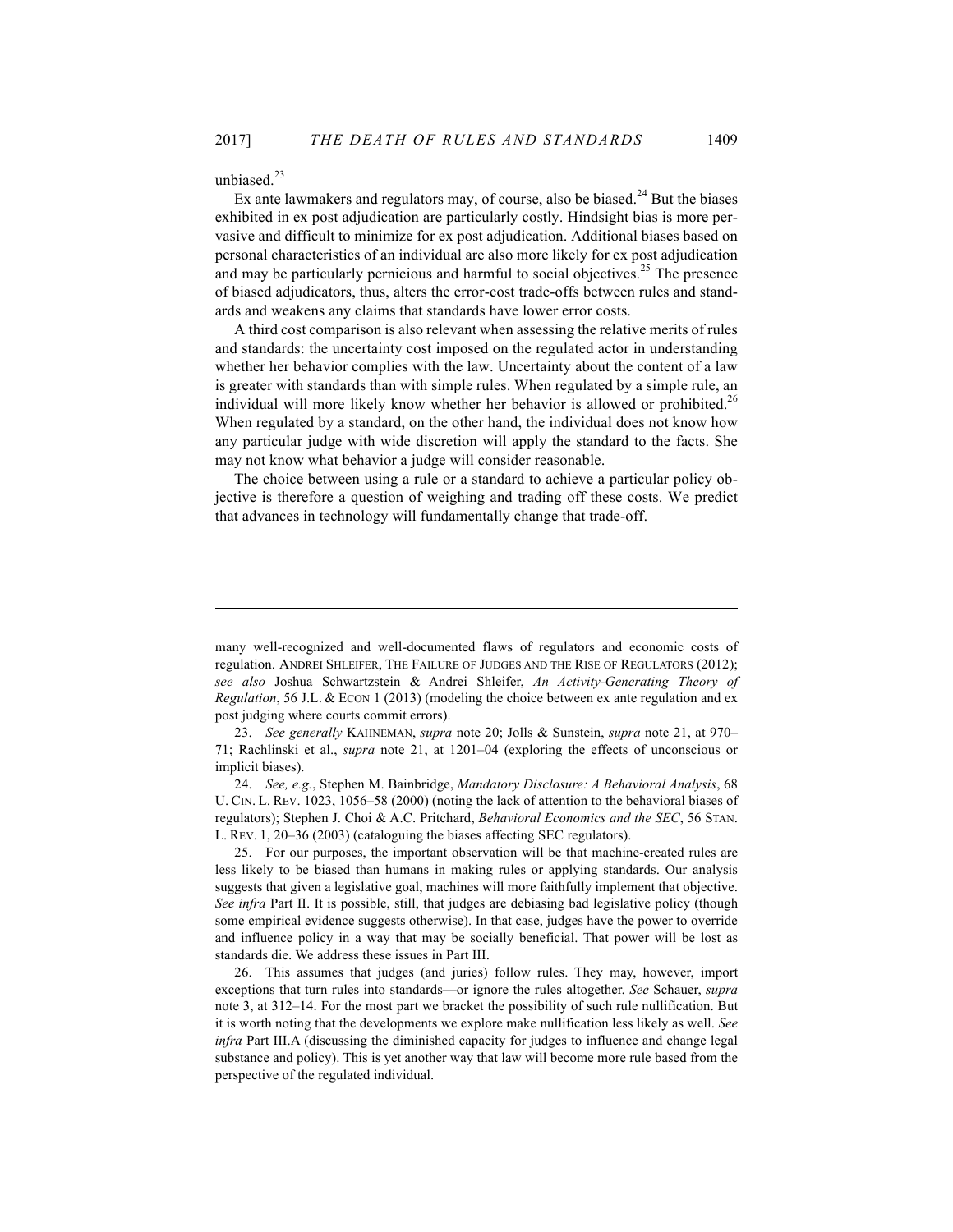# *B. Technology Will Facilitate the Emergence of Microdirectives as a New Form of Law*

Two types of technology will lead to the death of rules and standards and the rise of microdirectives: *predictive technology* and *communication technology.* The first will facilitate lawmakers' efforts to craft precise ex ante context-specific rules that provide the nuance and specificity traditionally associated with standards. The second will allow for the translation of those nuanced and specific laws into simple directives that are communicated to the regulated actors in a timely manner.

*Predictive Technology.* Predictive technology, driven by ever increasing computational capacity, will allow lawmakers to sculpt more perfect ex ante laws.<sup>27</sup> Computation power is growing at exponential rates. The consistent trend of the last fifty years suggests that that power will, by the end of this century, be more than one trillion times greater than what it is today.<sup>28</sup> With even a fraction of that processing power, tomorrow's computers will be able to gather and analyze more facts than any human lawmaker or judge. Lawmakers will be able to direct a machine to analyze a massive amount of data instantly to predict which rules can precisely achieve a policy objective.

Relying on the machines to observe and analyze more relevant facts, lawmakers will make better predictions about the impact of a law and will face reduced error costs. Lawmakers will no longer have to think up rules to enact laws. Judges will no longer have to examine citizens' decisions on a case-by-case basis in order to apply laws. And the laws will be highly calibrated to policy objectives with no chance of judges introducing bias or incompetence. Of course, the calibration need not be perfect, it only needs to be better than the calibration associated with the alternatives of legislated rules and adjudicated standards.

As a practical matter, the result will be a new hybrid form of law that is both rule and standard. The lawmaker can set a broad objective, which might look like a standard. But the predictive technology will take the standard and engineer a vast catalog of context-specific rules for every scenario. But that is only the first half of the story.<sup>29</sup>

28. *See infra* Part II.A.2. This estimate is based on a trend known as Moore's Law. *See generally* Mark Lundstrom, *Moore's Law Forever?*, 299 SCIENCE 210, 210 (2003) (explaining Moore's Law and its implications for electronic systems); McGinnis & Wasick, *supra* note 1, at 1041 (describing Moore's Law); Gordon E. Moore, *Cramming More Components onto Integrated Circuits*, ELECTRONICS, April 19, 1965, at 114 (setting out the premise of Moore's law).

29. The discussion of predictive technology here and throughout this Article assumes a consequentialist approach to law. For a consequentialist, the content of the law is driven by a prediction of the outcome of behavior. For nonconsequentialist theories, the use of the technology is slightly different. But the trend toward microdirectives will likely be the same. For example, imagine that a lawmaker wants to prohibit certain behavior she deems immoral

<sup>27.</sup> In a different context, Professor Michael Abramowicz identified the power of predictive decision making to "take[] advantage of the best of both the world of standards and the world of rules." Michael Abramowicz, *Predictive Decisionmaking*, 92 VA. L. REV. 69, 74 (2006). Our analysis is consistent with and builds on Abramowicz's important insight. When the power of prediction that he identified is harnessed and amplified by technological advances and coupled with new communication technologies, the law-making process fundamentally changes.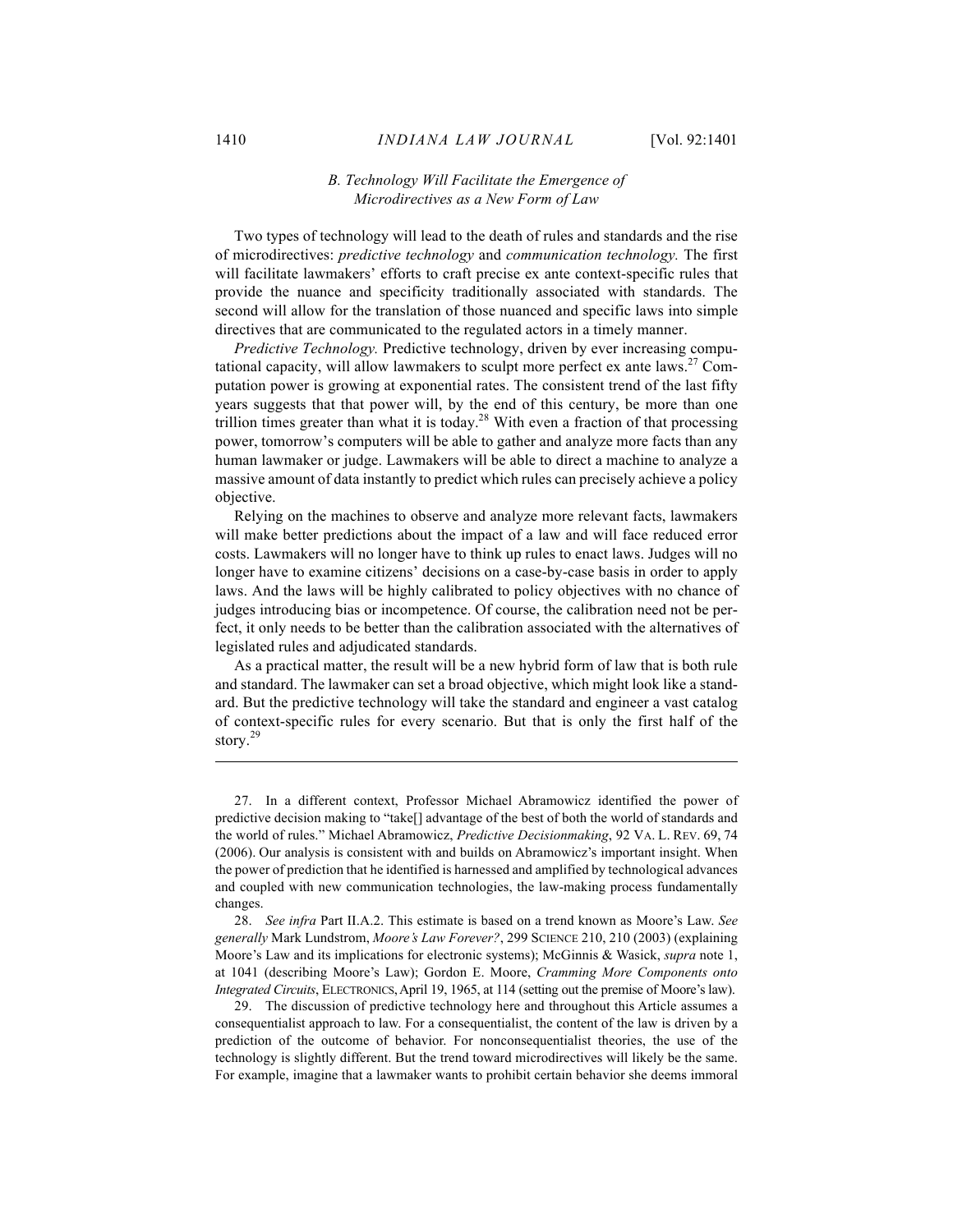*Communication Technology.* In the second half, the communication technology will simplify that context-specific catalog of rules into clear microdirectives for the regulated individuals. Without that simplification, the catalog of rules would be too complex and pose significant compliance challenges. It would be impossible for people to learn, remember, and process all of the requirements contained in the catalog. But advances in communication technology will produce microdirectives that reduce or eliminate those compliance costs and prevent uncertainty costs that might otherwise arise.

The mechanism for translation is straightforward. Communication technology will gather and transmit information about the scenario in which the individual finds herself, $30$  identify the applicable rule from the vast catalog, and then translate that into a simple directive that is communicated back to the individual when she needs it. In this way, microdirectives will turn hundreds or thousands of context-specific, machine-generated rules into simple directives that are easy to understand and follow. The law controlling a particular scenario may take into account hundreds or thousands of factors, <sup>31</sup> but the individual will receive a simple command like a red or green light. When the output from the predictive technology is translated into a microdirective, citizens will be able to act *as if* they are taking into account more relevant factors than are humanly possible.<sup>32</sup>

\* \* \*

 $\overline{a}$ 

To summarize, these technologies will combine to do the following. First, they

30. We include this fact-gathering function in our analysis of communication technology because the key innovation is the communication of the factual scenario from the specific context to the analytic process. The technology facilitating this communication is likely to be the same or related to the technology facilitating the communication (in the other direction) of the final microdirective from the process to the individual.

31. To the extent that certain factors like race and gender are considered out-of-bounds, the machines can be programmed to ignore those factors. Indeed, it is easier for a machine to affirmatively ignore a prohibited factor than for a human.

32. These microdirectives share some important characteristics with McGinnis and Wasick's "dynamic rules." McGinnis & Wasick, *supra* note 1, at 1039–45. Both can be very precisely calibrated to specific conditions. But McGinnis and Wasick envision that at least the algorithm is "fixed by a rule" that must be changed if the "world may change in a way that makes another weighting of factors achieve the legislature's original objectives." *Id.* at 1047– 48. We suggest instead that one of the core functions of a microdirective is the ability to learn from data and automatically update the weighting of factors the way a judge would update her application of a standard. In this way, microdirectives are not rules. They update automatically and continuously to account for such changes in the weighting of factors. But unlike standards they can be communicated ex ante with certainty.

regardless of the consequences of that behavior. She does not want to list out all permutations of immorality, so a rule will not work. Instead, she can start with a standard—immoral activity is prohibited—and then identify samples of immoral behavior to feed into a machine. The machine can then use analytic and pattern recognition technology to determine whether other new scenarios would be deemed immoral by the lawmaker. We discuss below a similar process of pattern recognition for the question of pornography that a lawmaker knows is pornography when she sees it. *See infra* Part II.A.2.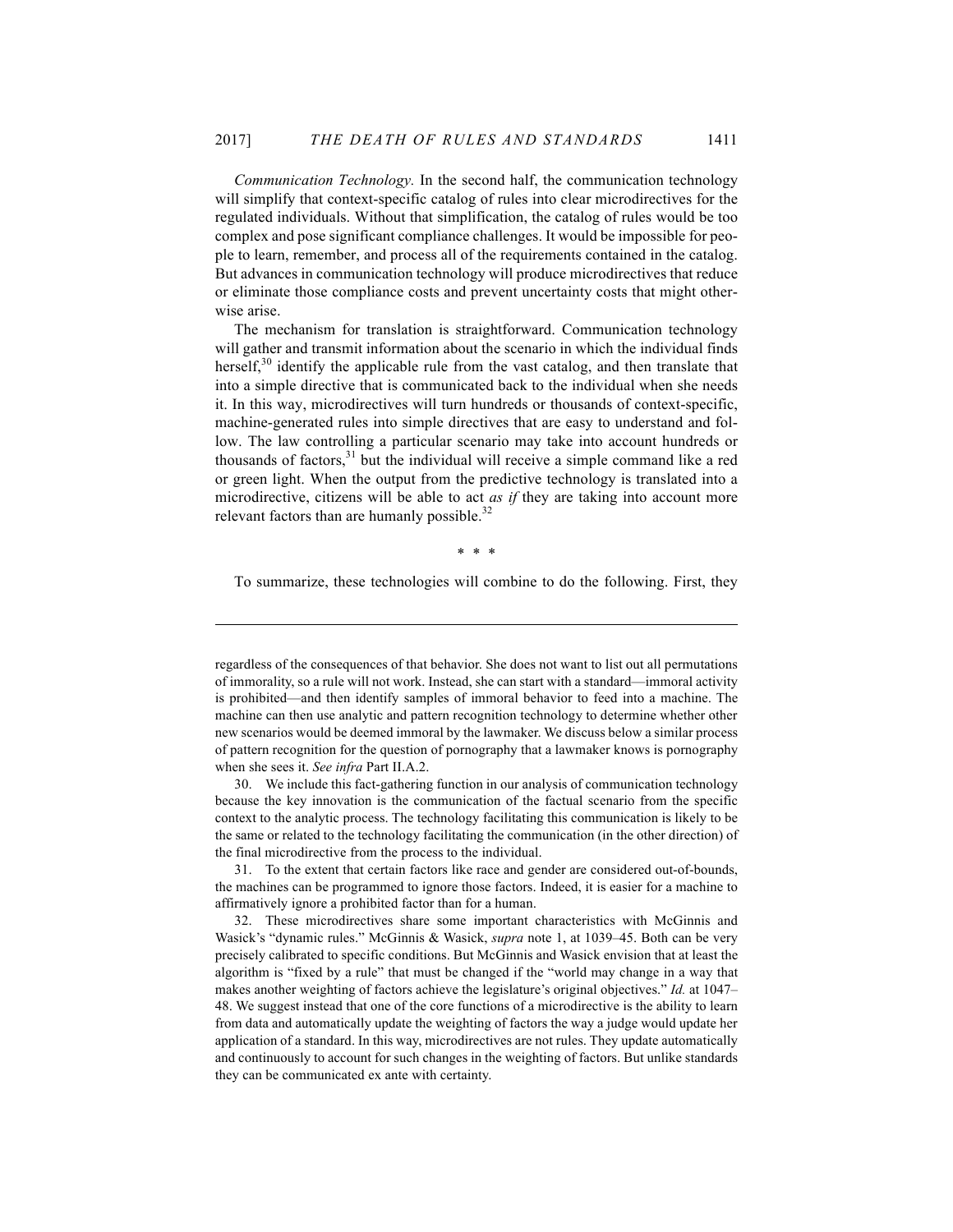will take a standard-like policy objective, analyze its application in all possible contexts, and create a vast catalog of legal rules—each of which is tailored to best achieve the objective in a specific scenario. Second, when a regulated actor is in any actual scenario, the technologies will search the vast catalog and identify the specific rules that are applicable. Third, they will translate those rules into a simple microdirective on how the regulated actor can comply with the law. Fourth, they will communicate that microdirective to the regulated actor in a timely and efficient manner.

#### *C. Examples*

To demonstrate the point, we present two stylized examples.

1. Example 1: Predictive Technology in Medical Diagnosis

In this subsection, we provide an example that demonstrates how improved *predictive technology—*technology that allows lawmakers to better predict the outcomes of actions—will foster microdirectives.

Suppose you are a legislator. You are charged with determining when doctors should be liable for performing a risky surgery on a patient. How can you best regulate doctors' behavior? How can you best draft a statute that will help doctors understand when their behavior complies with or violates the law? How many of the specific details should you include in the statute? How many of these details can be postponed until we have more information about how doctors behave in each case?

One option is to provide doctors with a clear and simple bright-line rule that dictates the circumstances under which surgery should or should not be conducted. This simple rule provides great certainty to the doctors and is easily enforced; either a doctor complied with the rule or she didn't. A simple, precise ex ante rule would be your preferred method if similar patients frequently present with the same symptoms.<sup>33</sup> Under these circumstances, a rule would be preferred because the content of the law can be established just once, and there are enormous benefits from economies of scale.

But a doctor's decision to operate on a patient frequently turns on many different factors. A "one size fits all" rule here would likely not be optimal. Any simple brightline rule you enact will likely be overinclusive and underinclusive compared to an optimal decision rule. There will be some patients who receive surgery who do not need it (type I errors); there will also be other patients who do not receive surgery who do need it (type II errors).

To overcome these errors, you may try to write a more complex rule. To formulate this rule, you may try to think up many different scenarios, where you imagine different types of patients presenting with various symptoms. A complex rule is preferred if the cost of thinking and writing the rules is very low *and* the cost of doctors understanding and being able to comply with such a complex rule is also low. But it is often very costly for legislators to think up and write down all contingencies.

<sup>33.</sup> *See* Kaplow, *supra* note 1, at 573–77 (discussing the importance of frequency in assessing the desirability of rules).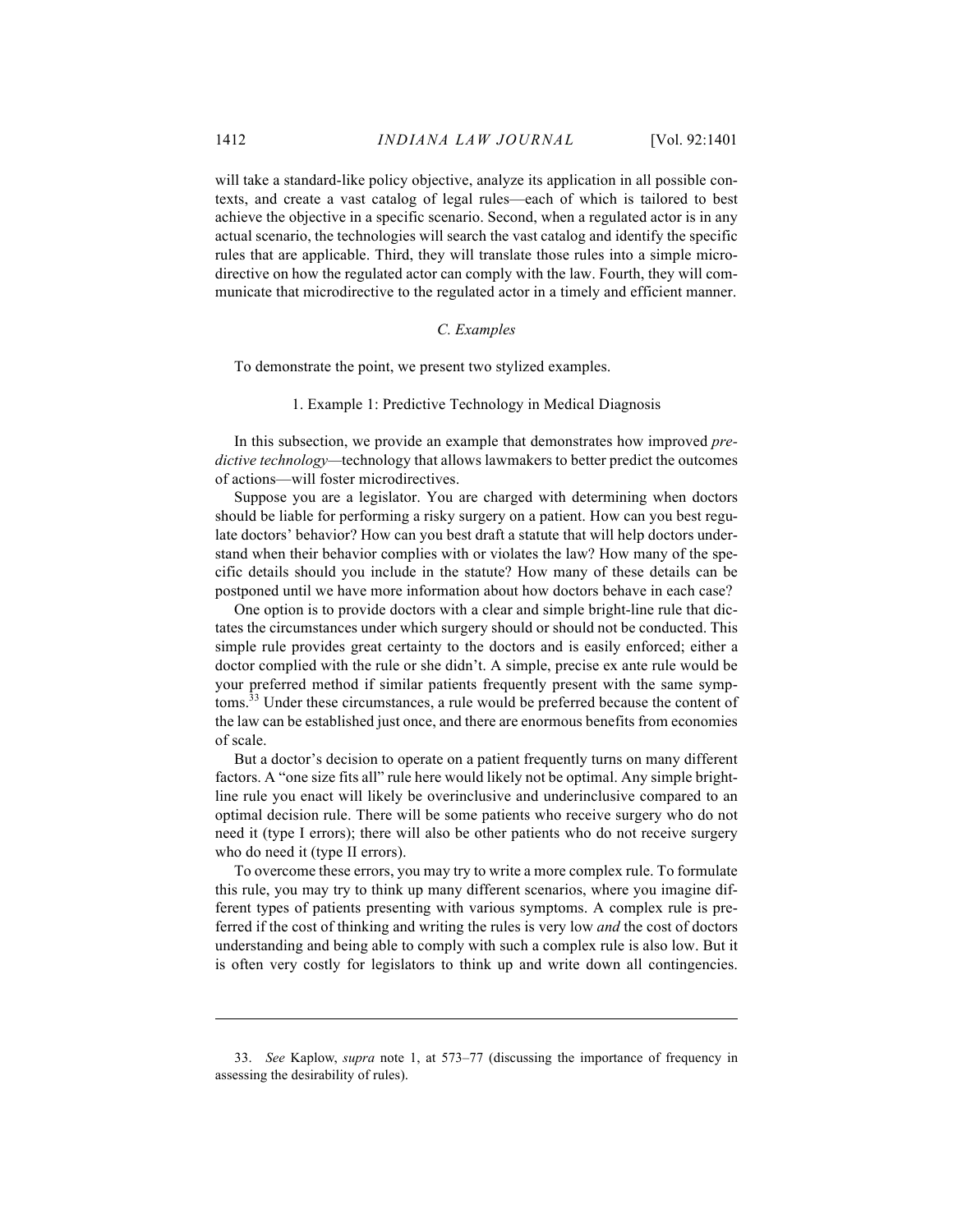Further, the more complex the rule you write, the more difficult it becomes for a doctor to follow.<sup>34</sup>

Rather than implement a rule, another option you have is to enact a *standard* and evaluate the conduct of a doctor after the decision to operate (or not operate) has been made. That is, the decision to hold a doctor liable would be made once all the circumstances of the particular case are known.<sup>35</sup> For example, the legal standard might stipulate that all doctors must take "reasonable care" in determining whether to operate on patients. This provides doctors with greater flexibility to decide whether or not the patient needs surgery.<sup>36</sup> But it also provides an ex post adjudicator with the flexibility and discretion to determine what is meant by "reasonable."

If a patient suffers harm as a result of a doctor's decision, then a judge can look at all the facts as they actually occurred and make an informed decision as to whether the doctor took reasonable care. A standard would be better than a rule if patients and symptoms are heterogeneous and the likelihood of two patients with the same background and symptoms is very low.

There are, of course, costs associated with implementing and enforcing a standard. First, the cost of deciding each case is not zero. There are decision costs of learning the best course of action the doctor should have taken in the circumstances. Second, a judge may apply the standard incorrectly, either due to error or to bias. Third—and importantly—unlike a clear rule, a vague standard creates a great deal of uncertainty for the doctor. A doctor may not know how a judge will decide any given case; further, different judges may decide inconsistently. If doctors are risk averse, a vague law can chill socially desirable behavior, $37$  and the uncertainty may generate considerable expense in the form of compliance costs.

But in our hypothetical situation, let's suppose that a standard is optimal. Let's assume that the question of surgery rarely arises and that patients are highly diverse, both in terms of health backgrounds and in terms of the symptoms they present. Formulating detailed rules that cover all those situations and being able to communicate these complex rules to doctors would be difficult, and a simple rule would create high error costs. Case-by-case adjudication is not costless but it is preferred in our example because the infrequent cost of determining the content of the law ex post is

<sup>34.</sup> Louis Kaplow, *A Model of the Optimal Complexity of Legal Rules*, 11 J.L. ECON. & ORG. 150, 151 (1995) (modeling the trade-off between complexity and regulated actors' ability to comply); *see also* Diver, *supra* note 3, at 73–74 (noting the trade-off between precision and ease of applying and following a law).

<sup>35.</sup> As Henry Hart and Albert Sacks note: "The wise draftsman . . . asks himself, how many of the details of this settlement ought to be postponed to another day, when the decisions can be more wisely and efficiently and perhaps more readily made?" HENRY M. HART, JR. & ALBERT M. SACKS, THE LEGAL PROCESS: BASIC PROBLEMS IN THE MAKING AND APPLICATION OF LAW 157 (1958).

<sup>36.</sup> *See* John Braithwaite & Valerie Braithwaite, *The Politics of Legalism: Rules Versus Standards in Nursing-Home Regulation*, 4 SOC. & LEGAL STUD. 307 (1995). After comparing nursing homes in rule-based United States and standard-based Australia, Braithwaite & Braithwaite conclude that the flexibility of standards in Australia allows health care professionals to respond to their patients' needs better than professionals merely applying strict rules. *Id.*

<sup>37.</sup> *See* Craswell & Calfee, *supra* note 6, at 298–99 (concluding that uncertainty can reduce socially desirable behavior).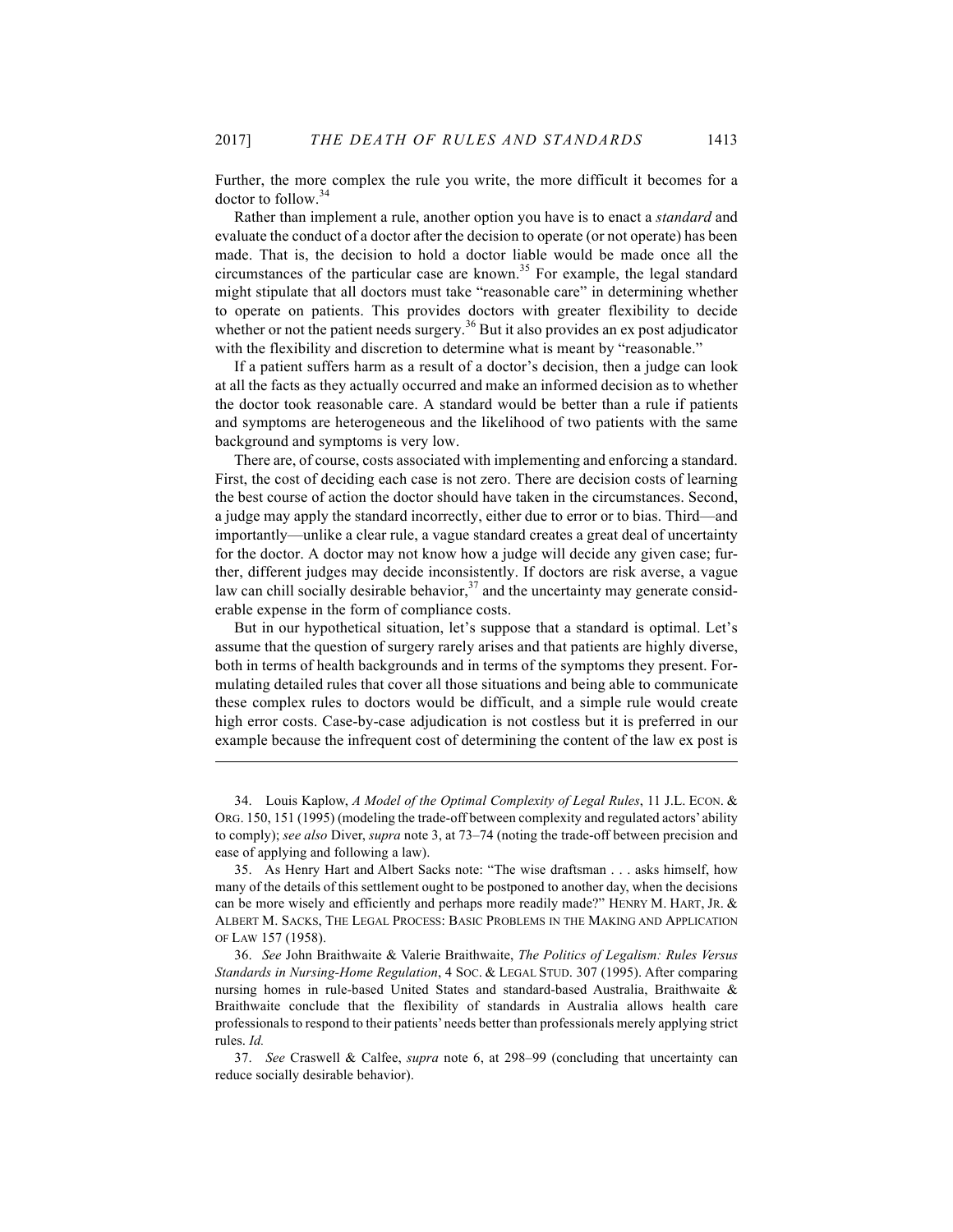lower than the costs of trying to specify the law up front in all potential situations, many of which will never arise.

Now let's examine how technology will eliminate this trade-off between rules and standards. Suppose that you learn of the existence of a diagnostic machine that is designed to predict when surgery is required. The machine takes into account relevant facts about the patient<sup>38</sup>—her history, the symptoms, and other relevant information—to provide a best guess as to whether the patient requires surgery.

You, the legislator, have access to this machine. How does this predictive machine affect your decision to enact a rule or a standard? The answer turns on two factors. First, how good is the machine at accurately predicting outcomes? If the predictive technology is very powerful and the machine is able to provide precise and accurate information, then this points in favor of using the machine to create a rule, rather than relying on a judge to adjudicate a standard. Second, can this information be easily communicated to a doctor? That is, can lawmakers provide the doctor with timely notice of what behavior will comply with or violate the law?

Consider two scenarios:

#### *Scenario 1: A terrible predictor*

In scenario 1, the machine is very poor at predicting when a patient requires surgery. The machine essentially randomizes patients for surgery. The machine generates both type I and type II errors. One might think of the technology as a simple coin toss: heads for surgery, tails for no surgery.

#### *Scenario 2: A perfect predictor*

In scenario 2, the machine can predict with 100% accuracy whether a patient requires surgery or not. The machine instantly examines the patient's history and symptoms, analyzes millions of prior cases, and reads all articles in medical journals. It then makes a perfect prediction. It is better than any human at determining whether it is optimal to have surgery. There are no type I errors: patients who do not need surgery are not designated for surgery. There are no type II errors: patients who need surgery are designated for surgery.

Under scenario 1, the technology should have no effect on your decision as a regulator to implement a rule or a standard. You should implement a standard and determine liability on a case-by-case basis, learning more about doctors' behavior over time.

Under scenario 2, however, the optimal form of the law will be different. The machine's predictions provide the exact content of the law. The machine provides microdirectives for each and every scenario. The over- and underinclusivity associated with simple rules have disappeared. There are no errors (type I or type II) in this scenario. And the costs incurred in thinking up and formulating such a complex rule have already been incurred in the development of this machine.<sup>39</sup> The justification

<sup>38.</sup> In practice, the machine would actually take into account relevant information about the doctor as well, such as his track record with surgeries of the relevant type.

<sup>39.</sup> In reality many of the costs for developing the machine may have been incurred by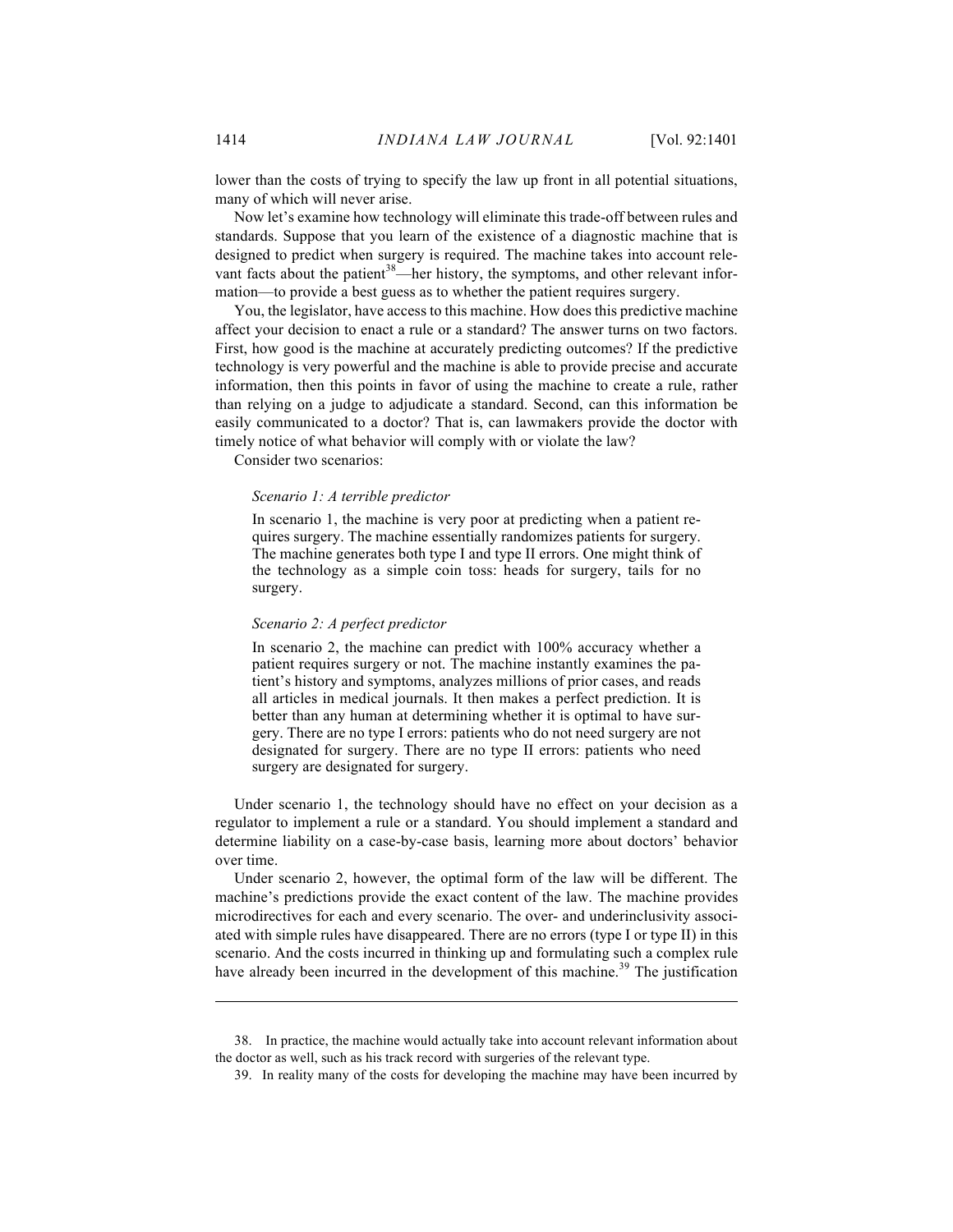for relying on ex post adjudication of standards—reducing the error costs of rules —is gone. Further, we have an added benefit of eliminating uncertainty for the doctors. If they follow the directive of the machine, they know they will not be held liable.

The emergence of microdirectives and the death of rules and standards as we know them do not rely on *perfect* predictive technology. Rather, as the predictive technology gets better and better, we move away from the world of scenario 1 and towards the world of scenario 2. There will come a point where the technology is *good enough* that the costs of using a microdirective are sufficiently low so that there is no longer any need to use traditional rules or standards.

A caveat is necessary. This tipping point can only be realized if the rules generated by the machine can be easily communicated to doctors. That is, the legislator has to be able to provide the doctor with a quick and simple answer to the question of whether the patient requires surgery.

Doctors would find it difficult to follow complex, computer-derived rules. Regulated actors have neither the desire nor the time to thumb through thousands of pages of legislation and understand complex algorithms. Rather, lawmakers need some form of technology to allow a doctor to easily input all the relevant facts about a patient and receive an instant output that dictates whether or not the patient requires surgery. One might imagine a web-based program or mobile app, where the doctor can quickly and easily enter all relevant facts, submit the information, and instantly receive a binding ex ante opinion. Such technology is emerging and will be able to transform the complex rules generated by machine prediction into a simple directive that the doctor can follow. $40$  The costs to the doctor in understanding the complex rule will be dramatically reduced as this technology improves. Even though the rule will be highly complex and based on a sophisticated algorithm, from the perspective

industry for the nonlegal benefits that the machine brings. In that sense, the marginal costs of using it for law are negligible. Moreover, even if the machine had to be developed specifically for law, that is a fixed cost that can be averaged across all applications when calculating the per rule cost.

<sup>40.</sup> *See, e.g.*, Robert McMillan & Elizabeth Dwoskin, *IBM Crafts a Role for Artificial Intelligence in Medicine*, WALL ST.J. (Aug. 11, 2015, 12:04 AM), http://www.wsj.com/articles /ibm-crafts-a-role-for-artificial-intelligence-in-medicine-1439265840 [https://perma.cc/DXL7 -TUWG] (describing IBM's planned move into artificially intelligent diagnostics for cancer and other diseases); Joseph Walker, *Can a Smartphone Tell if You're Depressed?*, WALL ST.J. (Jan. 5, 2015, 7:03 PM), http://www.wsj.com/articles/can-a-smartphone-tell-if-youre-depressed -1420499238 [https://perma.cc/6AWE-C4AU] (describing tests of a new generation of "health-surveillance technologies" that can gather information to diagnose illness and assess physical and mental well-being); Ron Winslow, *Patients Seeking Alternatives to Statins May Undergo Rigorous Vetting,* WALL ST.J. (July 27, 2015, 4:40 PM), http://www.wsj.com/articles /patients-seeking-alternatives-to-statins-may-undergo-rigorous-vetting-1438029636 [https:// perma.cc/79SD-9EDM] (describing a software application that guides doctors through the decision to put patients on nonstatin cholesterol treatment). *See generally* William M. Grove & Paul E. Meehl, *Comparative Efficiency of Informal (Subjective, Impressionistic) and Formal (Mechanical, Algorithmic) Prediction Procedures: The Clinical-Statistical Controversy*, 2 PSYCH., PUB. POL'Y & LAW 293 (1996) (noting how simple formal algorithms frequently outperform human predictions).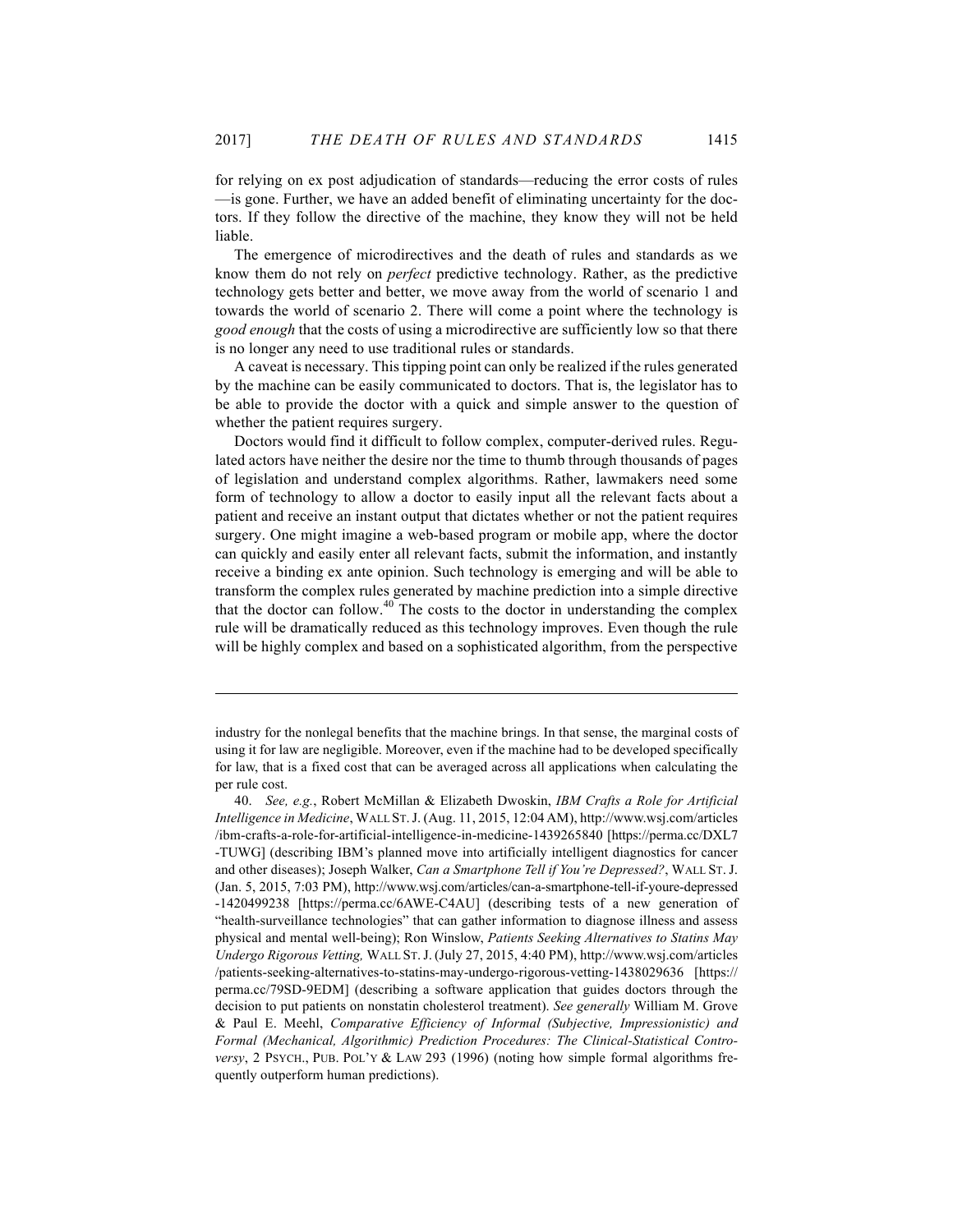of the doctor, the rule will be simple: operate or do not operate.<sup>41</sup> We explore communication technology further in our second example.

#### 2. Example 2: Communication Technology in Traffic Laws

In this subsection, we highlight the way improved *communication technology* will facilitate microdirectives. Machines can almost instantaneously gather information, process it, and produce a useable output that directs how individuals should behave.

Traffic lights provide an example of this type of technology. They communicate the content of a law to drivers at little cost and with great effect. This notice technology—combined with technology for predicting traffic patterns and driver behavior —creates an environment where lawmakers are able to replace vague standards and simplistic rules with crisp and increasingly complex microdirectives.

Electric traffic lights communicate to drivers precisely when they are required to stop and when they may proceed. Traffic lights appear to generate very simple rules: if the light is red, you must stop; if the light is green, you may go. But these rules are simple only from the perspective of the driver. From the perspective of the lawmakers, the underlying rules are complex. The simplest underlying rule may dictate that cars must stop during regular, alternating time intervals. In more complex examples, the time intervals can vary by intersection, direction of traffic, or time of day.

If promulgated without traffic lights, these rules would be far too complex. Drivers would have to consult tables that matched intersections, times, and directions with prescribed intervals of stopping. They would also have to consult precise clocks to determine when the intervals start and end.

The traffic light translates complexities into a simple command. From the driver's point of view, the lights provide a directive that is easily understood. And the lawmaker's cost of giving notice is low.<sup>42</sup> Electric traffic lights take advantage of significant economies of scale that enable lawmakers to make complex rules, translate them into simple directives, and deliver notice of the required behavior to many drivers.

Moreover, while the command of the traffic light remains simple, the substance of the underlying rules is becoming more complex. Predictive analysis facilitates this process. Stopping at a red light when an intersection is deserted is wasteful and

<sup>41.</sup> It may seem odd at first that lawmakers are in the business of diagnostic technology. But this is no different from what judges do in medical litigation. Judges hear expert testimony and decide ex post whether certain behavior was reasonable. In our example, lawmakers just use expert technology to do that ex ante. It is true that the role of the doctor has changed —diagnostic judgment is less important—but that is the inevitable result of advances in diagnostic technology. Our point is simply that in the hands of lawmakers the technology also changes the role of law. When the technology is only available to the private actors—the doctors in this example—then the evolution of rules into standards takes a slightly different path. We discuss this *infra* Part I.D.

<sup>42.</sup> These stop-go rules would be far more costly if humans operated traffic lights. Indeed, the first gas-powered traffic light used in 1868 in London, United Kingdom, was operated by humans. *The Man Who Gave Us Traffic Lights*, BBC: NOTTINGHAM (last updated July 22, 2009, 11:57 AM), http://www.bbc.co.uk/nottingham/content/articles/2009/07/16 /john\_peake\_knight\_traffic\_lights\_feature.shtml [https://perma.cc/4M28-DWR7].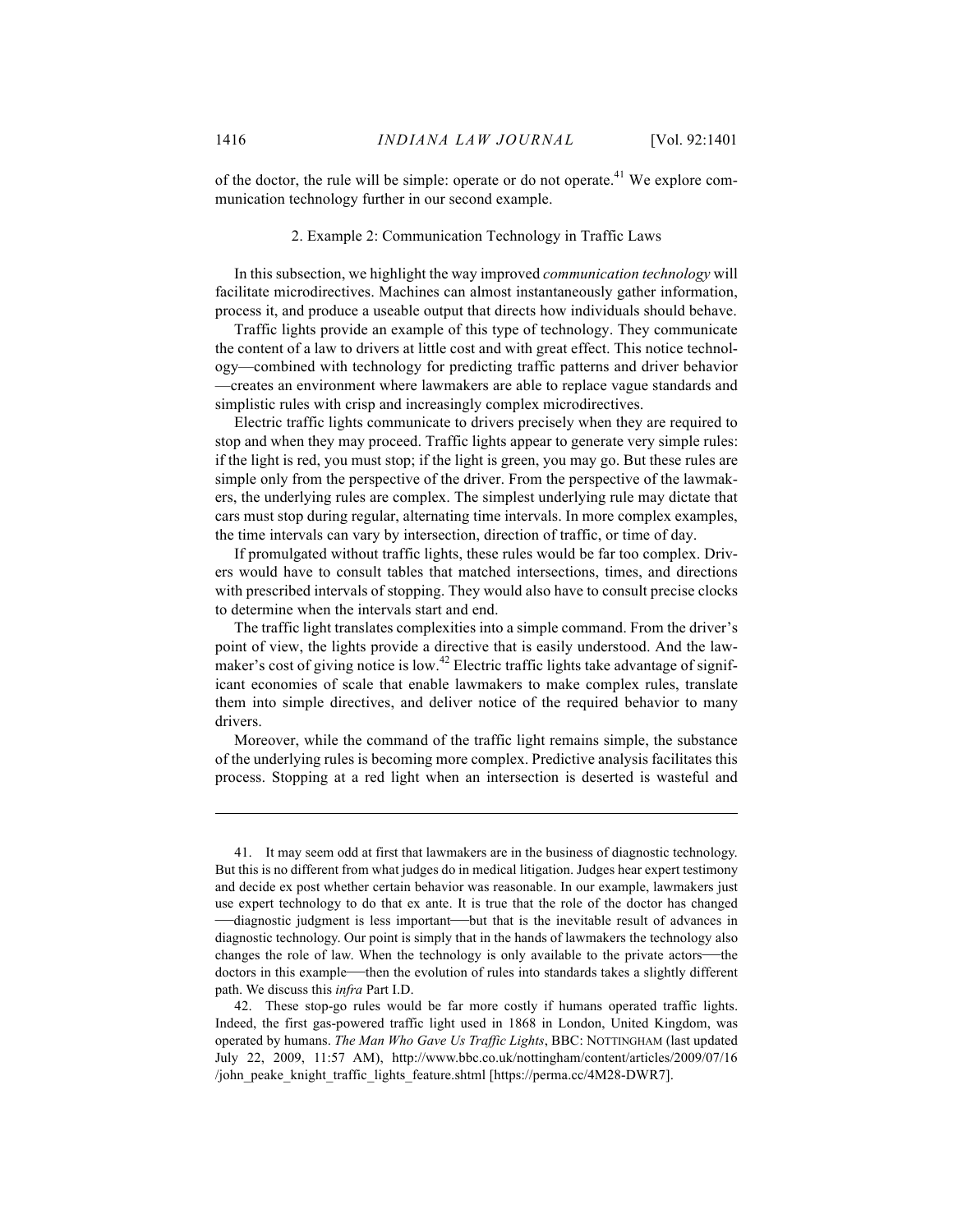costly.<sup>43</sup> That rule is overinclusive. It would be better if the directive to the driver could change depending on the circumstances (as it would with a standard). To address this, traffic lights in some jurisdictions already contain sensors that detect and predictively analyze traffic flow and adjust the timing of red and green lights accordingly.<sup>44</sup> Some traffic lights contain detectors allowing emergency service vehicles to "preempt" the signal and expedite their journey.<sup>45</sup> In the near future, these systems will take into account more variables, such as the number of cars, speed of travel, or type of intersection. They might even take into account personal characteristics of a vehicle's driver or passengers. $46$  In the not-so-distant future, a traffic-light system may know that a passenger in a regular vehicle requires medical attention and give the rushing driver a series of green lights all the way to the hospital.

The progress of traffic lights shows how lawmakers can define optimal policy outcomes (for example, travel times and accident rates) and machines can generate a catalog of rules and exceptions to achieve those outcomes. And yet—even while the lawmakers enact a standard and the machines generate an increasingly complex catalog of rules underpinning the operation of traffic lights—from the perspective of the driver, the law will remain constant and straightforward: a simple stop-go directive.

This phenomenon is not limited to traffic law. The forces at work here are ubiquitous. The invention and mass adoption of Internet technology has facilitated instantaneous and cheap communication between individuals across all domains.<sup>47</sup> It also, importantly, allows for immediate communication between lawmakers and individuals.

#### *D. The Different Channels Leading to the Death of Rules and Standards*

We have, until now, spoken generally of lawmaking by a legislature. That is by no means the only avenue. Microdirectives can emerge through two other channels: (1) nonlegislative (regulatory or judicial) law making; and (2) private use of technology by regulated actors.<sup>48</sup> We discuss each in turn.

43. There are other potential costs such as the increase in the number of rear end traffic accidents caused by cars braking as lights turn yellow. We argue that these costs will also die out as the rule becomes more context specific.

44. *See, e.g.*, Ian Lovett, *To Fight Gridlock, Los Angeles Synchronizes Every Red Light*, N.Y. TIMES (Apr. 1, 2013), http://www.nytimes.com/2013/04/02/us/to-fight-gridlock-los -angeles-synchronizes-every-red-light.html [https://perma.cc/SS66-29A7] (describing Los Angeles's \$400 million system of synchronized traffic sensors aimed at controlling traffic flow and reducing gridlock); *see also* Diane Cardwell, *Copenhagen Lighting the Way to Greener, More Efficient Cities*, N.Y. TIMES (Dec. 8, 2014), http://www.nytimes.com/2014/12/09 /business/energy-environment/copenhagen-lighting-the-way-to-greener-more-efficient-cities.html [https://perma.cc/3F2D-YS68] (noting Copenhagen's use of lights and sensors aimed at easing mobility and cutting use of fuel as well as achieving more ambitious goals).

45. U.S. DEP'T TRANSP., TRAFFIC SIGNAL PREEMPTION FOR EMERGENCY VEHICLES A CROSS-CUTTING STUDY 1-1 (2006), http://ntl.bts.gov/lib/jpodocs/repts\_te/14097\_files/14097.pdf [https://perma.cc/9SDF-BRC8] (noting the signal preemption programs in various jurisdictions).

46. *Cf.* Porat & Strahilevitz, *supra* note 12 (noting the value of personalized laws).

 $\overline{a}$ 

48. Here, we discuss different channels through which technology will affect the law. In

<sup>47.</sup> *See infra* Part II.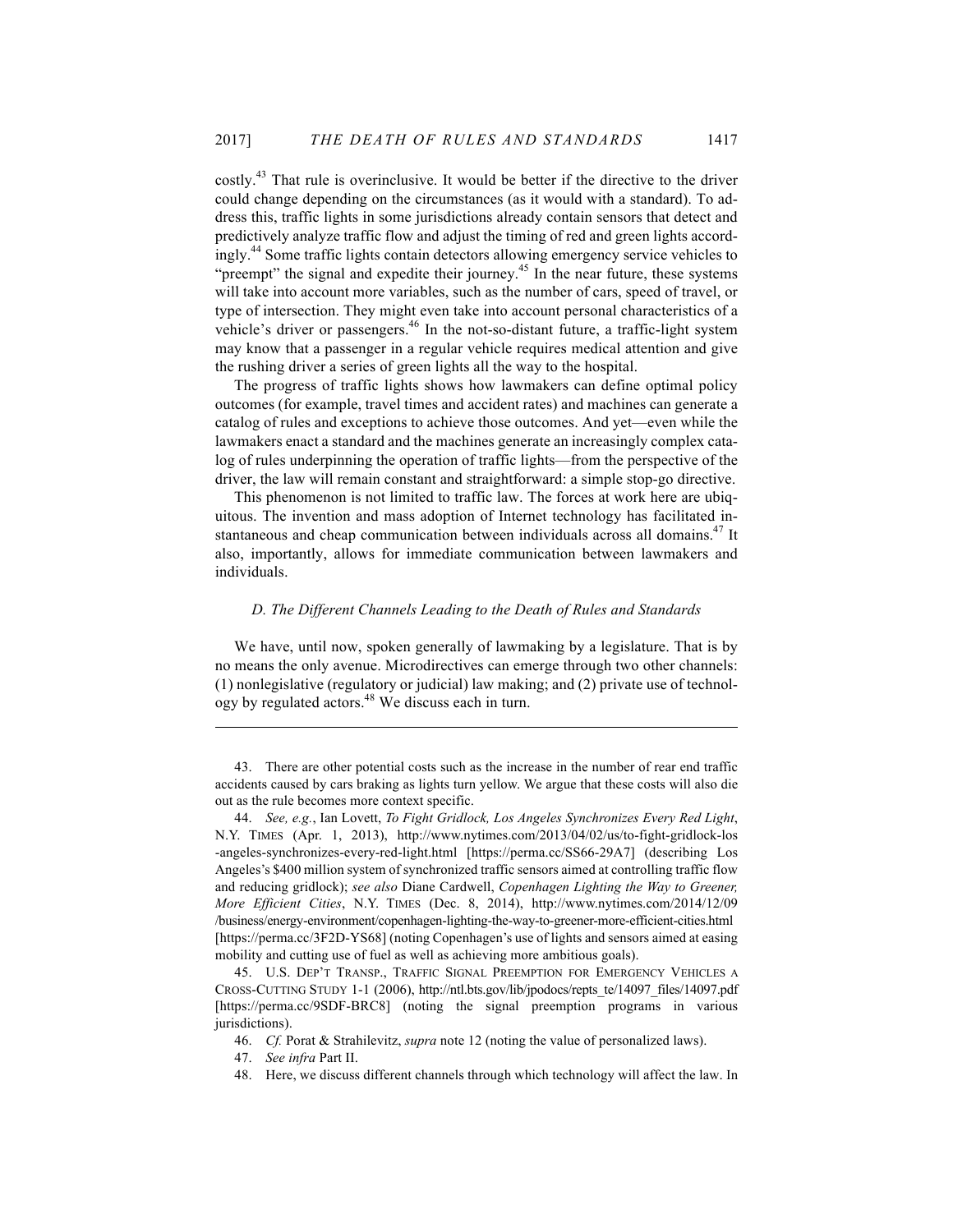#### 1. The Production of Microdirectives by Nonlegislative Lawmakers

Legislatures are not the only lawmakers with access to technology. In many cases, the lawmaking power is entrusted to a regulator or enforcement agent.<sup>49</sup> In other cases, judges make law. Those entities can also use technology to create and communicate microdirectives to regulated actors.

*Regulatory microdirectives.* It is likely to be more politically feasible for regulators to develop microdirectives than legislators. The legislative path to enacting a computer algorithm is complicated. Pork barrel and horse-trading amendments to an algorithm do not make for successful programming. On the other hand, a regulator tasked with enforcing some legislated standard might easily adopt an algorithmdriven system of microdirectives.<sup>50</sup>

The pressures on a budget-constrained regulatory body will push the agency toward adopting technology. Likewise, trends towards cost-benefit analysis and requirements that regulations be shown to be cost justified $5<sup>1</sup>$  are likely to accelerate agency adoption. Predictive technology facilitates such cost-benefit analysis, reduces uncertainty costs to the regulated actors, and cuts down on ex post adjudication costs.

Congress could enact a standard and direct that these standards be administered by an algorithm-based system of microdirectives overseen by regulators or the regulators could themselves decide to implement the standard in that manner. $52$ 

Advance tax rulings provide an example of an area for regulators to use microdirectives.<sup>53</sup> As it currently stands, taxpayers may seek clarification of vague standards in the law by asking the tax authority to examine their tax arrangements and determine whether they comply with the code.<sup>54</sup> A taxpayer may ask the tax authority to give a ruling on a matter that takes into account a number of factors such as: Am I a resident of the United States for tax purposes? Or, are my workers independent contractors or are they employees?<sup>55</sup>

other work, we have discussed the incremental nature of these changes. *See* Anthony J. Casey & Anthony Niblett, *Self-Driving Laws*, 66 U. TORONTO L.J. 429 (2016).

<sup>49.</sup> From the legislature's perspective, the delegation to an agency or enforcer takes the form of a standard. *See* Schauer, *supra* note 3, at 310. The legislature sets a broad goal and gives the agency the power to fill the content of rules.

<sup>50.</sup> McGinnis & Wasick, *supra* note 1, at 1042 (discussing the use of algorithms by rule makers); *cf. id.* at 310–12.

<sup>51.</sup> *See generally* CASS R. SUNSTEIN, THE COST-BENEFIT STATE: THE FUTURE OF REGULATORY PROTECTION (2002) (exploring the rise of cost-benefit analysis in administrative agencies).

<sup>52.</sup> This is not the same as traditional convergence predictions where rules become standards or standards become rules. Schauer, *supra* note 3, at 310–12. With microdirectives, laws take a new form that has some of the benefits of rules (more certainty) and some of the benefits of standards (better calibration) but fewer of the costs associated with either.

<sup>53.</sup> *See generally* CARLO ROMANO, ADVANCE TAX RULING AND PRINCIPLES OF LAW (2002); Yehonatan Givati, *Resolving Legal Uncertainty: The Unfulfilled Promise of Advance Tax Rulings*, 29 VA. TAX.REV. 137, 144–47 (2009) (describing how advance tax rulings reduce uncertainty).

<sup>54.</sup> 26 C.F.R. § 601.201 (2017); Givati, *supra* note 53*,* at 149–52 (outlining the process and implications of obtaining an advance tax ruling).

<sup>55.</sup> ROMANO, *supra* note 53, at 80.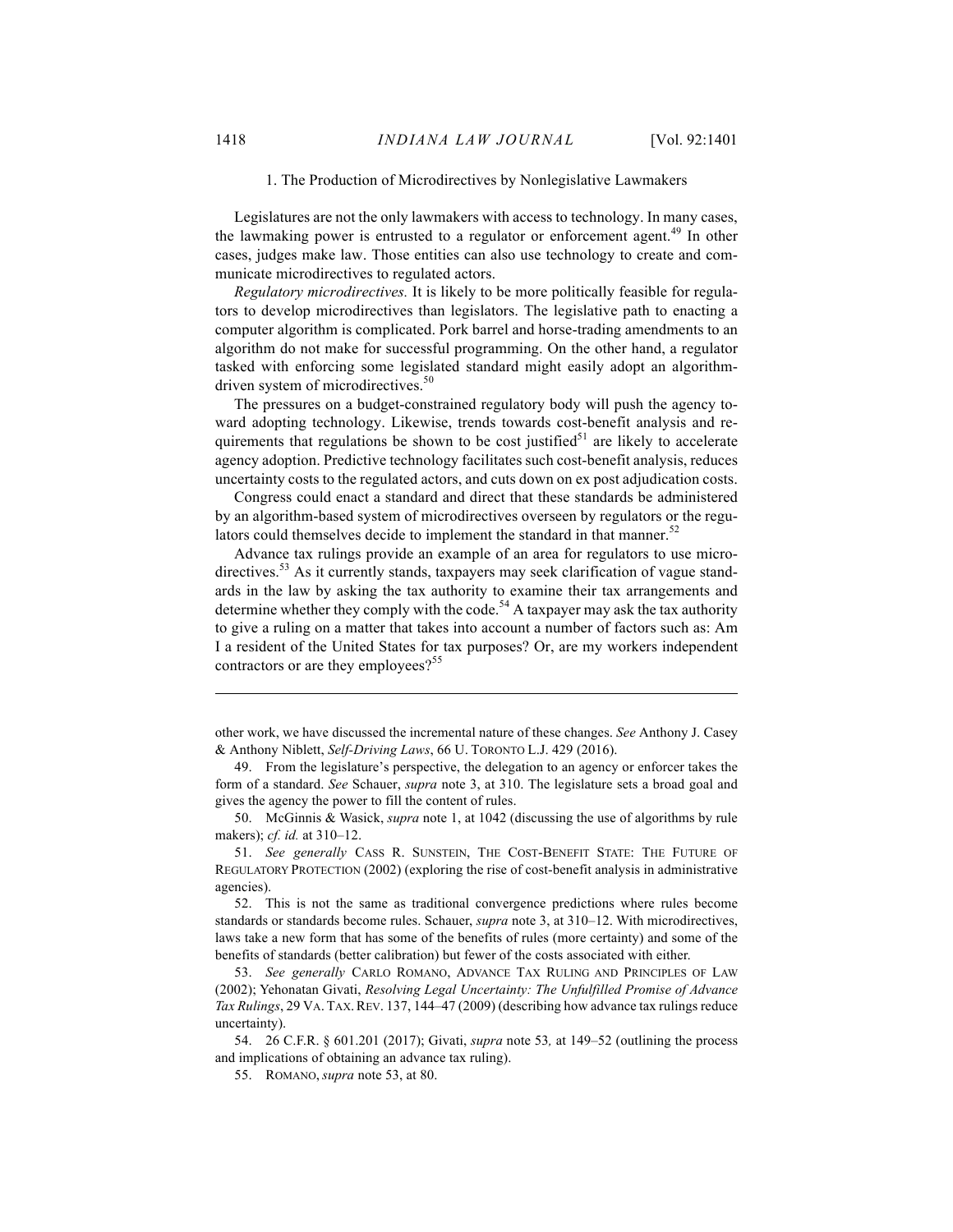These advance tax rulings bind the tax authority to the tax arrangements set out in the ruling, but only for the one specific taxpayer.<sup>56</sup> Essentially the taxpayer is asking the tax authority to turn an ex post standard into a specific rule that applies solely to her circumstances. These advance rulings have a variety of benefits. Most prominently, they provide greater legal certainty to the taxpayer.<sup>57</sup> They eliminate the uncertainty costs of the standard.<sup>58</sup> But such rulings can be costly to generate.<sup>59</sup> The tax authority is essentially engaged in personalized rule making. It is incurring high ex ante decision costs by enacting a rule that applies to just one taxpayer.<sup>60</sup>

Now imagine the tax authority could create a system where a taxpayer simply turns to a machine to answer her tax questions. She could, for example, turn to an agency website or a mobile app. She could ask the machine whether her tax arrangements will expose her to liability and the machine could quickly read the entire tax code, all relevant cases, all associated regulations, and all relevant advisory opinions. The machine could immediately provide an answer to the taxpayer's question.<sup>61</sup>

The tax authority, thus, could use this artificially intelligent machine to provide advance tax rulings. Depending on the underlying objective of the legislature, the tax authority could use the machine to identify optimal rules that allow it to generate more revenue with greater efficiency and fewer distortions on market behavior. It could use this technology very broadly to choose very specific rules that are highly calibrated to legislative objectives without introducing compliance costs that would otherwise be associated with such complexity.

If regulators adopt these technologies, the answers provided by the tax authority would essentially become the red or green lights of tax law. Even though the underlying tax laws would be very complex, the directives provided to an individual would be simple. Any enforcement agent could adopt technology of this kind.<sup>62</sup> As

 $\overline{a}$ 

59. ROMANO, *supra* note 53, at 277–80.

60. *See* Givati, *supra* note 53, at 149. As a formal matter, the rulings only resolve the relationship between the tax authority and one specific taxpayer. Further, they have no formal precedential effect for future taxpayers. As a practical matter, however, the tax authority is required to treat taxpayers consistently and so a de facto precedential value arises—but this does not rise to the level of a binding rule for all future cases. *Id.* at 158–61 (discussing the nuances of the precedential value of advance rulings and surveying the legal scholarship on the matter).

61. For more on this process, see Benjamin Alarie, *The Path of the Law: Towards Legal Singularity*, 66 U. TORONTO L.J. 443 (2016); Benjamin Alarie, Anthony Niblett & Albert H. Yoon, *Using Machine Learning to Predict Outcomes in Tax Law*, 58 CANADIAN BUS. L.J. 231 (2016).

62. The Securities and Exchange Commission has a program similar to advance tax rulings where it provides "no-action" letters that state that the staff will not recommend enforcement actions against the individual or entity seeking guidance. The letter has no binding effect on other individuals or entities, and the SEC reserves the right to change its

<sup>56.</sup> In the United States, these rulings ("private letter rulings") are "binding on the IRS if the taxpayer fully and accurately described the proposed transaction in the request and carries out the transaction as described." *Understanding IRS Guidance—A Brief Primer*, IRS (last updated July 6, 2016), https://www.irs.gov/uac/Understanding-IRS-Guidance-A-Brief-Primer [https://perma.cc/RGV3-APFP]; *see also* 26 C.F.R. § 601.201(a)(1)–(2), (l); Givati, *supra* note 53, at 149–50.

<sup>57.</sup> ROMANO, *supra* note 53, at 77–78.

<sup>58.</sup> Givati, *supra* note 53, at 147.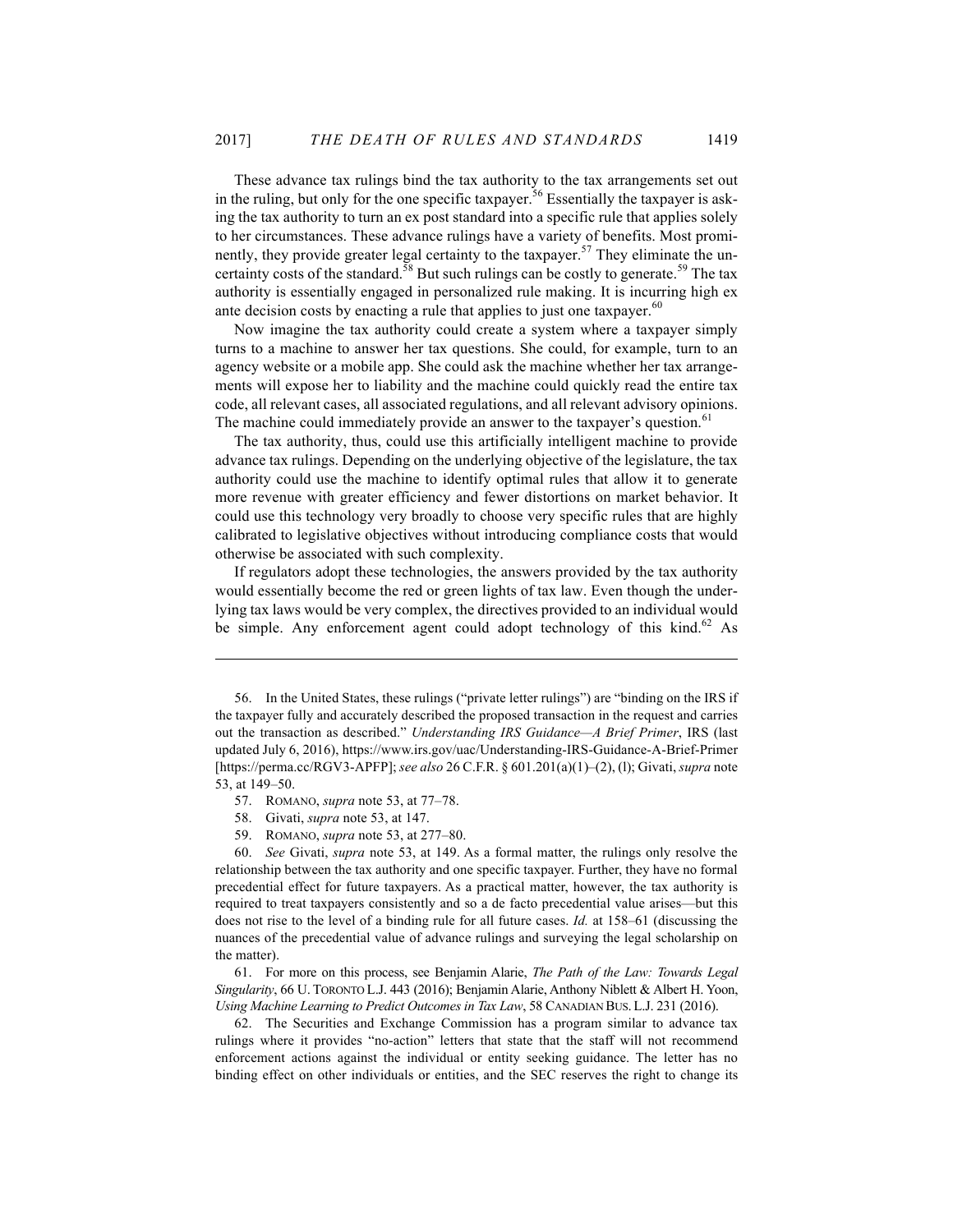predictive technology makes it easier to automate such regulatory advance rulings and ensure their accuracy, they will become a common mechanism for the adoption of machine-generated microdirectives.<sup>63</sup>

*Judicial microdirectives.* Aside from the legislator and the regulator, there is, of course, a third potential rule maker: the judge. But, as they currently function, judges do not quite fit into this model of law making. To be sure, judges could use artificial intelligence and big data to apply standards or complex rules.<sup>64</sup> But judges are not at least in a formal sense—regularly in the business of providing ex ante notice of the outcomes of hypothetical scenarios.

For better or worse, advisory opinions are frowned upon by the American judicial system. Judges might use the predictive technology to refine the law ex post. But without notice to the regulated actors, those specific rulings impose some of the same costs as standards. For example, if judges announce that all negligence cases will be decided using a computer algorithm, $65$  a regulated actor without access to the algorithm would still be faced with nothing more than a standard that imposes uncertainty

position. *See No Action Letters*, U.S. SEC. & EXCHANGE COMMISSION, http://www.sec.gov /answers/noaction.htm [https://perma.cc/HP8Q-WCWB] (last updated Sept. 21, 2012). *See generally* Donna M. Nagy, *Judicial Reliance on Regulatory Interpretations in SEC No-Action Letters: Current Problems and Proposed Framework*, 83 CORNELL L. REV. 921 (1998) (describing the no-action letter process).

63. There will be some areas in law where the provision of advance directives is problematic. Tax provides a salient example. For some things, the lawmaker and the individual have aligned incentives. The individual wants to comply with the lawmaker's policy objectives and certainty makes compliance more likely. But for other things, the individual wants formal compliance with law but would prefer to avoid the policy objective. In other words, the individual is looking for a loophole. If the law provides a clear rule and the regulated individual would prefer to circumvent that rule, then certainty provides a road map for avoidance. *See*  David A. Weisbach, *Formalism in the Tax Law*, 66 U. CHI. L. REV. 860, 882–84 (1999) (describing the use of "anti-abuse" standards to deal with rule avoidance).

In these spaces, it is difficult to predict how microdirectives will fair. On the one hand, the use of microdirective technology to craft a precise law may shrink the space for avoidance. After all, a perfectly calibrated law will provide no space for avoidance. On the other hand, if the law has any imperfection and the regulated individual has superior private technology, she may use the technology to find the imperfections and craft her behavior (such as creating elaborate tax avoidance mechanisms) to avoid application of the microdirective. These arms race scenarios—where avoidance creates private benefits and private technology is in competition with the lawmakers' technology—suggest areas where standards, such as the antiabuse standard, will survive to supplement microdirectives. Still, the problem could be solved without standards. Revelation of the microdirective could simply be delayed until immediately after the regulated individual took action. This prevents evasion but also commits the government to the rule ahead of time to avoid bias. On the general idea of delaying the revelation of rules to prevent evasion, see Saul Levmore, *Double Blind Lawmaking and Other Comments on Formalism in the Tax Law*, 66 U. CHI. L. REV. 915 (1999).

64. *Cf*. Porat & Strahilevitz, *supra* note 12, at 1436 ("Under certain circumstances, we want the courts (and advocates in the courtroom) to embrace the science of Big Data as a means of deciding what terms ought to be imported into an ambiguous contract or will.").

65. The hypothetical scenario is not as fanciful as it may sound. The algorithm here is just a more precise amalgamation of the expert opinions that courts routinely rely on in deciding cases.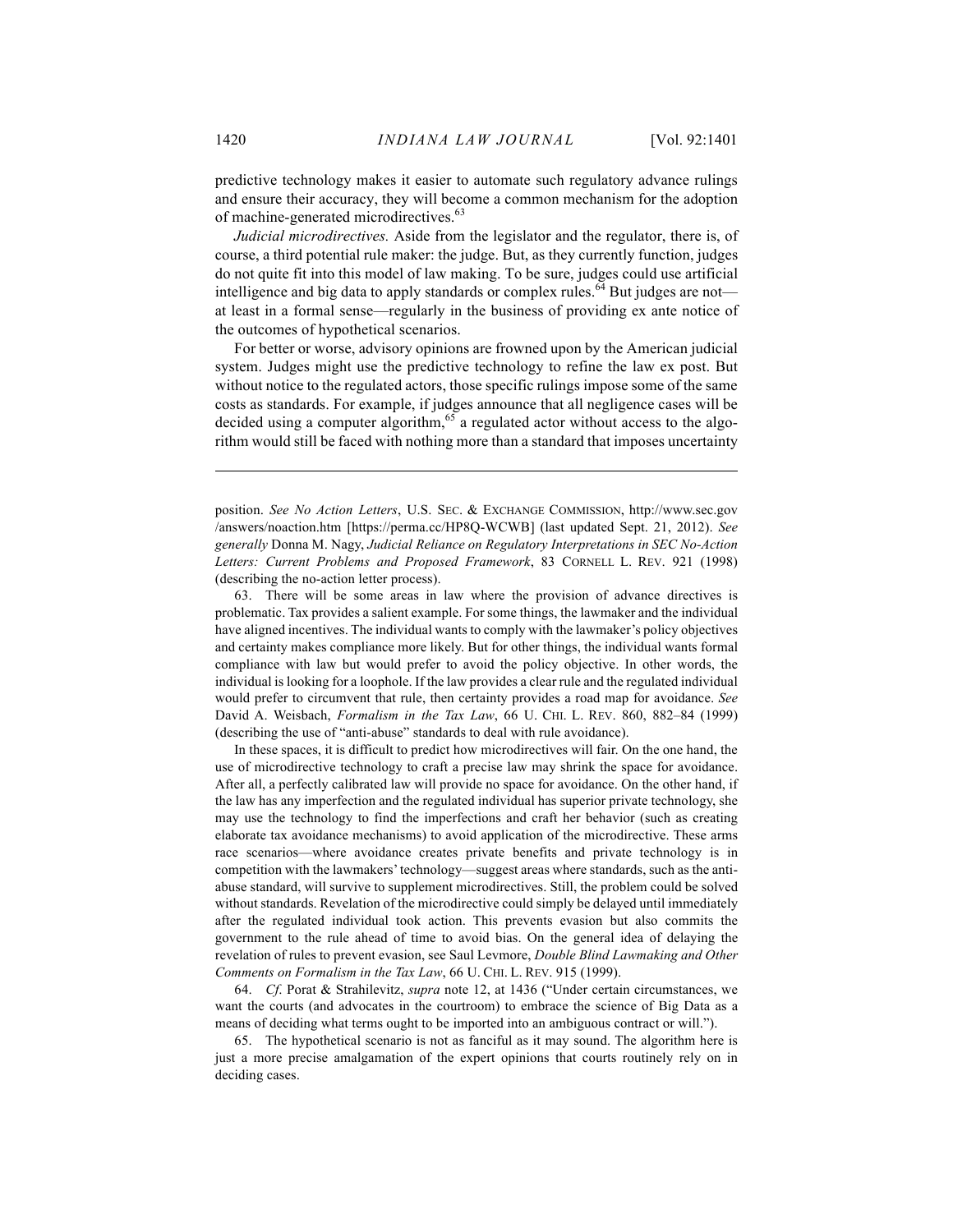about how the judges will apply that standard. It would make little difference to the individual that the actual judge happens to be a computer.<sup>66</sup>

Things change if the regulated actors have access to the algorithm that judges will use. In that world, the regulated actors can predict the outcome with precision. If judges commit to using a certain technology that is available to the public, that would be equivalent to providing advance rulings. $67$  This would essentially shift the judge's role to that of ex ante regulators. While not implausible, we think the avenues of legislative and regulatory rulemaking will be more pervasive.

There is another way that judges could be involved in the promulgation of microdirectives. Just as legislatures could set a broad policy objective and delegate the rule making to an agency, so too could the courts. In deciding cases, courts can announce a standard that blesses any rule that results from a process aimed at the correct policy objective and that takes into account the relevant factors. The agency could then create an algorithm that does exactly that. This "second-order regulation" by the court would send a message to the agencies on how to design the algorithm to ensure compliance.<sup>68</sup> Here again it would be the agencies and enforcers who have the ultimate responsibility for implementing the machine algorithm to promulgate microdirectives.

#### 2. An Alternative path: Private Use of Technology by Regulated Actors

Predictive technology will be available to private actors. And, in some cases, private actors may have more advanced proprietary technology than legislatures, regulators, or courts.<sup>69</sup> Private use of predictive technology will lead to the emergence of microdirectives. There are two main ways this can occur.

The first path is through the interplay of reasonableness, industry standards, and technology. In our medical example above, imagine that the machine that predicts medical outcomes is available not to lawmakers but only directly to doctors. As the

 $\overline{a}$ 

66. It is worth noting that ex post error and inconsistency costs are likely to be lower if the judge is using the algorithm. See the example of bail, *infra* Part II.A.2.

67. In a slightly different but related context, one commentator has suggested that judges could bind themselves to textualist interpretations of statutes by using computers to derive the meaning of text. Betsy Cooper, *Judges in* Jeopardy!*: Could IBM's Watson Beat Courts at Their Own Game?*, 121 YALE L.J. FORUM 87 (2011), http://yalelawjournal.org/forum/judges-in -jeopardy-could-ibms-watson-beat-courts-at-their-own-game [https://perma.cc/8DDC-ZC9L].

68. *See* John Rappaport, *Second-Order Regulation of Law Enforcement*, 103 CALIF. L. REV. 205, 214 (2015) (defining a second-order judicial decision as one that "states its obligations in terms of ultimate goals that must be achieved. The [agent] is then free to achieve those goals in any appropriate way" (quoting STEPHEN BREYER, REGULATION AND ITS REFORM 105 (1982))). This can be done for all standards including those that the court applies pursuant to the Constitution. *See infra* Part III. Rappaport's example of the court's second-order regulation of Fourth Amendment searches, Rappaport, *supra*, at 220–22, is an area where the death of rules and standards will be swift. Machine algorithms will be able to easily determine probable cause, exigent circumstances, bias of officers, and the like better than humans.

69. For example, private traders of securities have technology that permits higher frequency trading than regulators can observe and monitor in real time. *See* Eric Budish, Peter Cramton & John Shim, *The High-Frequency Trading Arms Race: Frequent Batch Auctions as a Market Design Response*, 130 Q.J. ECON. 1547 (2015).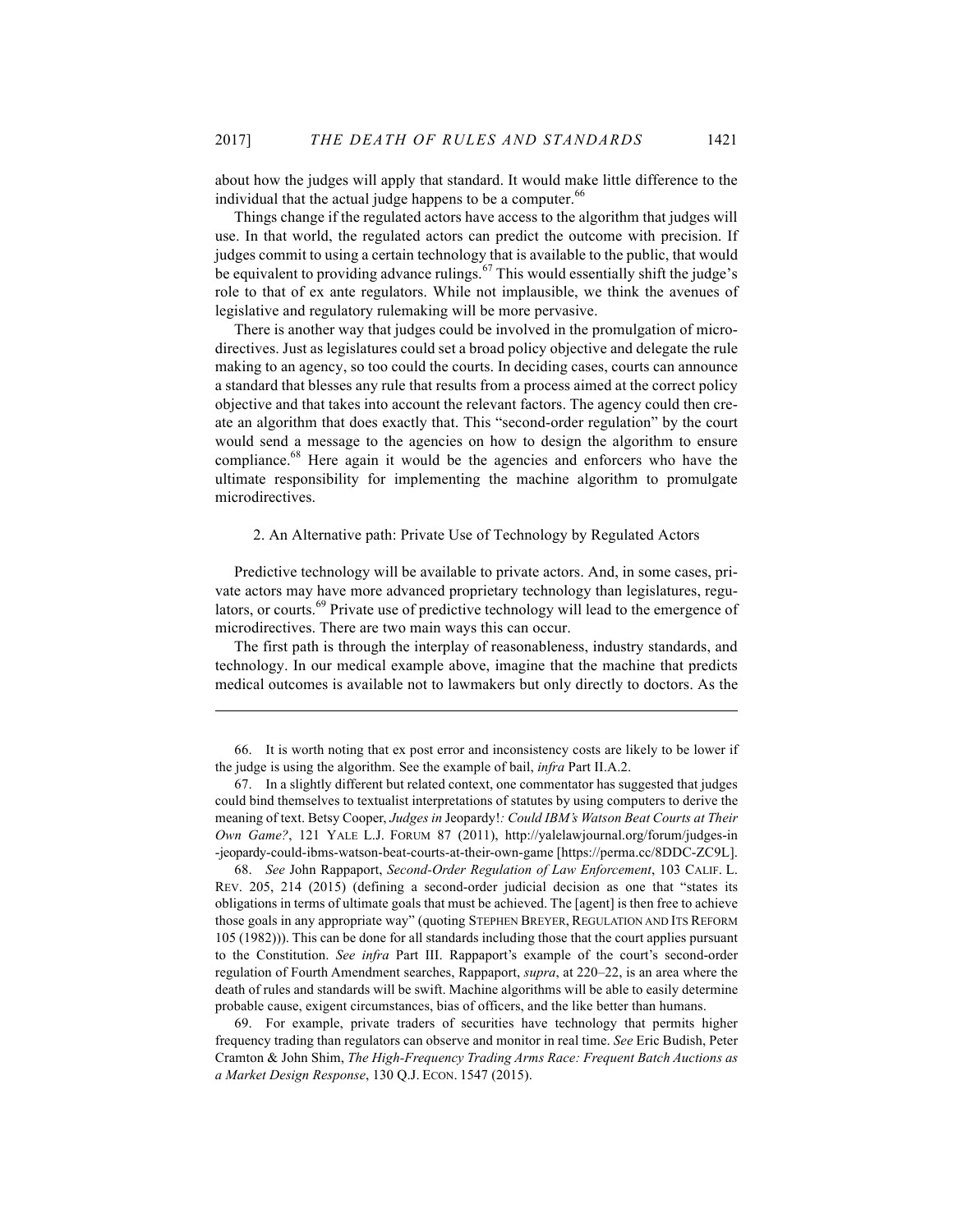technology becomes more accurate we can expect more and more doctors to use it. At some point, it is likely that courts will begin to deem it *per se* unreasonable to *not*  use such advanced technology. Imagine an orthopedic practice today that did not use an x-ray machine<sup>70</sup> or a colorectal specialist who refused to perform colonoscopies in diagnosing colon cancer.<sup>71</sup> As technology becomes more accurate and widespread, the likelihood that courts will base a reasonableness standard on the use of that technology increases. The proliferation of these technologies across industries will cause behavior that complies with standards to function exactly as if it were complying with a microdirective promulgated by the predictive technology.

The second path is a softer version of our main thesis. This path does not require lawmakers to use technology. Individuals can use predictive technology to provide predictions on how judges will apply a standard.<sup>72</sup> In this way, technology improves on the role of lawyers as compliance advisors.<sup>73</sup> When lawyers provide compliance advice, they are, in part, predicting how ex post adjudicators will apply a standard.<sup> $4$ </sup> As computers can gather and analyze more and more prior cases, they will outperform lawyers at this task. On first blush, this advance would appear to reduce the compliance cost of standards. But it does so in a way that effectively turns the standard into a microdirective, as it reduces the costs of legal uncertainty because it tells the individual exactly how to behave. As Oliver Wendell Holmes noted, a prediction of a judicial outcome *is* the law.<sup>75</sup>

Advances in big data and artificial intelligence will spawn intelligent machines that can predict legal outcomes with great accuracy.<sup>76</sup> In our traffic example, imagine

71. Doctors who failed to order a colonoscopy have been held negligent. *See, e.g.*, Morse v. Davis, 965 N.E.2d 148 (Ind. Ct. App. 2012).

74. On the law-and-economics of ex ante legal advice, see Louis Kaplow & Steven Shavell, *Private Versus Socially Optimal Provision of Ex Ante Legal Advice*, 8 J.L., ECON. & ORG. 306 (1992). *See also* Lynn M. LoPucki & Walter O. Weyrauch, *A Theory of Legal Strategy*, 49 DUKE L.J. 1405 (2000) (discussing the law-and-economics literature of legal culture and legal strategy).

75. Holmes, *supra* note 7, at 461 ("The prophecies of what the courts will do in fact . . . are what I mean by the law."); *see also* Abramowicz, *supra* note 27.

76. *See* Katz, *supra* note 11 (exploring the power of big data to predict legal outcomes); *see also* Porat & Strahilevitz, *supra* note 12, at 1436 (same).

<sup>70.</sup> Doctors have frequently been held negligent for failing to order x-rays. *See, e.g.*, Rudick v. Prineville Mem'l Hosp., 319 F.2d 764 (9th Cir. 1963) (x-rays would have revealed fractured vertebrae); Webb v. Lungstrum, 575 P.2d 22 (Kan. 1978) (x-rays would have revealed small metal fragment in wound); Betenbaugh v. Princeton Hosp., 235 A.2d 889 (N.J. 1967) (negligence found where doctor failed to order x-ray of the injured part of the spine).

<sup>72.</sup> McGinnis & Wasick, *supra* note 1, at 1033–39 (discussing the use of technology to predict judicial outcomes).

<sup>73.</sup> *See generally* Michele DeStefano Beardslee, *Taking the Business Out of Work Product*, 79 FORDHAM L. REV. 1869, 1874–81 (2011) (arguing that it is difficult to distinguish between business and law in corporate practice); Christine Parker*, Lawyer Deregulation via Business Deregulation: Compliance Professionalism and Legal Professionalism,* 6 INT'L J. LEGAL PROF. 175 (1999) (exploring the role of lawyers as compliance officers); Gregory J. Millman & Samuel Rubenfeld, *Compliance Officer: Dream Career?*, WALL ST. J. (Jan. 15, 2014, 8:13 PM), http://www.wsj.com/articles/SB10001424052702303330204579250722114 538750 [https://perma.cc/E5AW-2Z54] (examining the rise of compliance officers).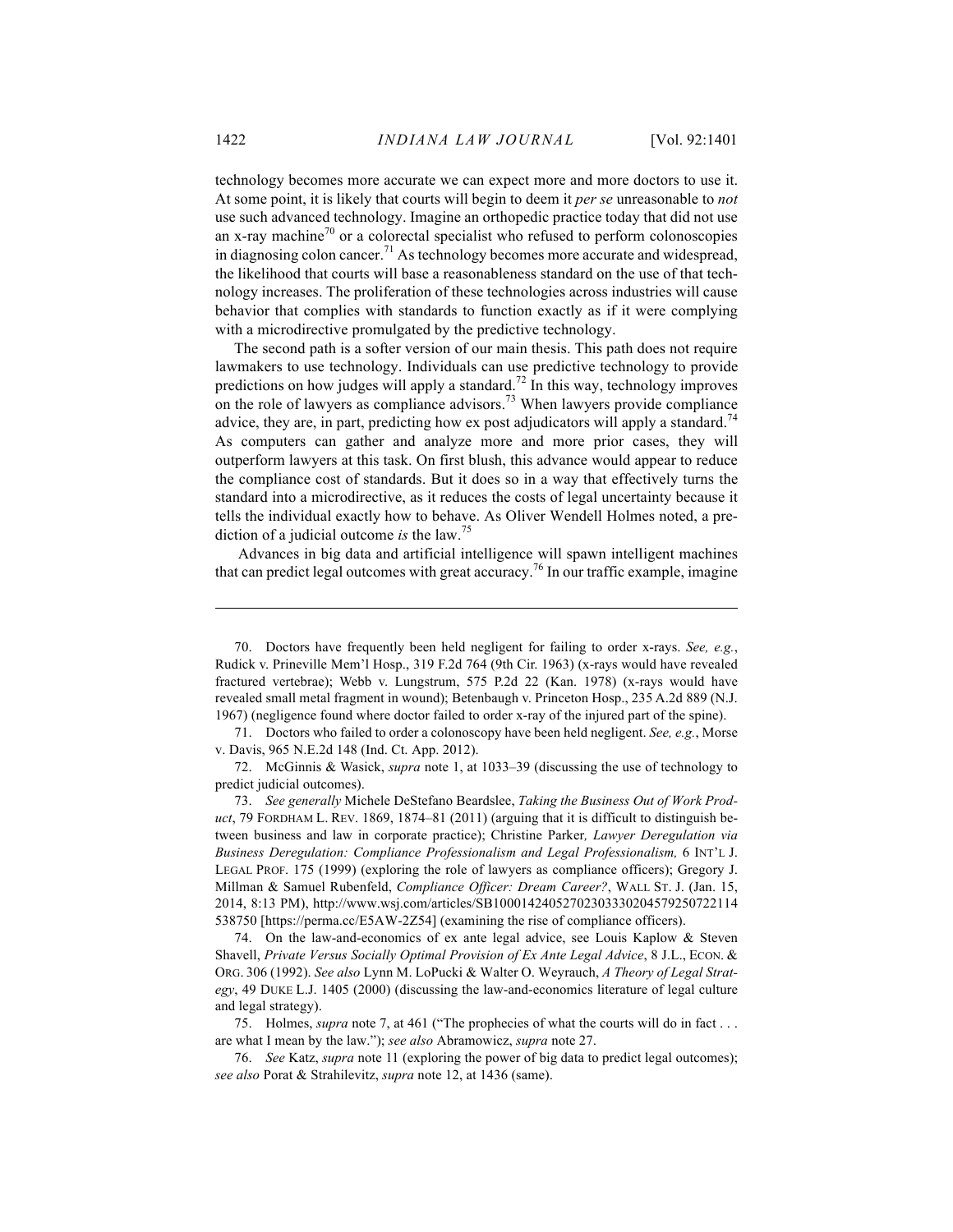that traffic is regulated only with yield signs that impose a reasonableness standard.<sup>77</sup> But in this world, consumer technology has advanced to a stage where it can predict when a court will deem yielding to be required under the standard. This private technology provides a mechanism for informing the driver when she must stop under the law. The technology gathers the relevant facts, applies the standard to those facts as a judge would, and provides predictive analysis.

Even though we have standards and private technology, the resulting behavior looks *as if* we had public traffic lights with underlying complex rules. And compliance is as simple for the driver as it would be with a microdirective. The driver simply gets a message saying stop. She does not have to even take mental note of the underlying facts. As technology makes ex post adjudication more predictable, citizens treat a prediction as a rule. They receive directives ex ante and have little uncertainty about how the law requires them to behave.

This may lead lawmakers to simply enact those predictions as law. It is possible, though, that lawmakers may deem fully predictable ex post adjudication to be the satisfactory equivalent of a microdirectives and not take the final step to formalize the microdirectives into law. But from the individual's perspective the transformation will be already complete. Drivers will know to stop when the technology in their car gives a signal—the equivalent of a red light.<sup>78</sup>

## II. FEASIBILITY

In this Part, we examine the feasibility of using technology to generate microdirectives. This Part is divided in two main sections. First, we examine the feasibility of predictive technology. We look at examples where big data and artificial intelligence have been used to generate better predictions and insights than humans ever could provide, and we look to where the technology is headed. We look at how such predictive technology has dramatically diminished the need for human discretion.

Second, we examine the feasibility of communication technology. For the most part, this technology is already here and steadily improving. Mobile devices are becoming our first port of call for information. Individuals can easily and quickly communicate with other individuals, and—more importantly for our argument—lawmakers can easily and quickly communicate with regulated actors.

## *A. The Feasibility of Predictive Technology*

 $\overline{a}$ 

There are two key takeaways from this section: (1) machines are, in many areas,

<sup>77</sup>*. See, e.g.*, 625 ILL. COMP. STAT. 5/11-904(c) (West 2016) (requiring that a driver at a yield sign slow to "a speed reasonable for the existing conditions" and stop "if required for safety"); MASS. GEN. LAWS 89 § 9 (LexisNexis 2012) (same); Pierce v. Coltraro, 252 So.2d 550, 552–53 (La. Ct. App. 1971) (noting the standard that applies at a yield sign).

<sup>78.</sup> It is possible that judges, knowing about the predictive technology, will (consciously or unconsciously) respond by changing their behavior. If that were true, and assuming that advanced algorithms could not account for the changes when making predictions, that would suggest that technology for predicting judicial outcomes would lag behind other predictive technology in effectiveness. This alternative path toward the death of standards would, therefore, be less likely than the paths through legislative and regulatory rule making.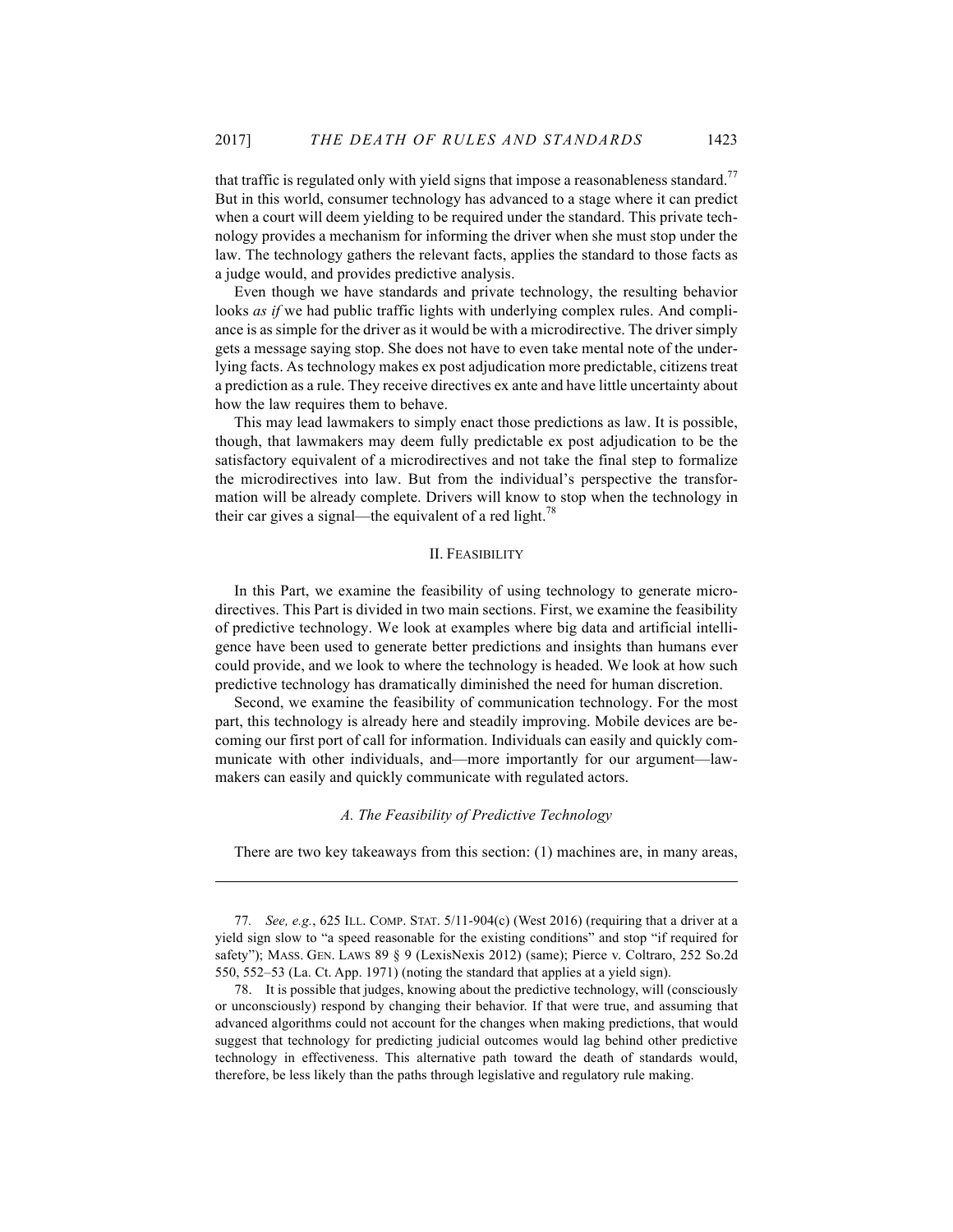already better at predicting outcomes and behavior than any human; and (2) this technology is improving so rapidly that the superiority of machines in predicting outcomes will continue to grow at an exponential rate.

Machines can process billions of data points instantly to determine an optimal course of action. Even the most competent, objective humans cannot compete with algorithms generated by big data and artificial intelligence. We are producing and analyzing ever-increasing stores of data that will provide the backbone of predictive technology. It may be difficult to envision these longer-term trends, but as Bill Gates has noted: "We always overestimate the change that will occur in the next two years and underestimate the change that will occur in the next ten."<sup>79</sup> One can only imagine the extent to which we underestimate the change that will occur in the next twenty years, or by the end of this century.

In this section, we first explore how technological developments will improve the prediction of human behavior by better understanding and analyzing millions of hypothetical situations. We foreshadow the future growth of cognitive computing, artificial intelligence, and evolutionary algorithms to show how these powerful new technologies will facilitate the emergence of microdirectives. We then look at how human discretion is being replaced by computer-based rules in all professions and argue that law is no different.

#### 1. The Power of Predictive Technology

Big data and artificial intelligence have reached a stage where likely outcomes can already be predicted in many aspects of human life.<sup>80</sup> By the end of the last century, computing machines were able to defeat the best grandmasters in chess.<sup>81</sup> A decade later, an artificially intelligent machine destroyed the grandmasters of the television trivia show *Jeopardy!*. <sup>82</sup> Indeed, machines outperform humans in many areas of life. $83$  They can predict consumers' taste  $84$  and advise clients on financial

83. *See* MARTIN FORD, THE RISE OF THE ROBOTS: TECHNOLOGY AND THE THREAT OF A JOBLESS FUTURE (2015).

84. *See generally* THOMAS W. MILLER, MODELING TECHNIQUES IN PREDICTIVE ANALYTICS: BUSINESS PROBLEMS AND SOLUTIONS (2014). As an example, artificially intelligent machines can predict wine prices better than wine connoisseurs. *See Quants and Quaffs*, THE ECONOMIST (Aug. 8, 2015), http://www.economist.com/news/science-andtechnology/21660405-artificial-intelligence-may-beat-connoisseurship-quants-and-quaffs [https://perma.cc/7PCL-X6U9]. Companies such as Amazon, Netflix, and Match.com have all used machine learning algorithms to better understand consumers' tastes. Pedro Domingos, *Why Businesses Embrace Machine Learning [Excerpt]*, SCI. AM. (Oct. 29, 2015), https://www.scientificamerican.com/article/why-businesses-embrace-machine-learning-excerpt/ [https://perma.cc/U5Y8-FNQG].

<sup>79.</sup> BILL GATES, THE ROAD AHEAD 316 (1996).

<sup>80.</sup> *See generally* Katz, *supra* note 11.

<sup>81.</sup> In 1997, IBM's Deep Blue defeated Garry Kasparov 3½ games to 2½. For commentary on and descriptions of the match, see BRUCE PANDOLFINI, KASPAROV AND DEEP BLUE: THE HISTORIC CHESS MATCH BETWEEN MAN AND MACHINE (1997).

<sup>82.</sup> John Markoff, *Computer Wins on '*Jeopardy!*': Trivial, It's Not*, N.Y. TIMES (Feb. 16, 2011), http://www.nytimes.com/2011/02/17/science/17jeopardy-watson.html [https://perma .cc/CM9S-7CQ4].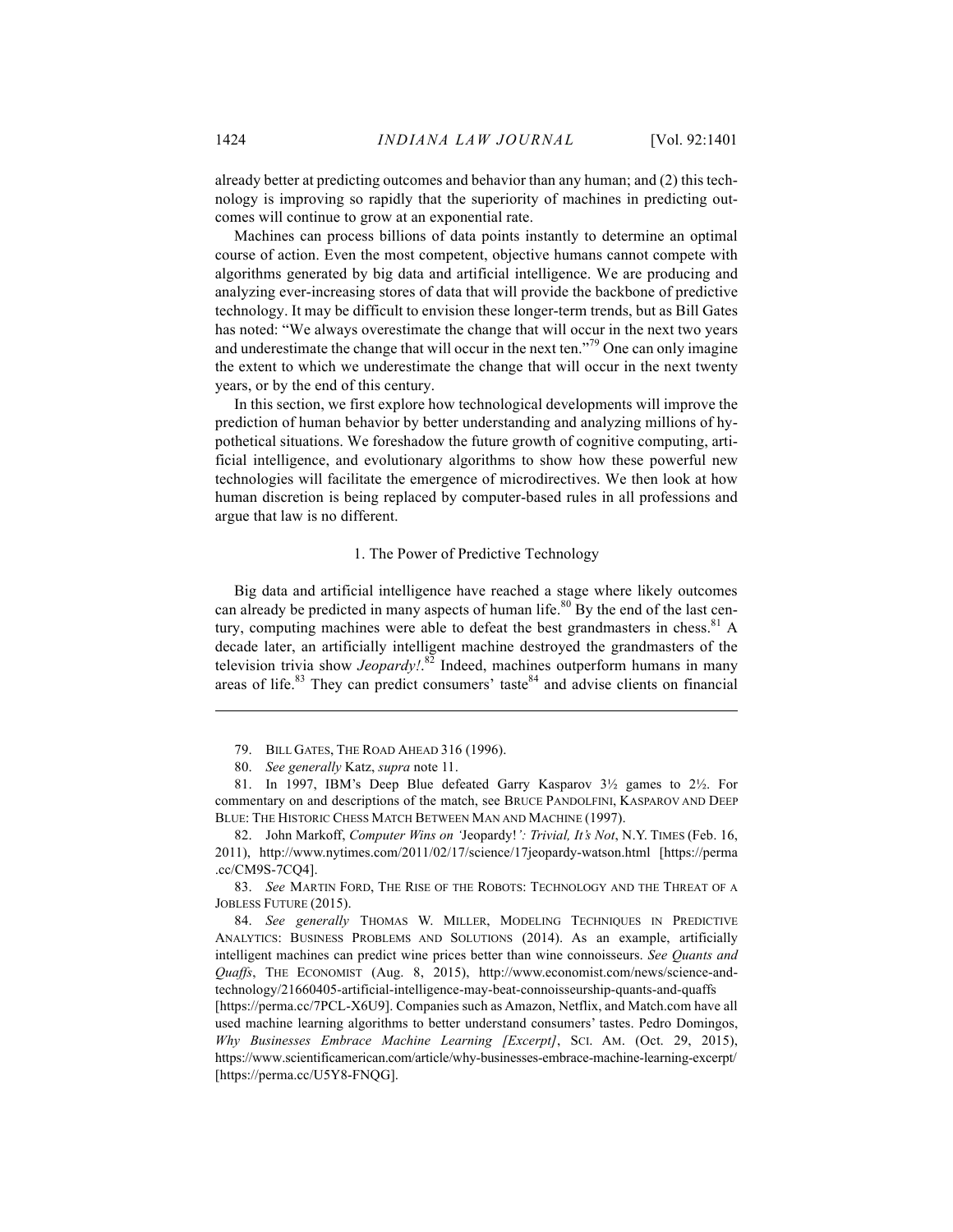opportunities.85 In the field of medicine, computers can analyze images and predict the likelihood of cancer.<sup>86</sup>

But today's use of big data and algorithms to predict outcomes is just the beginning. The capacity of computers to process information and collect and store data continues to explode.<sup>87</sup> The Director of Engineering at Google, Ray Kurzweil, recently noted: "There's a very smooth exponential increase in the price-performance of computing going back to the 1890 census."<sup>88</sup> As economist Professor William Nordhaus notes, the increase in computer power over the course of the twentieth century was "phenomenal," <sup>89</sup> improving manual computing power by a factor of between 1.7 trillion and 76 trillion times with an explosive trend beginning only after the Second World War.<sup>90</sup>

The growth in computational power has closely tracked "Moore's Law" over the past fifty years.<sup>91</sup> Moore's Law is the observation that the number of transistors in a dense integrated circuit doubles approximately every two years.<sup>92</sup> This observation has proved remarkably accurate and is now used as a guide to understanding where computing will be in the future. $93$  If the trend continues, then within twenty years, computing power will be 1000 times what it is today.<sup>94</sup>

That trend will allow computing technology to expand its influence. In the same way that city planners have already developed computers that track aggregate traffic flows,<sup>95</sup> governments will likely be able to collect and use data on how humans

87. *See* Martin Hilbert & Priscila Lopez, *The World's Technological Capacity To Store, Communicate, and Compute Information*, 332 SCIENCE 60 (2011) (estimating the growth of computing power and capacity); *see also Data, Data Everywhere,* ECONOMIST (Feb. 25, 2010), http://www.economist.com/node/15557443 [https://perma.cc/ZJZ2-8MHN].

88. *Ray Kurzweil on the Price-Performance of Computing*, WALL ST. J. ONLINE (Aug. 20, 2013, 1:29 AM), http://www.wsj.com/video/ray-kurzweil-on-the-price-performance-of -computing/C1F2B611-4B92-469C-AA33-3129587EC113.html [https://perma.cc/X8DZ-A9FL].

89. William D. Nordhaus, *Two Centuries of Productivity Growth in Computing*, 67 J. ECON. HIST. 128, 128 (2007).

 $\overline{a}$ 

94. If this exponential trajectory continues to hold, by the end of this century, computing power will be over one trillion times what it is now.

95. *See, e.g.*, Todd Litman, *Generated Traffic: Implications for Transport Planning*, ITE J., Apr. 2001, at 38; *see also* Thomas Liebig, Nico Piatkowski, Christian Bockermann &

<sup>85.</sup> Brad Power, *Artificial Intelligence Is Almost Ready for Business*, HARV. BUS. REV. (Mar. 19, 2015), https://hbr.org/2015/03/artificial-intelligence-is-almost-ready-for-business [https://perma.cc/ZA2K-57R3].

<sup>86.</sup> IBM's Watson, the same artificially intelligent process that defeated the grandmasters of *Jeopardy!*, has been used in the medical context. Carl Zimmer, *Enlisting a Computer To Battle Cancers, One by One*, N.Y. TIMES (Mar. 27, 2014), http://www.nytimes.com/2014/03 /27/science/enlisting-a-computer-to-battle-cancers-one-by-one.html [https://perma.cc/89VR -LSYN].

<sup>90.</sup> *Id*. at 142–47.

<sup>91.</sup> *See* Lundstrom, *supra* note 28; Moore, *supra* note 28.

<sup>92.</sup> Lundstrom, *supra* note 28, at 210.

<sup>93.</sup> Indeed, some suggest that Moore's Law is akin to a self-fulfilling prophecy. *E.g.*, Harro van Lente & Arie Rip, *Expectations in Technological Developments: An Example of Prospective Structures To Be Filled in by Agency*, *in* GETTING NEW TECHNOLOGIES TOGETHER: STUDIES IN MAKING SOCIOTECHNICAL ORDER 206 (Cornelis Disco & Barend van der Meulen eds., 1998).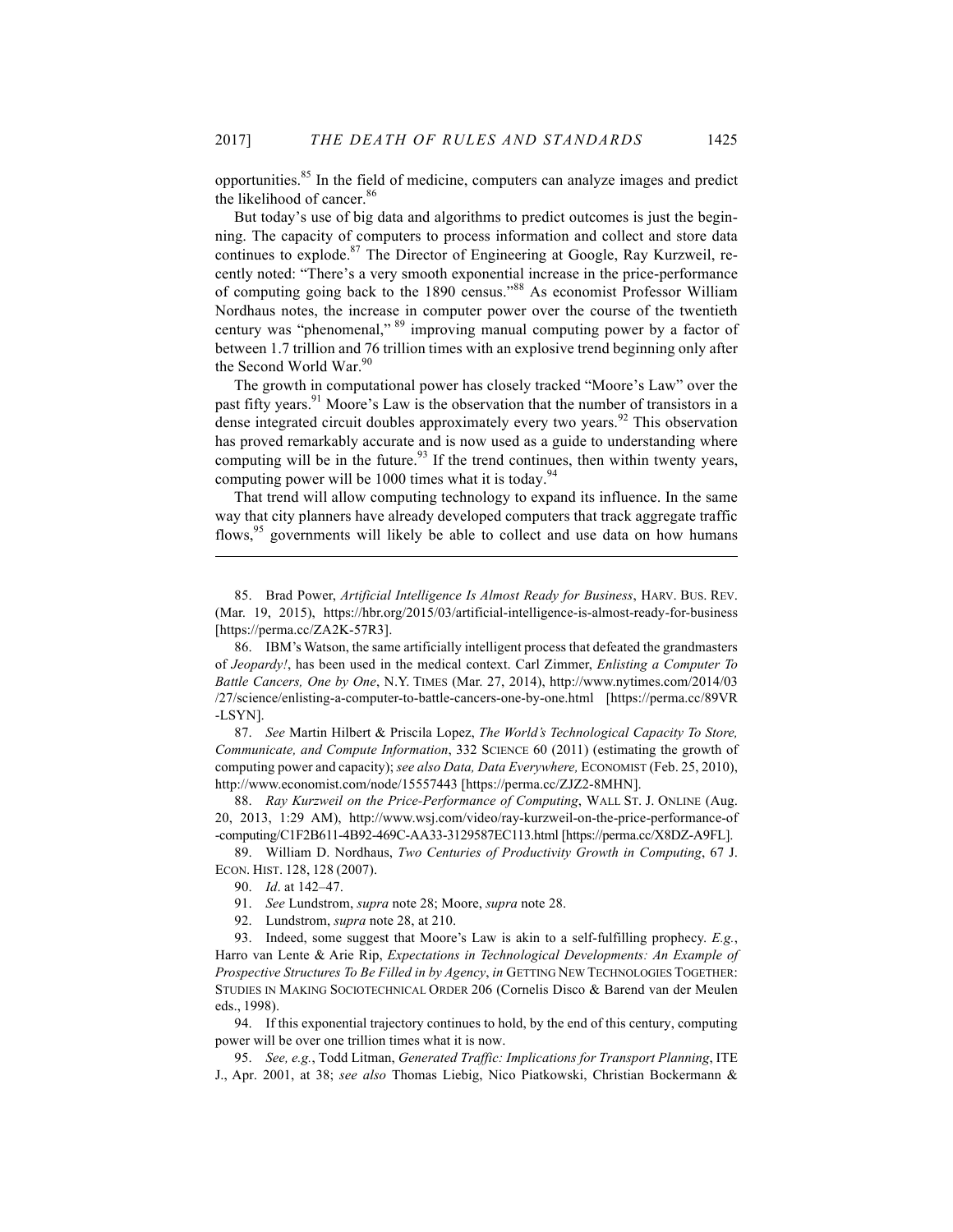behave in almost all aspects of life. But the growth of data collection and analytics will not be uniform in all areas of law. The evolution will be fastest where regulated actors' behavior is more frequent and more homogenous. In these situations, lawmakers will have more data on how individuals behave. Where behavior is less frequent and more heterogeneous, the predictability of behavior will initially be weaker.

In the long run, however, artificially intelligent machines will not be bound by the limits currently facing big data.<sup>96</sup> Artificially intelligent machines are not simply programmed with a given structure to anticipate every possible contingency and every possible answer. Rather, artificially intelligent machines are trained to predict, infer, and intuit behavior and adapt to new and unique situations.<sup>97</sup>

Artificially intelligent machines find "hidden" or "deep" connections in unstructured data to provide stronger predictions.<sup>98</sup> In some sense, these machines are capable of "learning."<sup>99</sup> They update to take into account whether their best guesses are correct or not. In doing so, they amalgamate the wisdom of crowds.<sup>100</sup> Artificially intelligent machines marshal this wisdom better than traditional statistical techniques because the machines craft their own learning rules, rather than relying on a potentially biased structure imposed by humans.<sup>101</sup>

#### 2. Predictive Technology Will Displace Human Discretion

In the near future, more perfect algorithms will begin to displace lawmaker

97. *See generally* STUART RUSSELL & PETER NORVIG, ARTIFICIAL INTELLIGENCE: A MODERN APPROACH (3d ed. 2009).

98. *See, e.g.*, Geoffrey E. Hinton, Simon Osindero & Yee-Whye Teh, *A Fast Learning Algorithm for Deep Belief Nets*, 18 NEURAL COMPUTATION 1527 (2006).

99. Machine-learning algorithms learn by recognizing features, concepts, principles, and ideas that humans instinctively recognize but find difficult to program or code. Rather than having to structure a program in order to code rules, the rules are crafted and understood by the artificially intelligent machine.

100. *See* JAMES SUROWIECKI, THE WISDOM OF CROWDS: WHY THE MANY ARE SMARTER THAN THE FEW AND HOW COLLECTIVE WISDOM SHAPES BUSINESS, ECONOMIES, SOCIETIES AND NATIONS (2004).

101. Bias may affect algorithms that are based on traditional statistical techniques if some errors are not observable. If the bias is not corrected, errors can be replicated and reinforced by using the algorithm. But recently, a branch of artificial intelligence called *evolutionary computation* has been developed to deal with such problems. Evolutionary algorithms, based on techniques used by evolutionary biologists, use elements of trial and error to search for globally optimal solutions, rather than simply optimizing with the existing space. Candidate solutions are tested using an iterative process. *See* David B. Fogel, *Introduction to Evolutionary Computation*, *in* EVOLUTIONARY COMPUTATION 1: BASIC ALGORITHMS AND OPERATORS (Thomas Bäck, David B. Fogel & Zbigniew Michalewicz eds., 2000).

Katharina Morik, *Dynamic Route Planning with Real-Time Traffic Predictions*, 64 INFO. SYS. 258 (2017).

<sup>96.</sup> *See, e.g.*, Daniela Rus, *The Robots Are Coming: How Technological Breakthroughs Will Transform Everyday Life*, FOREIGN AFF.,July/Aug. 2015, at 2. *But see* Martin Wolf, *Same as It Ever Was: Why Techno-Optimists Are Wrong*, FOREIGN AFF., July/Aug. 2015, at 15 (providing a skeptical view).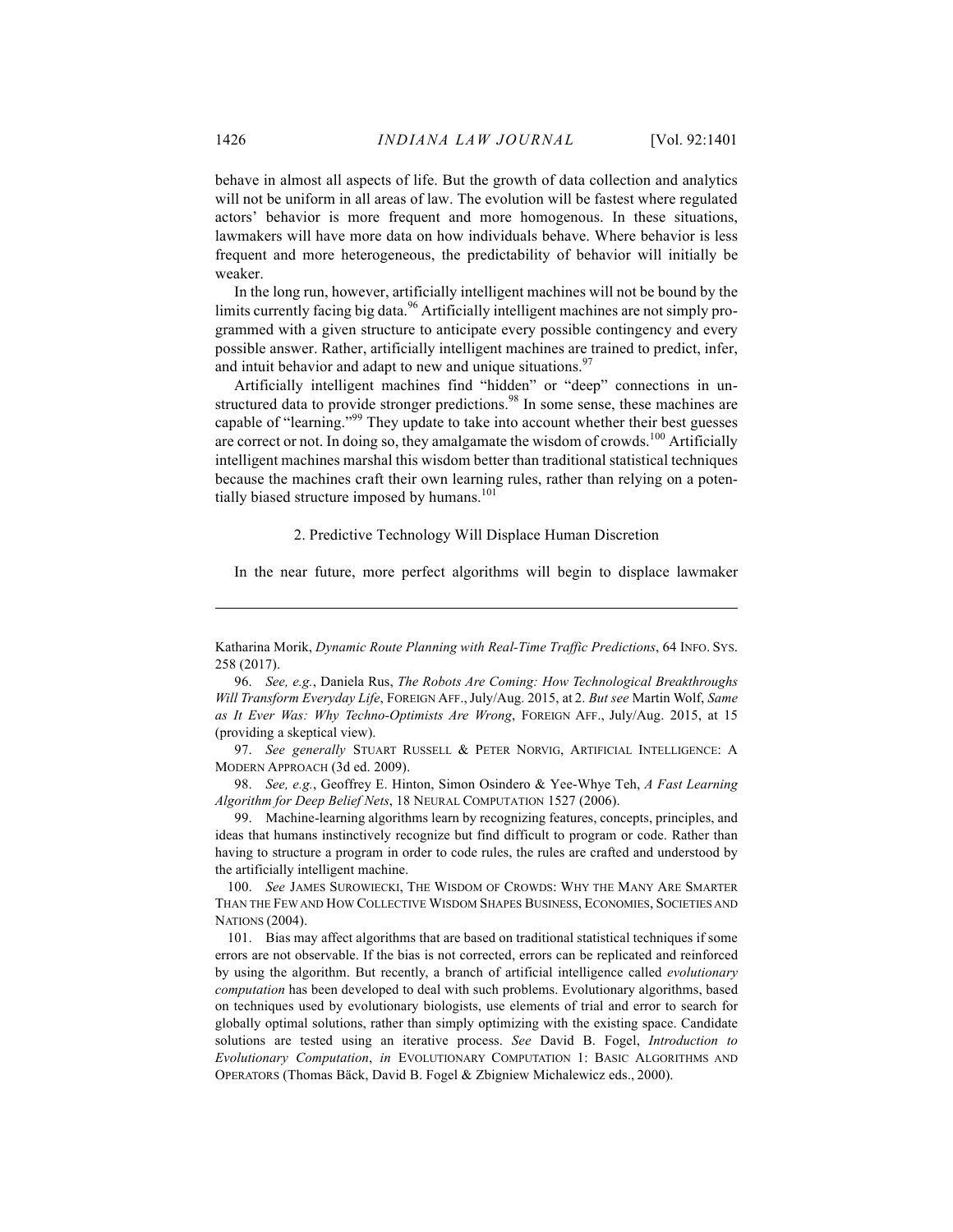discretion. While this displacement of human discretion may appear novel in the legal sphere, it is simply a manifestation of the *Moneyball* phenomenon highlighted by Michael Lewis.<sup>102</sup>

In the book *Moneyball*, Lewis explores the use of data in major league baseball to elucidate the idea that statistics and data, used correctly, are superior to human judgment. Scouts and coaches in baseball previously relied on the "look" of the player to predict whether a player would make it in the big leagues.<sup>103</sup> But they were wrong. Their hunches were really just manifestations of years of inherited biases, prejudice, and outdated modes of thinking. Taking advantage of this, the Oakland A's used statistical analysis to consistently outperform rivals who had greater financial resources.104

The lesson here is that humans and their hunches are unreliable.<sup>105</sup> Examples can be found everywhere. From bankers assessing loan applicants<sup>106</sup> and employers hiring prospective employees<sup>107</sup> to commercial pilots flying planes,<sup>108</sup> humans increasingly place their trust in machines and discover that outcomes predicted by big data are systematically better than human intuition.

The phenomenon is starting to permeate the field of law. Consider how judges set bail. The decision to set bail has historically been based on a standard. The judge weighed a number of factors, such as the seriousness of the alleged crime, the likelihood of guilt, whether the defendant had jumped bail before, the defendant's social ties and employment situation, the defendant's mental condition, and so on.<sup>109</sup> The

 $\overline{a}$ 

106. Bank managers who must decide whether or not to give a customer a loan have seen their discretion dissolve. Banks have turned to predetermined rules about who can borrow and how much they can borrow. The human bank manager is left with little discretion. The algorithm outperforms any individual bank manager in determining the viability of a customer.

107. Employers that use statistical analyses when hiring workers make better hiring decisions than humans that make hiring decisions based on a one-hour interview. *See, e.g*., Chen-Fu Chien & Li-Fei Chen, *Data Mining to Improve Personnel Selection and Enhance Human Capital: A Case Study in High-Technology Industry*, 34 EXPERT SYS. WITH APPLICATIONS 280 (2008); Nathan R. Kuncel, David M. Klieger & Deniz S. Ones, *In Hiring, Algorithms Beat Instinct*, HARV. BUS. REV., May 2014, at 32.

108. Commercial airline pilots rely heavily on autopilot technology and are instructed not to take control of the airplane under certain circumstances. For example, the 2009 crash of Air France 447 into the Atlantic Ocean would have likely been prevented if the copilot did nothing and did not touch the controls when the plane encountered turbulence. BUREAU D'ENQUETES ET D'ANALYSES POUR LA SECURITE DE L'AVIATION CIVLE, FINAL REPORT ON THE ACCIDENT ON 1ST JUNE 2009 TO THE AIRBUS A330-203 REGISTERED F-GZCP OPERATED BY AIR FRANCE FLIGHT AF447 RIO DE JANEIRO*–*PARIS (2012), http://www.bea.aero/docspa/2009/f-cp090601 .en/pdf/f-cp090601.en.pdf [https://perma.cc/WYZ3-PA6H].

109. See, for example, the standard in Massachusetts where bail is determined by examining the alleged crime, the likely penalty, the likely flight risk, history of defaults, family in the area, employment status, and previous criminal records, among other criteria. MASS

<sup>102.</sup> MICHAEL LEWIS, MONEYBALL: THE ART OF WINNING AN UNFAIR GAME (2003).

<sup>103.</sup> *Id.* at 32.

<sup>104.</sup> With limited financial resources, the A's were able to make the playoffs year after year by performing detailed statistical analyses of players to build a cost-effective, winning team that outperformed other teams with far higher payrolls. LEWIS, *supra* note 102.

<sup>105.</sup> *See* KAHNEMAN, *supra* note 20, at 4.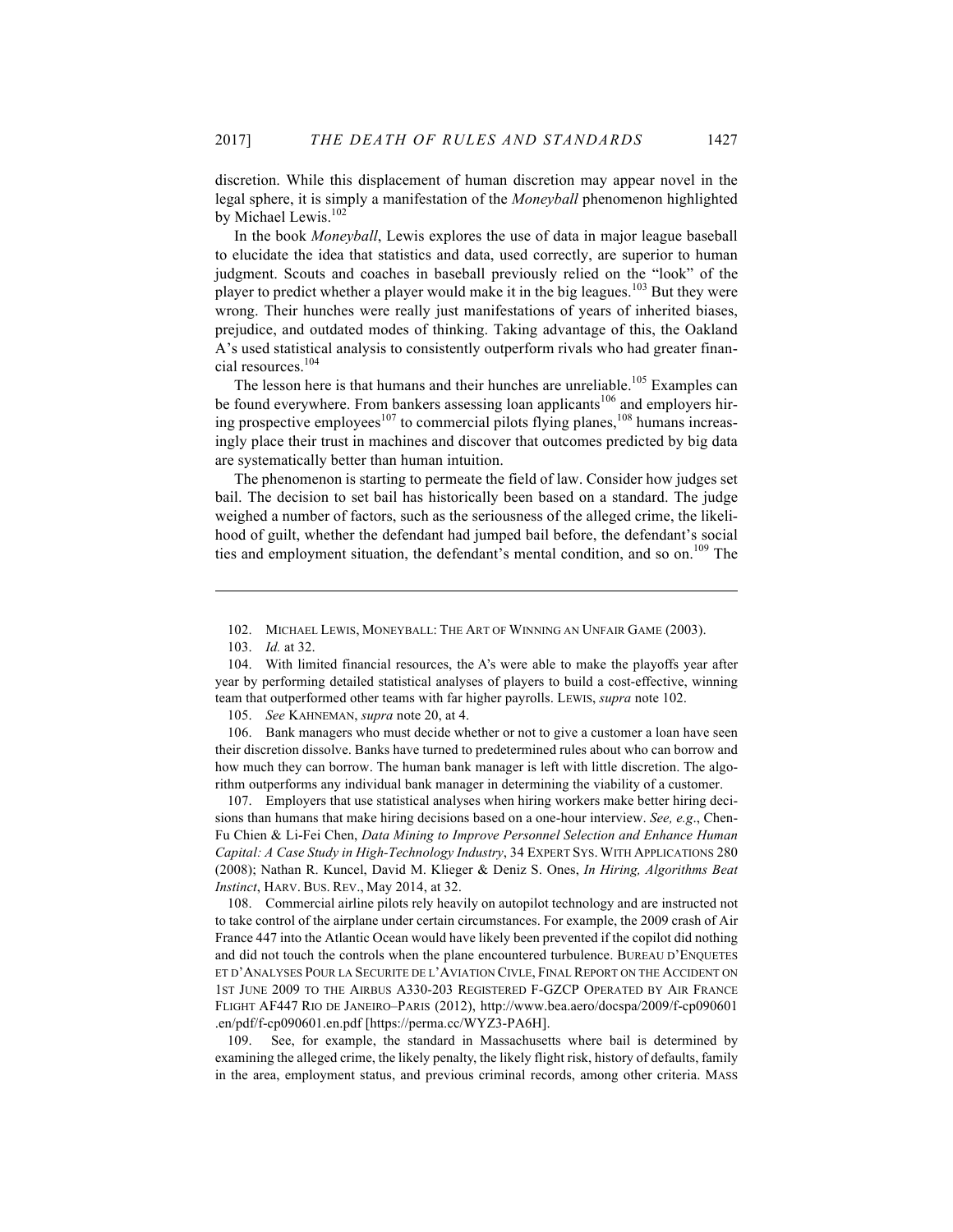list of potentially relevant factors is almost inexhaustible.<sup>110</sup>

But now some jurisdictions are turning to predictive technology to reduce uncertainty and inconsistency in judges' decisions, as well as to reduce the time taken to set bail.<sup>111</sup> Algorithms have been developed that seek to predict when particular defendants will likely skip bail.<sup>112</sup> The predictive power of this algorithm, which takes into account data on the defendant's characteristics, far exceeds that of any individual judge.<sup>113</sup>

This output from the data is more systematic and reliable than an individual judge's hunch. The algorithm reduces error costs (it is better at assessing the likelihood of a defendant jumping bail) and decision costs (judges can simply apply the algorithm). Judges without the algorithm have less information and cannot process the information they do have as efficiently.

Moreover, judges introduce bias into the system by considering irrelevant factors. A well-meaning judge may not even know when she is considering irrelevant factors. A machine does not suffer from this problem. Relatedly, machines can be instructed to ignore factors that we do not want the law to consider. Thus a machine can be told to ignore race, gender, religion and the like even if they are relevant to an outcome objective. It is much harder for a judge to affirmatively ignore subconscious impacts of such factors.<sup>114</sup>

These observations run counter to the idea that there is something "special" and "human" about the law and legal reasoning.<sup>115</sup> Almost every profession thinks their profession is special.<sup>116</sup> In the same way that most drivers believe that they are above average,<sup>117</sup> humans reflexively believe that their judgment and reasoning is special

 $\overline{a}$ 

112. *Id.* Algorithms of this type are already in use in twenty-one jurisdictions across the United States, in places such as Arizona, Illinois, New Jersey, and Pennsylvania.

113. Recent work has illustrated the value of machine learning in reducing errors in granting bail. Crime can be reduced by up to 24.8% with no change in jailing rates, or jail populations can be reduced by 42.0% with no increase in crime rates. Jon Kleinberg, Himabindu Lakkaraju, Jure Leskovec, Jens Ludwig & Sendhil Mullainathan, *Human Decisions and Machine Predictions*, (Nat'l Bureau Econ. Res., Working Paper No. 23180, 2017), http://www.nber.org/papers/w23180.pdf [https://perma.cc/QRG3-ZY6W].

114. For machine algorithms, the instruction to ignore prohibited factors is not perfect. Other allowed variables may perfectly correlate with and therefore inadvertently proxy for out-of-bounds factors. These are sometimes called "clones." To the extent a lawmaker wants to exclude a factor from calculation, a programmer has to account for the correlation of clone variables.

115. *See* Joseph Raz, *Reasoning with Rules*, 54 CURRENT LEGAL PROBS. 1 (2001) (asking what is special about legal reasoning).

116. *See generally* MICHAEL A. BISHOP & J. D. TROUT, EPISTEMOLOGY AND THE PSYCHOLOGY OF HUMAN JUDGMENT 24–53 (2005) (humans instinctively deny or ignore the success of such technology because of deep-seated cognitive biases, such as overconfidence in our own abilities and judgments).

117. Iain A. McCormick, Frank H. Walkey & Dianne E. Green, *Comparative Perceptions* 

GEN. LAWS ANN. ch. 276, § 57 (West 2015).

<sup>110.</sup> *Id.*

<sup>111.</sup> Shaila Dewan, *Judges Replacing Conjecture with Formula for Bail*, N.Y. TIMES (June 26, 2015), http://www.nytimes.com/2015/06/27/us/turning-the-granting-of-bail-into-a-science .html [https://perma.cc/B267-HDQR].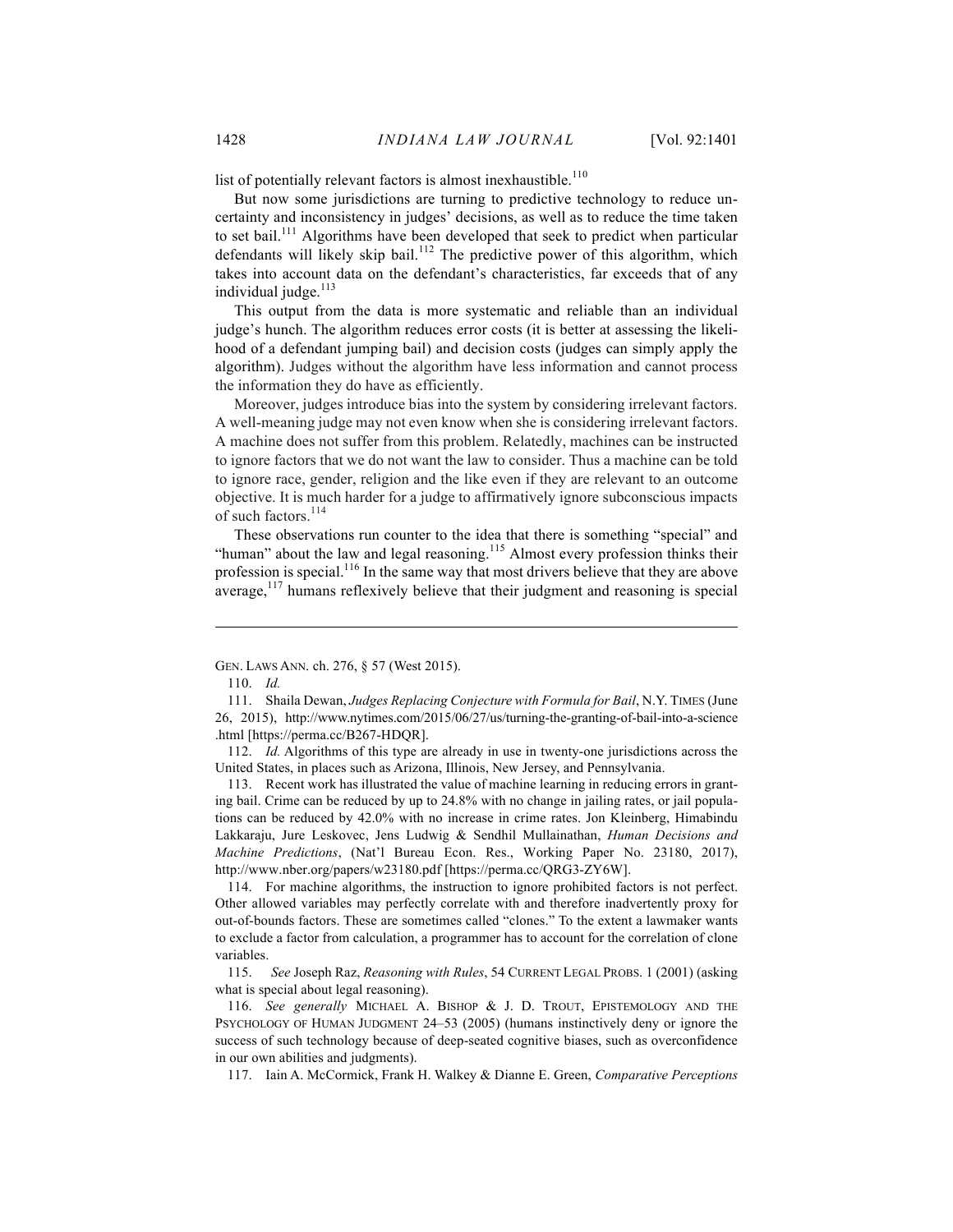and that technology cannot replicate or replace their particular skill. In *Moneyball*, baseball scouts thought that their ability to pick a future major league star would outperform any statistical analysis.<sup>118</sup> Doctors similarly think that doctors possess special skills.<sup>119</sup> The same is true of teachers.<sup>120</sup> Lawyers too.<sup>121</sup> Perhaps more surprisingly, legal scholars accustomed to looking for biases share this skewed we-arespecial belief.

Legal philosophers often contend that law is *necessarily* vague and indeterminate.<sup>122</sup> Others argue that legal reasoning is different from other types of reasoning.<sup>123</sup> Professor Cass Sunstein, for example, suggests that legal reasoning requires an understanding of the principles that underpin reasoning by analogy and has been skeptical that artificial intelligence will be able to replicate this understanding.<sup>124</sup>

Professor Dan Kahan's 2006 address to the graduating class of Yale Law School provides a nice example of the argument that there is something "special" about law.<sup>125</sup> He contends that in order for lawyers to truly understand and evaluate legal reasoning they need years of learning from "grandmasters"<sup>126</sup>—such as professors and senior lawyers—who inculcate students with the power of legal intuition and judgment. $127$ 

 $\overline{a}$ 

120. *See* Françoise Blin & Morag Munro, *Why Hasn't Technology Disrupted Academics' Teaching Practices? Understanding Resistance to Change Through the Lens of Activity Theory*, 50 COMPUTERS & EDUC. 475 (2008).

121. *See* Jeffrey M. Lipshaw, *The Venn Diagram of Business Lawyering Judgments: Toward a Theory of Practical Metadisciplinarity*, 41 SETON HALL L. REV. 1 (2011).

122. *See, e.g.*, TIMOTHY A. O. ENDICOTT, VAGUENESS IN LAW 1 (2000) ("Although not all laws are vague, legal systems necessarily include vague laws.").

123. Lipshaw, *supra* note 121 (arguing that algorithmic judgment cannot replicate legal reasoning).

124. Cass R. Sunstein, *Of Artificial Intelligence and Legal Reasoning*, 8 U. CHI. LAW SCH. ROUNDTABLE 29, 32–34 (2001) (suggesting that computer programs do not reason analogically the way humans do); *see also* Brian Sheppard, *Incomplete Innovation and the Premature Disruption of Legal Services*, 2015 MICH. ST. L. REV. 1797, 1870 (suggesting that machines are limited in their abilities to understand complex law and cannot perform well and "would not play nice" where standards are currently the dominant form of law).

125. Dan M. Kahan, Deputy Dean and Elizabeth K. Dollard Professor of Law, Yale Law School Commencement Remarks (May 22, 2006), http://digitalcommons.law.yale.edu/cgi /viewcontent.cgi?article=1007&context=ylsca [https://perma.cc/C9ZA-QB4C].

126. *Id.*; *see also* Dan M. Kahan, David Hoffman, Danieli Evans, Neal Devins, Eugene Lucci & Katherine Cheng, *"Ideology" or "Situation Sense"? An Experimental Investigation of Motivated Reasoning and Professional Judgment*, 164 U. PA. L. REV. 349, 355 (2016) (testing whether judges have a unique "situation sense" expertise based on training and experience).

127. Kahan, *supra* note 125.

*of Driver Ability—A Confirmation and Expansion*, 18 ACCIDENT ANALYSIS & PREVENTION 205, 206 (1986) (about eighty percent of drivers believe that they are better than the median driver).

<sup>118.</sup> *See* LEWIS, *supra* note 102, at 29–42.

<sup>119.</sup> *See, e.g.*, DONALD E. POLKINGHORNE, PRACTICE AND THE HUMAN SCIENCES: THE CASE FOR A JUDGMENT-BASED PRACTICE OF CARE (2004); Samuel W. Bloom, *Structure and Ideology in Medical Education: An Analysis of Resistance to Change*, 29 J. HEALTH & Soc. BEHAV. 294 (1988).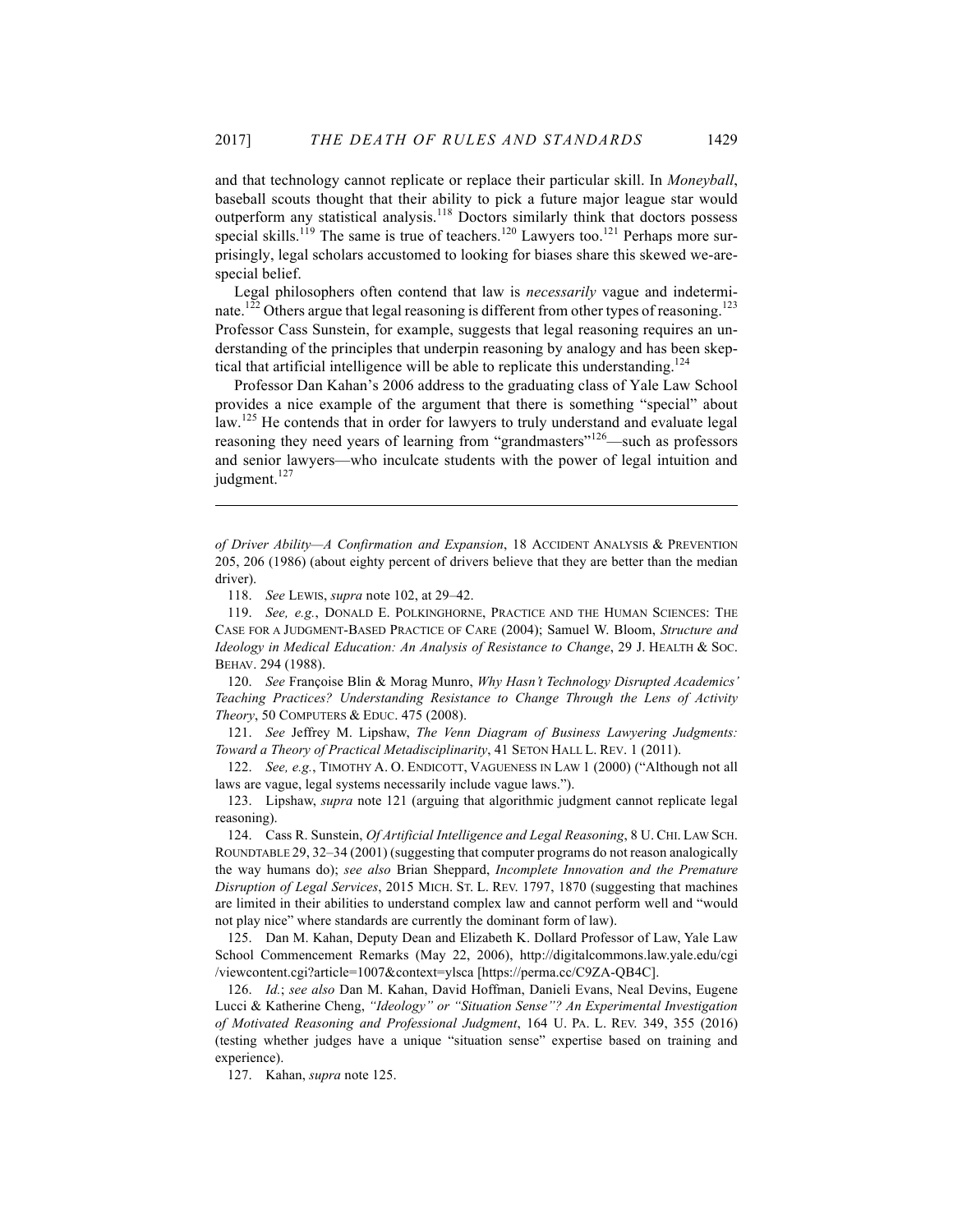Professor Kahan compares the profession of lawyers to the profession of chick sexers who determine the gender of one-day old chicks. To the untrained eye, there is nothing discernibly different about newborn male and female chickens. And yet some people with training from a "chick-sexing grandmaster" can examine a chick and tell whether it is male or female with ninety-nine percent accuracy. Amazingly, no one (not even the chick sexers themselves) can say exactly what these experts are looking for. They simply know the difference when they see it. Professor Kahan claims that this "special power to intuitively perceive the gender of a newborn chick" is analogous to how lawyers determine the difference between "good and bad decisions."<sup>128</sup> Professor Kahan argues that lawyers learn how to reason in a special way, and that is what makes the craft of good lawyering so "distinctive" from other professions.<sup>129</sup>

Within four years of Professor Kahan's address, the world of chick sexing had changed dramatically. Predictive technology had been developed that could accurately determine the gender of a chick before birth.<sup>130</sup> Just as the machines defeated the grandmasters of chess and *Jeopardy!*, this new predictive technology bested the grandmasters of chick sexing.

Professor Kahan's address was not about the effect of technology on law. But the fate of chick sexers illustrates a major point: there is nothing so special about individual human intuition—at least in practice—that makes it immune to displacement by technology. Whether pure (unbiased and unrushed) human intuition is special and beyond replication is an unresolved philosophical question. But in application, human intuition is imperfect and biased. And machine technology can, it turns out, do as well as humans even when the individuals themselves cannot adequately describe their intuitive process.

The shortsighted belief that the legal profession is special and that lawyers and judges are immune from displacement by technological advances hinges on a bias that leads one to believe that only a human can deliver such wise judgments and decisions. Yes, lawyers require judgment. Yes, judges require judgment. But, the judgment of one human is outweighed by a decision generated by technology that takes into account millions of judgments and decisions.<sup>131</sup>

To see where this is all going for law, consider how artificially intelligent machines may turn one of the most classic statements of a standard in U.S. legal doctrine into a microdirective. In *Jacobellis v. Ohio*, Justice Potter Stewart found it very difficult to precisely pin down what distinguished pornography from nonpornography in determining the threshold test of obscenity.<sup>132</sup> Instead, he simply wrote: "I know it when I see it."<sup>133</sup>

 $\overline{a}$ 

132. Jacobellis v. Ohio, 378 U.S. 184, 197 (1964) (Stewart, J., concurring).

133. *Id.* 

<sup>128.</sup> *Id.*

<sup>129.</sup> *Id.*

<sup>130.</sup> *Hey Little Hen*, THE ECONOMIST: ONLINE EXTRA (Feb. 9, 2010), http://www.economist.com/node/15491505 [https://perma.cc/8BLH-5P3W]. This new predictive technology relies on the detection of estrogen in the yolk of an egg. *Id.*

<sup>131.</sup> *See* SUROWIECKI, *supra* note 100*.* One might also note that judgment is about making the right decision in the absence of full information about outcomes. Once the outcomes are known, that sort of judgment is in a sense unnecessary.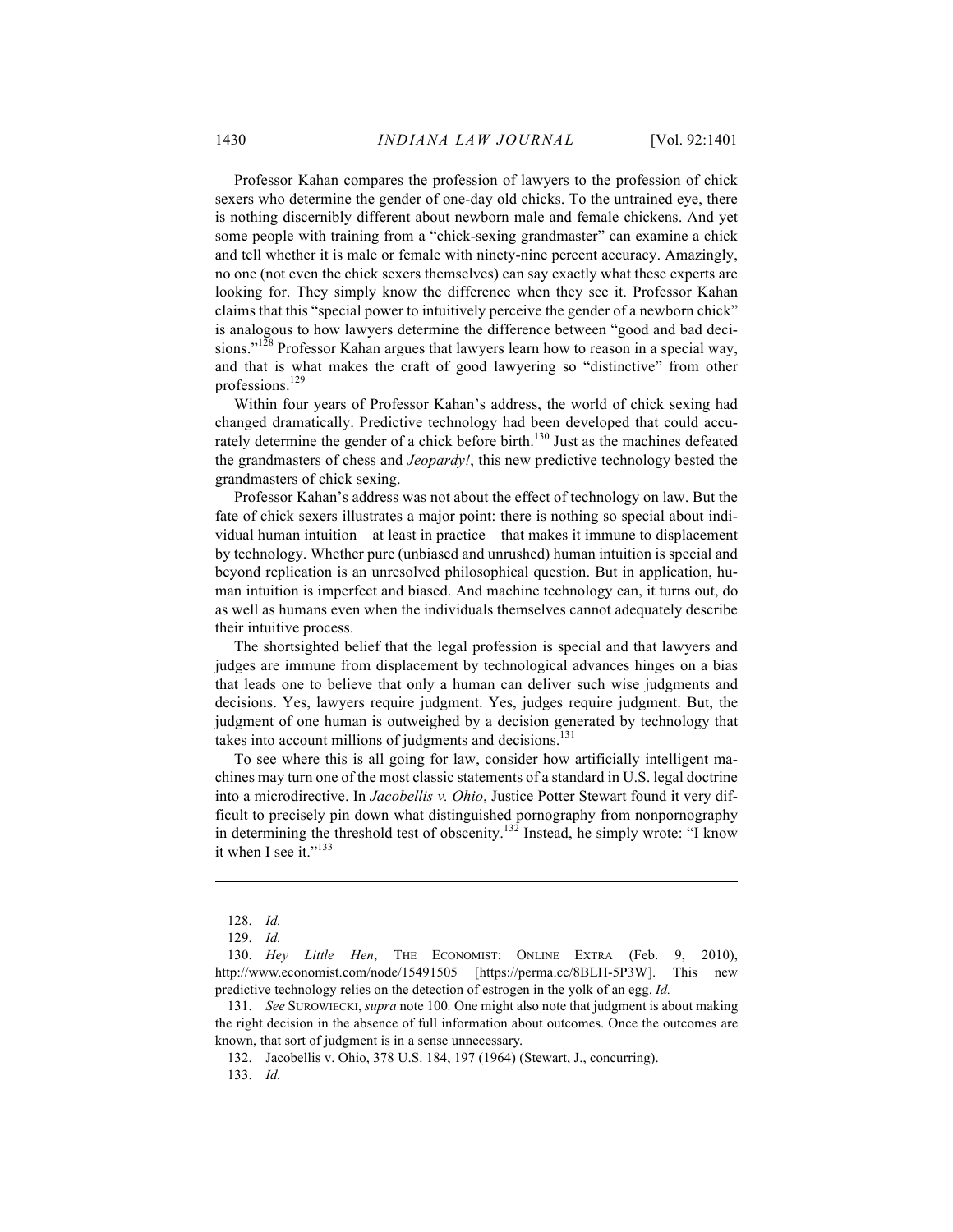Justice Stewart's view suggests that distinguishing between pornography and nonpornography is something that humans can do, but it is difficult to write an ex ante rule that clearly defines the line. Justice Stewart preferred to leave the determination as a standard, to be resolved later.

Artificially intelligent technology can already recognize and analyze images.<sup>134</sup> It is not just a judge who can "see it." In the near future, artificially intelligent machines will be able to develop highly complex rules that generate immediate and simple predictions of the legality of particular materials ("this image is/is not pornographic"). Just imagine that Justice Stewart identified fifty pornographic images for the computer. At that point, the artificial intelligence programs can find deep connections to identify the pattern that is driving the distinction, but that Justice Stewart could not articulate. Indeed, such pattern recognition is one of the areas where this technology is already way ahead of humans. And it is why the technology is thought to be so valuable as a diagnostic tool.

If such technology were implemented, the law on the books might still look like a standard; but an individual could refer to the machine output to get advance microdirectives and behave as though she were governed by a rule.

## *B. The Feasibility of Communication Technology*

Can lawmakers adequately give timely notice of the law to regulated actors? Can they provide these individuals with instant notice of how best to comply with the law? In the same way that traffic lights let a driver know that she should stop, communication technology can give rise to a world where all laws are reduced to stopgo directives that are instantly communicated to regulated actors. In this subsection, we discuss the types of technology and infrastructure that will facilitate this.

The costs of communication have been almost obliterated by the Internet. The socalled Internet of Things<sup>135</sup> is an interconnected network of physical objects and devices that are embedded with electronics and sensors to allow products to be controlled and used remotely by the user or manufacturer. Recent estimates suggest that between 50 billion to 100 billion objects and devices will be embedded with such technology by the year  $2020$ .<sup>136</sup> Mobile applications are becoming the first port of

<sup>134.</sup> Four Microsoft researchers have developed a visual recognition program that has an error rate of 4.94%, less than the 5.1% error rate of a human. Kaiming He, Xiangyu Zhang, Shaoqing Ren & Jian Sun, *Delving Deep into Rectifiers: Surpassing Human-Level Performance on ImageNet Classification*, 2015 IEEE INT'L CONF. ON COMPUTER VISION 1026, http://www.cv-foundation.org/openaccess/content\_iccv\_2015/papers/He\_Delving\_Deep\_into

\_ICCV\_2015\_paper.pdf [https://perma.cc/PC3A-87SQ]. According to one report, Japanese cameras are even being used to identify whether subway passengers are intoxicated. Amber Bouman, *Clever Cameras Detect Drunken Railway Passengers in Japan*, ENGADGET (Aug. 13, 2015), http://www.engadget.com/2015/08/13/clever-cameras-detect-drunken-railway-passengers -in-japan/ [https://perma.cc/RW3E-DVKQ].

<sup>135.</sup> Kevin Ashton, *That 'Internet of Things' Thing*, RFID J. (Jun. 22, 2009), http://www.rfidjournal.com/articles/view?4986 [https://perma.cc/46LY-7SCS].

<sup>136.</sup> Maria Farrell, *The Internet of Things—Who Wins, Who Loses?*, GUARDIAN (Aug. 14, 2015, 10:48 AM), http://www.theguardian.com/technology/2015/aug/14/internet-of-things-winners -and-losers-privacy-autonomy-capitalism [https://perma.cc/8T63-WR3F] (estimating 100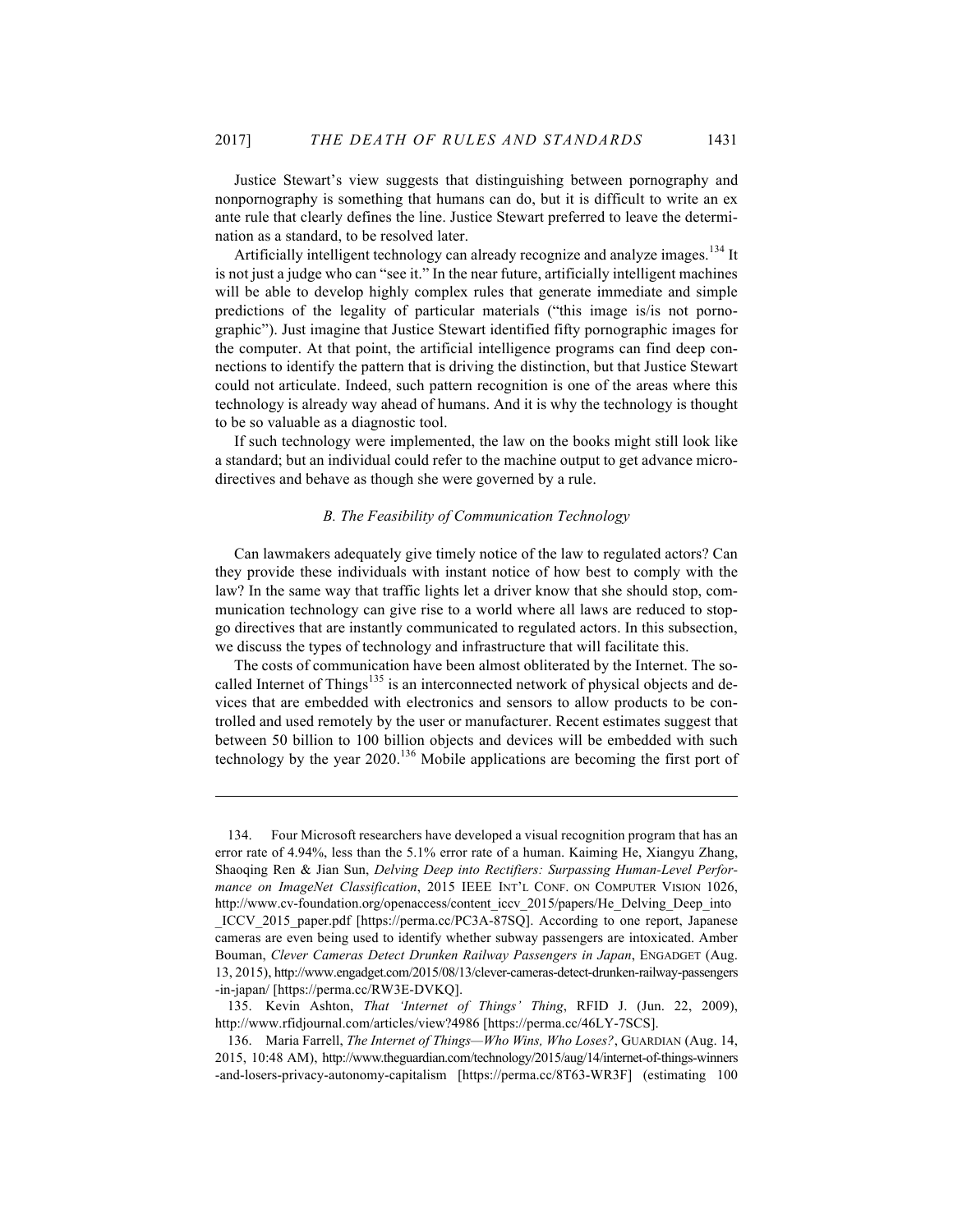call for gathering and processing information.<sup>137</sup>

The Internet of Things and mobile applications are not, however, simply ways to improve the consumer experience. Lawmakers can use this technology. The Internet will facilitate *immediate* communication between lawmakers, regulators, individuals, and corporations. Take, for example, the field of environmental regulation. Regulators could more easily monitor emissions of factories through the Internet of Things. Regulators could instantly determine when factories are exceeding their limits and quickly inform firms operating those factories of the violation.

The example of advance tax rulings above suggests that the IRS will be able to provide immediate compliance information to individuals and corporations using similar technology to the Internet of Things. Regulated actors could enter information into a web-based or mobile application and receive a ruling on a device (like a phone) or some wearable technology (like a watch) from the regulator in a timely manner.

Such infrastructure already exists. For example, cardiologists today can simply refer to an app, enter in relevant information, and be given the optimal response for a patient.<sup>138</sup> As technology improves on the fact-gathering front, individuals may not even be required to enter much data into the programs; rather, devices will simply recognize the contours of the factual situation and give notice of whether the individual is complying with the law.

Indeed, lawmakers could even provide notice of microdirectives when the need for it is immediate. Individuals could wear items, such as contact lenses, that instantly analyze a situation and give an immediate directive as to the legality of a potential action. The military is already experimenting with this type of technology for identifying combat targets.<sup>139</sup> But more mundane uses are also probable: Can you turn left at an intersection? Can you cross the street? Can you attempt to board that subway car? And so on.

The Internet of Things drastically reduces the cost of a lawmaker communicating

billion embedded objects); Philip N. Howard, *Sketching out the Internet of Things Trendline,* BROOKINGS: TECHTANK. (June 9, 2015), https://www.brookings.edu/blog/techtank /2015/06/09/sketching-out-the-internet-of-things-trendline/ [https://perma.cc/JZS6-ZVY8] (estimating 50 billion embedded objects).

<sup>137.</sup> For example, there are 2.2 million different applications at the Apple App store and 2.8 million Google Play applications. *See, e.g.*, *Number of Apps Available in Leading App Stores as of March 2017*, STATISTA, http://www.statista.com/statistics/276623/number-of -apps-available-in-leading-app-stores/ [https://perma.cc/QCL8-NUPW].

<sup>138.</sup> Winslow, *supra* note 40 (noting the availability of such an app launched by the American College of Cardiology in June 2015).

<sup>139.</sup> In an attempt to avoid (or, at least, minimize) friendly fire and fratricide, military scientists have developed combat identification technology (known as "Identification Friend or Foe" or "IFF") that can more easily and more quickly identify whether combatants are friendly or enemies. For example, Lockheed Martin recently announced certification to produce an IFF system for aircrews for the United States Department of Defense. *MEADS System Gains Full Certification for Identifying Friend or Foe Aircraft*, LOCKHEED MARTIN (May 21, 2014), http://www.lockheedmartin.com/us/news/press-releases/2014/may/mfc-052114 -mead-system-gains-full-certification-identifying-friendfoe-aircraft.html [https://perma.cc/BU3H -6V3N].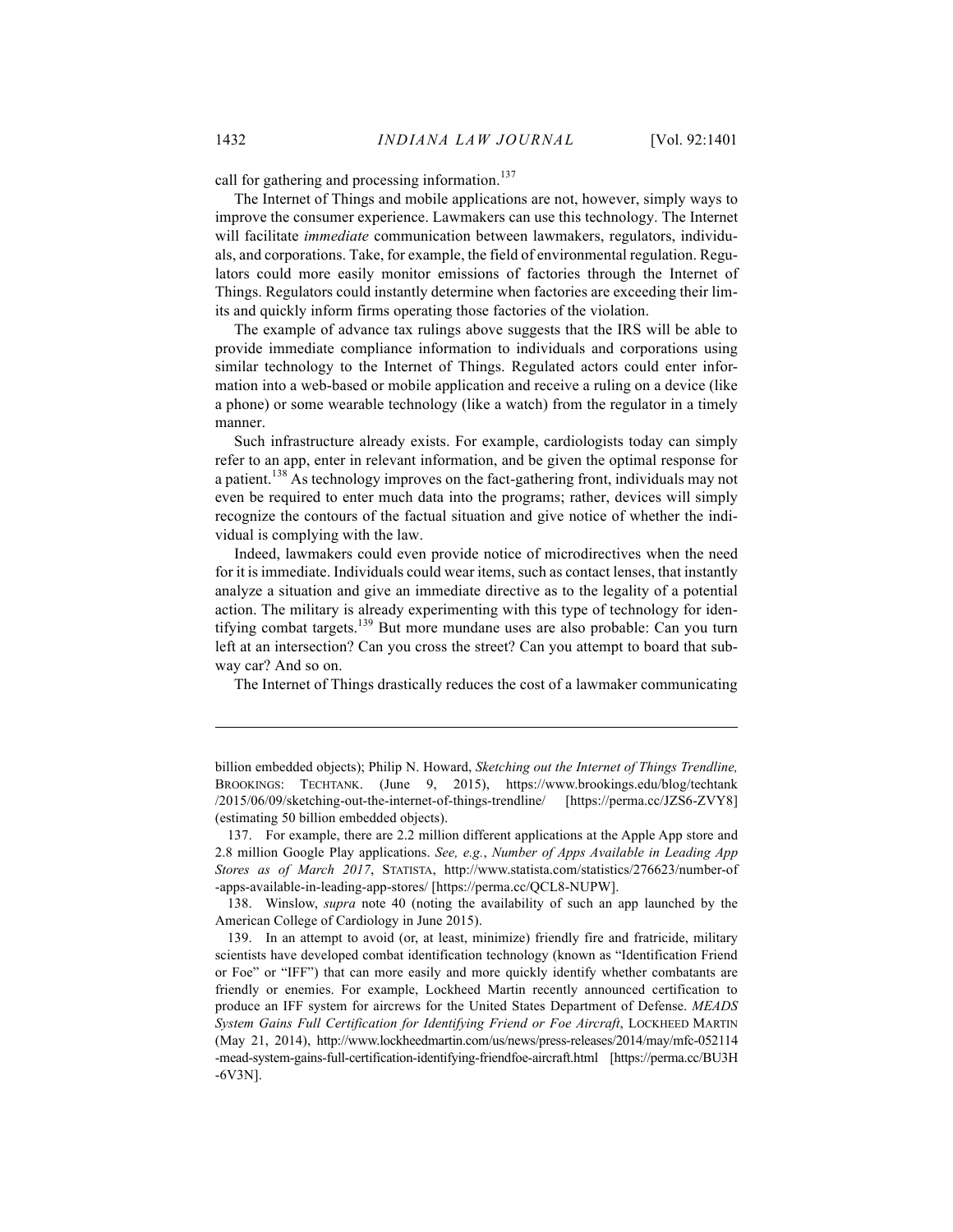with regulated actors. But the Internet of Things does not just facilitate communication. There is a feedback effect. The devices that form part of the Internet of Things also *collect* data on how individuals and corporations behave. Lawmakers can generate even better predictions of human behavior by harnessing such data.<sup>140</sup> In doing so, the Internet of Things will further reinforce the feasibility of the predictive technology.

#### III. IMPLICATIONS AND CONSEQUENCES

In this Part, we explore some implications and consequences of our predictions. If microdirectives become the dominant form of all law, these implications will be profound. But even a short-run trend in isolated fields of law will have major impacts on the way we think about law. We will focus on the long-run version of our prediction to demonstrate the scope of possible changes.

We suggest that the microdirectives will emerge as a new form of law that reduces the uncertainty costs of standards and the decision and error costs of rules. There are, however, other costs that may arise from a world of microdirectives. While the law will generate less uncertainty and fewer errors, it may be deficient in other ways. Here, we identify four areas where the consequences and potential costs of the emergence of microdirectives may be substantial. First, it will change the broad institutional balance of power in our political and legal system. Second, it may change the development and substantive content of legislative policy. Third, it will transform the practice and training of law. Fourth, it will have moral and ethical consequences for individual citizens, altering their day-to-day decision-making process and changing their relationship with lawmakers and government. In the remainder of this Part, we explore these implications and consequences in general terms. We conclude by noting how the existence of these costs may or may not affect our prediction.

## *A. The Death of Judging? Institutional Changes to the Legal System*

The death of rules and standards will produce a shift in the balance of our political institutions. The proliferation of clear microdirectives largely obviates the need for ex post adjudication. This reduced role diminishes the ability of judges to influence the law and increases the power of ex ante lawmakers.<sup>141</sup> The change in the structure of the law does leave some room for some ex post adjudication of evidentiary questions, but even that will be reduced as the technology for observing facts ex ante improves.

<sup>140.</sup> *Cf.* Porat & Strahilevitz, *supra* note 12 (discussing fact-gathering technology for personalized default rules).

<sup>141.</sup> *See* Ehrlich & Posner, *supra* note 2, at 261 ("The legislature's choice whether to enact a standard or a set of precise rules is implicitly also a choice between legislative and judicial rulemaking."); *see also* Schauer, *supra* note 3, at 310 ("According to the conventional wisdom, therefore, the choice between rules and standards . . . is an important and powerful implement of institutional design, determining much of who decides what in a complex and multiinstitutional society."). In this sense, the death of rules and standards precedes the death of the judicial function.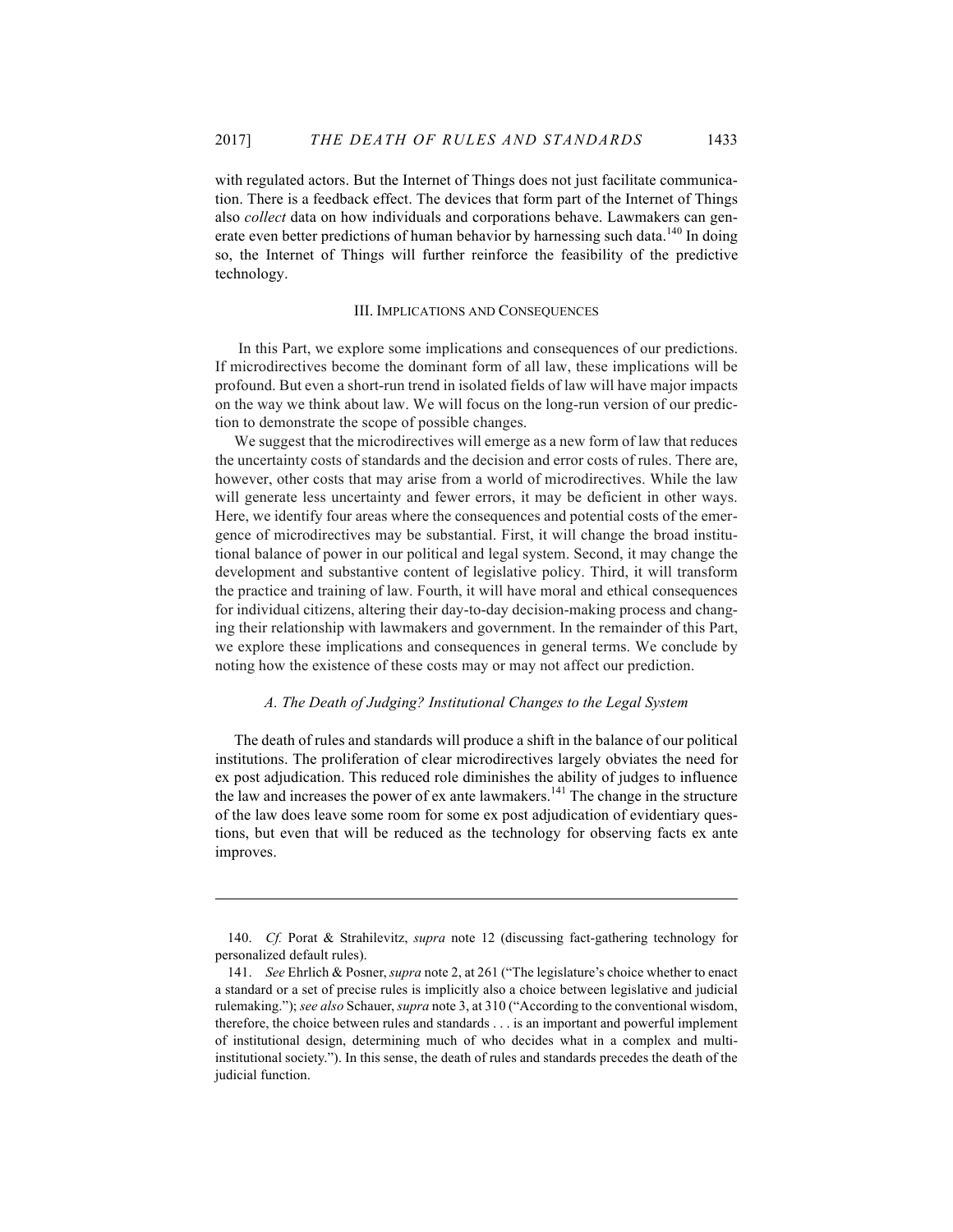This is potentially concerning because when judges decide cases they do more than simply apply rules or standards. They also have the ability to shift and modify the law. This can happen in at least three different ways. First, judges can interpret a law (rule or standard) differently than the ex ante lawmakers intended—assuming those lawmakers even had an identifiable intent.<sup>142</sup> Judges can also choose to ignore rules and standards altogether in the guise of interpretation.<sup>143</sup>

Second, judges can influence popular and institutional views about policy objectives. Judges can impact popular opinion by highlighting a particular issue in a case, using their position to make policy statements, or by issuing incremental holdings that generate support for movements that have broader consequences.<sup>144</sup> Additionally, given the U.S. federal system, decisions of courts in one jurisdiction might have larger social consequences that impact nonjudicial change to policy objectives in other jurisdictions.145 Many think that this role of the courts in challenging stale and

145. For example, in 2003, the Massachusetts Supreme Judicial Court held that same-sex marriage was legal. Goodridge v. Dep't of Pub. Health, 798 N.E.2d 941 (Mass. 2003). Scholars

<sup>142.</sup> On the ability of judges to add their own interpretation, see—among many others —STANLEY FISH, IS THERE A TEXT IN THIS CLASS? (1980); Robert W. Bennett, *Objectivity in Constitutional Law*, 132 U. PA. L.REV*.* 445 (1984); Anthony D'Amato, *Can Legislatures Constrain Judicial Interpretation of Statutes?*, 75 VA. L. REV*.* 561 (1989); Michael S. Moore, *The Semantics of Judging*, 54 S. CAL. L. REV. 151, 251–52 (1981); Frederick Schauer, *An Essay on Constitutional Language*, 29 U.C.L.A. L. REV. 797 (1982). *But see* William N. Eskridge, Jr., *Overriding Supreme Court Statutory Interpretation Decisions*, 101 YALE L.J. 331 (1991). The idea that legislative intent exists is not obvious. *See, e.g.*, Kenneth A. Shepsle, *Congress Is a "They," Not an "It": Legislative Intent as Oxymoron*, 12 INT'L REV. L. & ECON. 239 (1992).

<sup>143.</sup> *See, e.g.*, Anthony Niblett & Albert H. Yoon, *Friendly Precedent*, 57 WM. & MARY L. REV*.* 1789, 1795 (2016) (finding that Court of Appeals judges lean towards citing precedents that align with the political composition of the panel); Anthony Niblett & Albert H. Yoon, *Judicial Disharmony: A Study of Dissent*, 42 INT'L REV. OF L. & ECON. 60, 64–67 (2015) (showing that different judges writing different opinions in the same case cite different precedents and lean toward precedents that align with each judge's political preference); William Hubbard & M. Todd Henderson, *Do Judges Follow the Law? An Empirical Test of Congressional Control Over Judicial Behavior* (Coase-Sandor Inst. L. & Econ., Working Paper No. 671, 2014). *But see* Anthony Niblett, *Do Judges Cherry Pick Precedents to Justify Extra-Legal Decisions?: A Statistical Examination*, 70 MD. L. REV. 234 (2010).

<sup>144.</sup> The legitimation hypothesis suggests that public opinion will begin to converge toward the opinion of the court after a court has handed down a decision. *See, e.g*., Brandon L. Bartels & Diana C. Mutz, *Explaining Processes of Institutional Opinion Leadership*, 71 J. POL. 249 (2009); Valerie Hoekstra, *The Supreme Court and Opinion Change: An Experimental Study of the Court's Ability To Change Opinion*, 23 AM. POL. Q. 109 (1995). There is prominent literature discussing "backlash" to court decisions that have the opposite effect of the legitimation hypothesis. *See, e.g*., Michael J. Klarman, *How* Brown *Changed Race Relations: The Backlash Thesis*, 81 J. AM. HIST. 81 (1994). Others suggest that the effect is more constrained. *See, e.g.*, GERALD N. ROSENBERG, THE HOLLOW HOPE: CAN COURTS BRING ABOUT SOCIAL CHANGE? (1991). Further, court decisions can polarize opinion. *See* Charles H. Franklin, & Liane C. Kosaki, *Republican Schoolmaster: The U.S. Supreme Court, Public Opinion, and Abortion*, 83 AM. POL. SCI. REV. 751 (1989); Timothy R. Johnson & Andrew D. Martin, *The Public's Conditional Response to Supreme Court Decisions*, 92 AM. POL. SCI. REV. 299 (1998).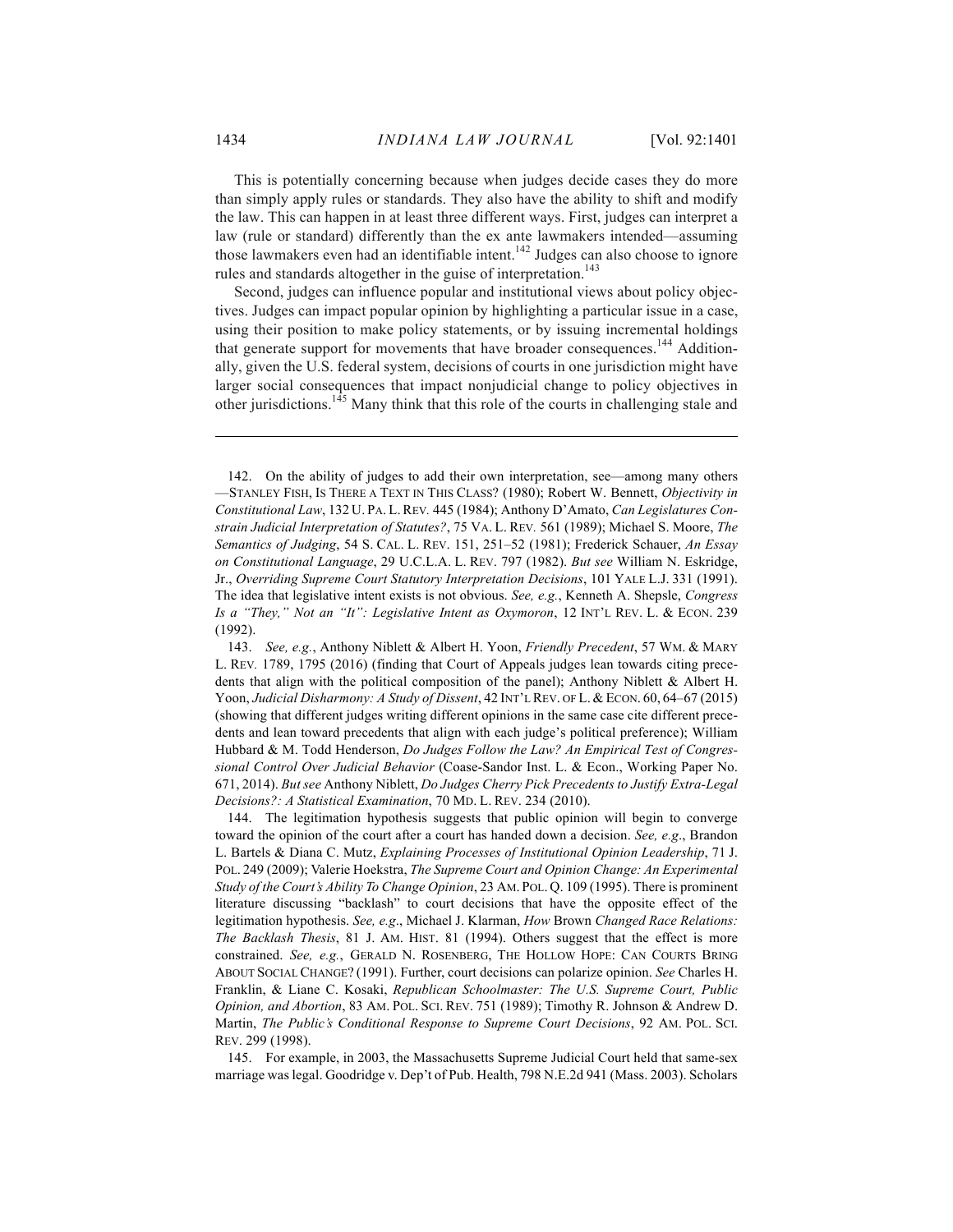entrenched views has a salutary effect on our democracy.<sup>146</sup>

 $\overline{a}$ 

Finally, judges can outright declare policy objectives to be improper or unconstitutional.<sup>147</sup> This judicial review of legislative policy is considered by many to be an integral part of our system of checks and balances.<sup>148</sup>

These lawmaking roles of judges will change along with the fundamental nature of law. Judges will lose much of their oversight and lawmaking power. For nonconstitutional questions, the interpretive role may disappear entirely.<sup>149</sup> They will no longer have the power to reinterpret or ignore laws. The policy objectives of law will be set by the ex ante rule makers (legislative or regulatory). And the judiciary—at least if it maintains its current form and structure—will have little or no occasion to question or change those policy objectives. The opportunities for statutory interpretation and filling in the gaps in vague standards will dry up as citizens are simply instructed to obey simple directives.

have debated the effect that this decision had on public opinion and whether the subsequent change in public opinion set the law on a new path, culminating in the Supreme Court of the United States finding a constitutional right to same-sex marriage in 2015. *See* MICHAEL J. KLARMAN, FROM THE CLOSET TO THE ALTAR: COURTS, BACKLASH, AND THE STRUGGLE FOR SAME-SEX MARRIAGE 89–118 (2013); Patrick J. Egan, Nathaniel Persily & Kevin Wallsten, *Gay Rights*, *in* PUBLIC OPINION AND CONSTITUTIONAL CONTROVERSY 234, 239–245 (Nathaniel Persily, Jack Citrin & Patrick J. Egan eds., 2008); Thomas M. Keck, *Beyond Backlash: Assessing the Impact of Judicial Decisions on LGBT Rights*, 43 LAW & SOC'Y REV. 151 (2009); Jane S. Schacter, *Courts and the Politics of Backlash: Marriage Equality Litigation, Then and Now*, 82 S. CAL. L. REV. 1153 (2009).

146. *See generally* ALEXANDER M. BICKEL, THE LEAST DANGEROUS BRANCH (Yale Univ. Press 2d ed. 1986) (1962); Robert A. Dahl, *Decision-Making in a Democracy: The Supreme Court as a National Policy-Maker*, 6 J. PUB. L. 279 (1957).

147. Marbury v. Madison, 5 U.S. (1 Cranch) 137 (1803); *see also* Saikrishna B. Prakash & John C. Yoo, *The Origins of Judicial Review*, 70 U. CHI. L. REV*.* 887, 887 (2003) ("In [*Marbury v. Madison*], as it is often taught in law schools, the Supreme Court created its authority to declare federal statutes unconstitutional.").

148. *See* JOHN HART ELY, DEMOCRACY AND DISTRUST: A THEORY OF JUDICIAL REVIEW (1980); Barry Friedman, *The Importance of Being Positive: The Nature and Function of Judicial Review*, 72 U. CIN. L. REV. 1257 (2004) (discussing the role that judicial review plays in our legal system); David A. Strauss, *The Modernizing Mission of Judicial Review*, 76 U. CHI. L. REV. 859 (2009) (explaining the role of judicial review in democratic government). There are, of course, strong critics of judicial review. *See, e.g.*, Larry D. Kramer, *Putting the Politics Back into the Political Safeguards of Federalism*, 100 COLUM. L. REV. 215, 233–37 (2000); Larry D. Kramer, *The Supreme Court 2000 Term—Foreword: We the Court*, 115 HARV. L. REV. 5 (2001) (critiquing modern conceptions of judicial review and judicial supremacy); William W. Van Alstyne, *A Critical Guide to* Marbury v. Madison, 1969 DUKE L. J. 1, 38–45 (collecting sources on the question of the legitimacy of judicial review).

149. Deciding nonconstitutional questions is the bulk of what judges do. Constitutional questions, while high profile, reflect a small fraction of the judicial caseload. Even in the Supreme Court of the United States, the percentage of cases has not exceeded fifty percent in recent years. *See* RICHARD A. POSNER, HOW JUDGES THINK 271 (2008). The number is far lower in state courts. *See, e.g.*, Robert A. Kagan, *Constitutional Litigation in the United States*, *in* CONSTITUTIONAL COURTS IN COMPARISON 25, 28 (Ralf Rogowski & Thomas Gawron eds., 2002) (noting that over the period 1940–1970, only 14.6% of state court cases had constitutional issues).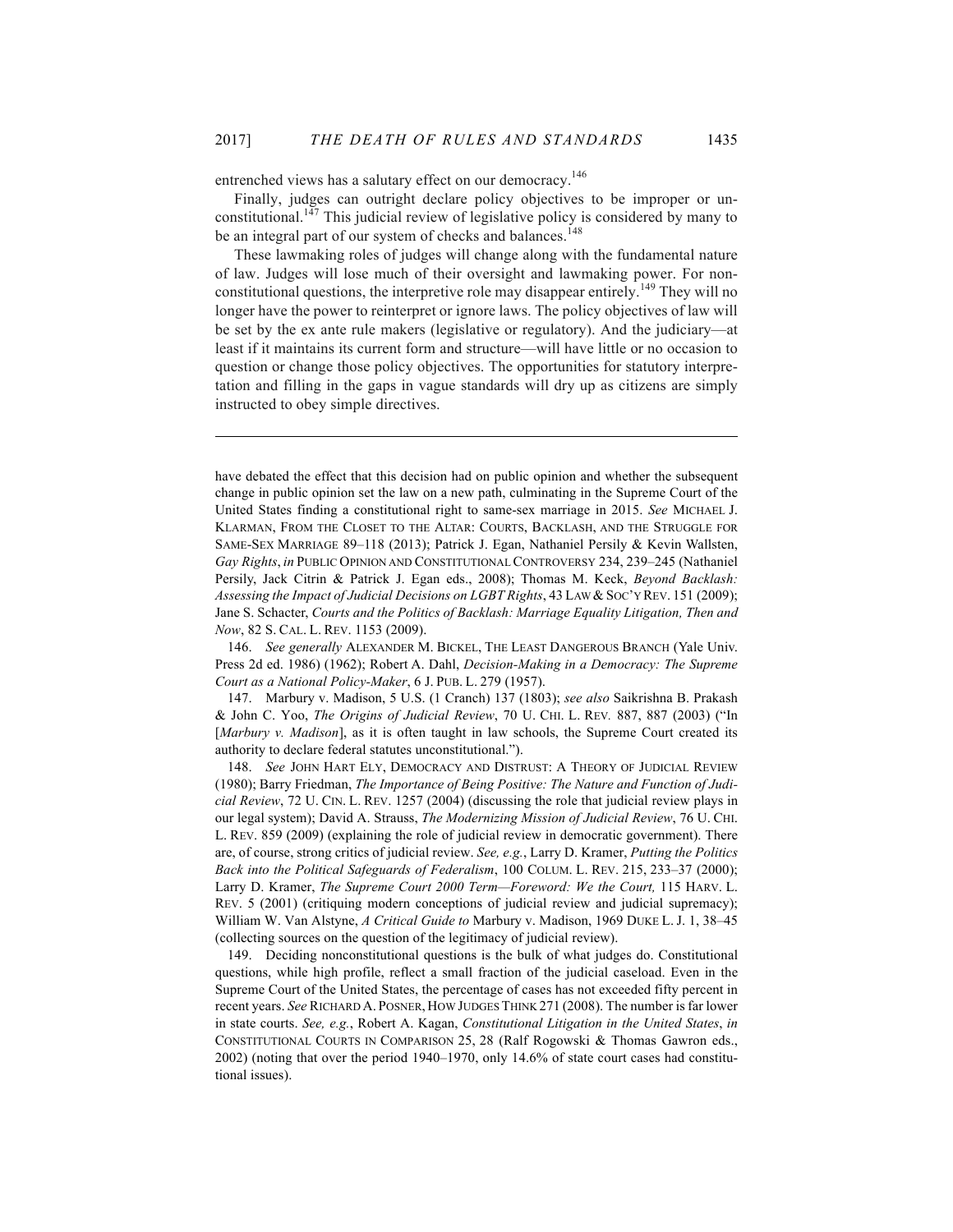The concern here is a separate question than whether machine-aided algorithms can implement policy objectives. The question is whether there is an independent branch of government with the power to question the policy decisions of the ex ante lawmakers. When the lawmakers decide on legislative objectives and parameters for the machine algorithms, do we want a separate branch of government to review those decisions? If we do, the reduced role of the judiciary is troubling.

Moreover, the number of cases litigated will plummet. The question in most cases will simply be whether or not the citizen complied with the simple directive. The case will have two questions: Was the light red? And did the citizen stop? The evidence to answer those questions will continue to be more readily accessible. As the number of cases and controversies litigated falls and the interpretation of policy becomes unnecessary, a judge's opportunities to use a case to make policy statements and impact opinion will diminish. On the other hand, the judge's opportunities to inject bias and error will also diminish.<sup>150</sup>

Things are a little more complicated for questions of constitutional law. In theory at least, constitutional standards<sup>151</sup> are no different from the standards we have discussed throughout this Article. A machine could easily be programmed to tell us whether a particular search was unreasonable, $152$  whether certain speech was pornography, whether microdirectives are valid under the commerce clause or some other provision, and so on.

There are institutional structures, however, that may appear to be barriers to the promulgation of microdirectives for constitutional review. As our regime currently stands, neither Congress nor any agency can dictate that a machine algorithm will decide the constitutionality of laws. If Congress creates an algorithm that takes into account race or results in the prohibition of speech, the courts—and not a machine would declare those algorithms unconstitutional.

As long as *Marbury v. Madison*<sup>153</sup> remains good law, the constitutional decision on an algorithm would have to come from the judiciary. But the courts could, of course, bless the use of particular types of algorithms going forward, deeming these to be constitutionally proper. For example, an exigent search that was conducted pursuant to a machine directive could be presumed to be reasonable if the machine used a judicially blessed algorithm. This precedential guidance to regulatory agencies<sup>154</sup> could essentially provide the policy objectives that must guide the microdirective technology for constitutional review. This delegation would facilitate the promulgation of microdirectives in the constitutional law space.

Some, of course, may argue that reducing judicial power over policy is a good thing. As the democratically elected branches become more powerful, for example, fears about overreaching by unelected judges will be dampened.<sup>155</sup> Others will

<sup>150.</sup> *See supra* Part II.

<sup>151.</sup> The U.S. Constitution generally operates through standards. Schauer, *supra* note 3, at 308.

<sup>152.</sup> *Cf.* Michael L. Rich, *Machine Learning, Automated Suspicion Algorithms, and the Fourth Amendment*, 164 U. PA. L. REV. 871 (2016).

<sup>153.</sup> 5 U.S. (1 Cranch) 137 (1803).

<sup>154.</sup> We discuss this type of second-order regulation above. *See supra* Part I.C.1.

<sup>155.</sup> *See, e.g.*, LARRY D. KRAMER, THE PEOPLE THEMSELVES: POPULAR CONSTITUTIONALISM AND JUDICIAL REVIEW (2004); *see also* sources cited *supra* note 148.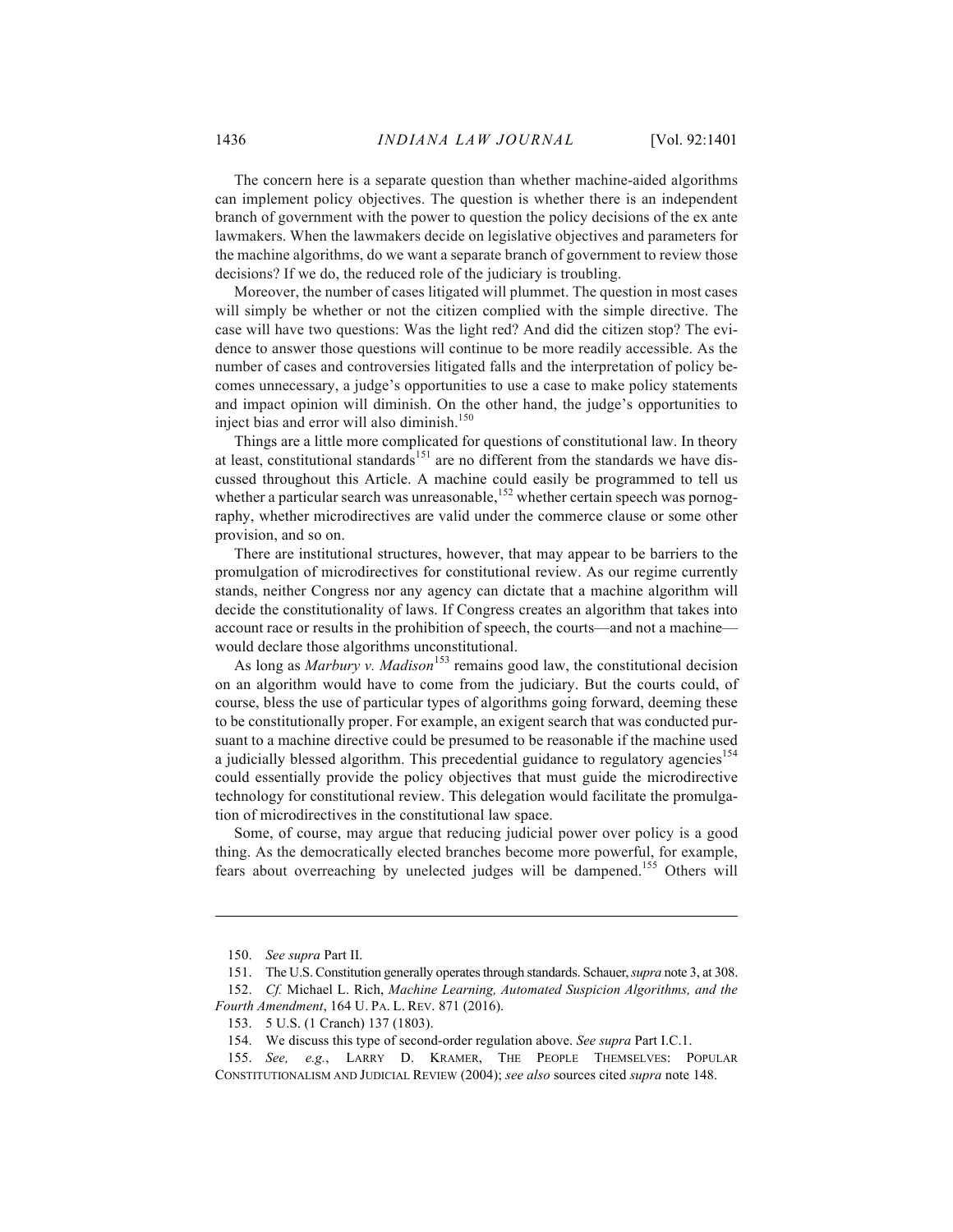disagree.<sup>156</sup> For those who advocate the active role of judges, alternative mechanisms for that role might be pursued. Perhaps a judiciary that provides advisory opinions on legislative and regulatory policy decisions could preserve the judiciary's oversight and influence on society.<sup>157</sup>

#### *B. The Development and Substance of Policy Objectives*

In addition to policy decisions moving away from judges, the process by which legislatures and regulators make those decisions will change.

*Broader objectives.* As we noted above in Part I.D., regulatory agents will be the primary force behind the shift to microdirectives. Legislatures may continue to enact standards, but they will leave the machine-aided implementation to regulators. Those standards may be nothing more than a statement of the policy objective that should guide the rule-making machines. Regulators will then translate that broad objective into specific sets of rules generated by machines.<sup>158</sup>

Additionally, the ability to achieve broad goals through machine-derived microdirectives will potentially allow legislatures to state their objectives at increasingly higher levels of abstract social policy. Rather than concern themselves with details of implementation, the legislature will be able to concentrate on the bigger picture. For example, instead of worrying about specific speed limits, the legislature will focus on the purpose of traffic law: does society want laws that reduce accidents, minimize travel time, reduce fuel consumption, or some perfect mix?

At its extreme, learning algorithms aided by big data could be asked to prescribe a vast set of microdirectives covering multiple fields to achieve an even broader social goal, such as maximizing welfare, minimizing accidental death, minimizing wealth inequality, or (more likely) some combination that sets certain acceptable thresholds for these and other social values. This becomes possible because lawmakers no longer have to figure out and set out each precise rule and its connection to other rules. Instead, machines will work out the millions of connected microdirectives that achieve a stated slate of policy objectives. This complex catalog of microdirectives can be targeted to small instances of behavior that fit within a larger web of behavioral actions to achieve a broad goal.

*Faster change.* Algorithm-driven laws will automatically and rapidly adapt to the circumstances, optimizing according to the objective of the law. But changes to the law result in winners and losers.<sup>159</sup> Frequent changes to the law may impose additional risks on individuals and may affect the willingness of individuals to invest in

<sup>156.</sup> *See* sources cited *supra* note 148.

<sup>157.</sup> On the other hand, it is possible that the influence on society requires actual cases and controversies to make judicial rulings more salient.

<sup>158.</sup> *See* Benjamin Alarie, Anthony Niblett & Albert H. Yoon, *Regulation by Machine*, 18 J. MACHINE LEARNING & RES. (forthcoming 2017).

<sup>159.</sup> *See, e.g.*, MICHAEL J. TREBILCOCK, DEALING WITH LOSERS: THE POLITICAL ECONOMY OF POLICY TRANSITIONS 1–3 (2014) (discussing how changes in legal policy that are not compensating reduces the incentive to make optimal investments); Louis Kaplow, *An Economic Analysis of Legal Transitions*, 99 HARV. L. REV. 509 (1986) (providing an economic analysis of the gains and losses created by legal transitions); Louis Kaplow, *Government Relief for Risk Associated with Government Action*, 94 SCANDINAVIAN J. ECON. 525 (1992) (exploring and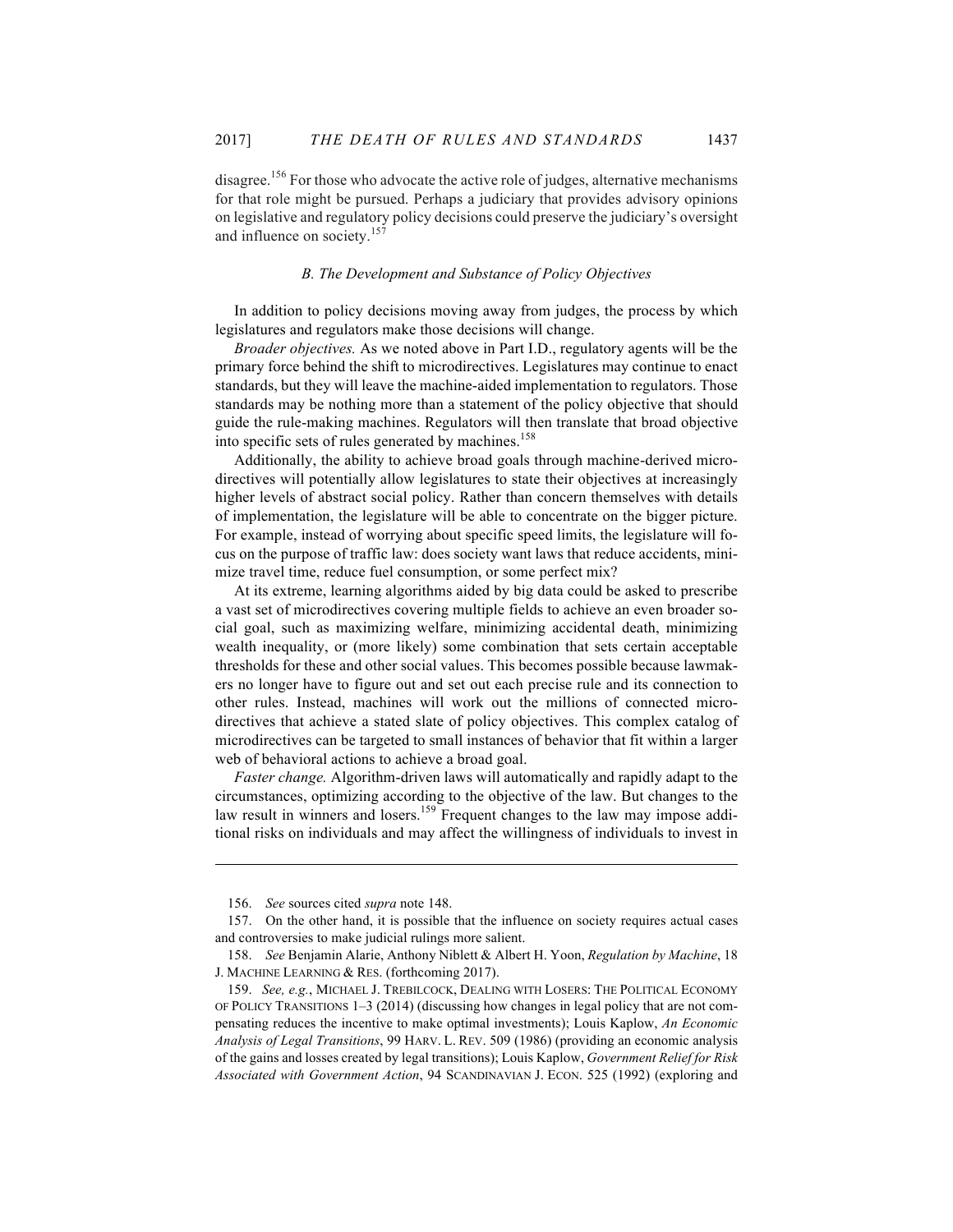projects that may be subject to legal uncertainty.<sup>160</sup> A smart machine will, however, be able to take into account any effects on the values of reliance investments to find a global optimum, rather than merely a local optimum.

Moreover, predictive technology can be used to advise lawmakers on other potential unintended consequences of certain policy objectives. Under today's system, laws frequently have unintended consequences. Laws that change behavior in unexpected ways that undermine the law's goal or disrupt some unrelated area of human behavior in unexpected ways are common.<sup>161</sup>

With the current state of technology, it often takes years before the consequences of a policy decision are fully understood. But as big data and predictive technology improve, lawmakers will be able to more accurately identify these consequences at the time when they make the rules. $162$ 

*Unintended consequences.* The potential for unintended consequences highlights an important facet of the death of rules and standards. Those who set the broad policies in this new world will need to have deep understandings of both social objectives and the way that these technologies work. Machine-generated microdirectives can only reduce unintended consequences if the machines are programmed to identify the types of consequences about which policymakers or society care. The humans who instruct machines to create microdirectives must communicate policy objectives to the machines in ways that do not distort the message, and they must "ask" the machines to provide assessments of the consequences of proposed objectives.

If lawmakers do not have a deep understanding of policy consequences and programming, the machines may distort rather than further law.<sup>163</sup> Such concerns animate many science-fiction movies about the fears of artificial intelligence.<sup>164</sup> The

162. The technology may, however, get ahead of itself. While predictive technology reduces the chance of unintended consequences for any given law, it also increases the rate at which laws can be promulgated. If the rate of promulgation increases fast enough, unintended consequences may increase even as laws become more accurate. We must know more about how eager lawmakers will be to promulgate microdirectives to understand how significant this risk is.

163. In the literature on artificial intelligence, this is referred to as "perverse instantiation." *See, e.g.*, NICK BOSTROM, SUPERINTELLIGENCE: PATHS, DANGERS, STRATEGIES, 146–49 (2014).

164. Such dystopian visions of the future are found in many popular books and movies. *See, e.g.*, ISAAC ASIMOV, I, ROBOT (1950); 2001: A SPACE ODYSSEY (Metro-Goldwyn-Mayer 1968); ROBOCOP (Orion Pictures 1987); TERMINATOR 2: JUDGMENT DAY (Carolco Pictures 1991). *See generally* Illah Reza Nourbakhsh, *The Coming Robot Dystopia: All Too Inhuman,* 

modeling the costs imposed by government transitions).

<sup>160.</sup> The fact that such uncertainty leads to a reduced ex ante investment is a manifestation of the hold-up problem. *See generally* Paul A. Grout, *Investment and Wages in the Absence of Binding Contracts: A Nash Bargaining Approach*, 52 ECONOMETRICA 449 (1984); Oliver Hart & John Moore, *Foundations of Incomplete Contracts,* 66 REV. ECON. STUD. 115 (1999); Jean Tirole, *Procurement and Renegotiation*, 94 J. POL. ECON. 235 (1986).

<sup>161.</sup> *See generally* Robert K. Merton, *The Unanticipated Consequences of Purposive Social Action*, 1 AM. SOC. REV. 894 (1936). An example of a recent legislative change with unintended consequences occurred when the Ontario government increased access to the small claims court, which had a regressive effect, with richer plaintiffs displacing poor plaintiffs. *See* Anthony Niblett & Albert H. Yoon, *Unintended Consequences: The Regressive Effects of Increased Access to Courts*, 14 J. EMPIRICAL LEGAL STUD. 5 (2017).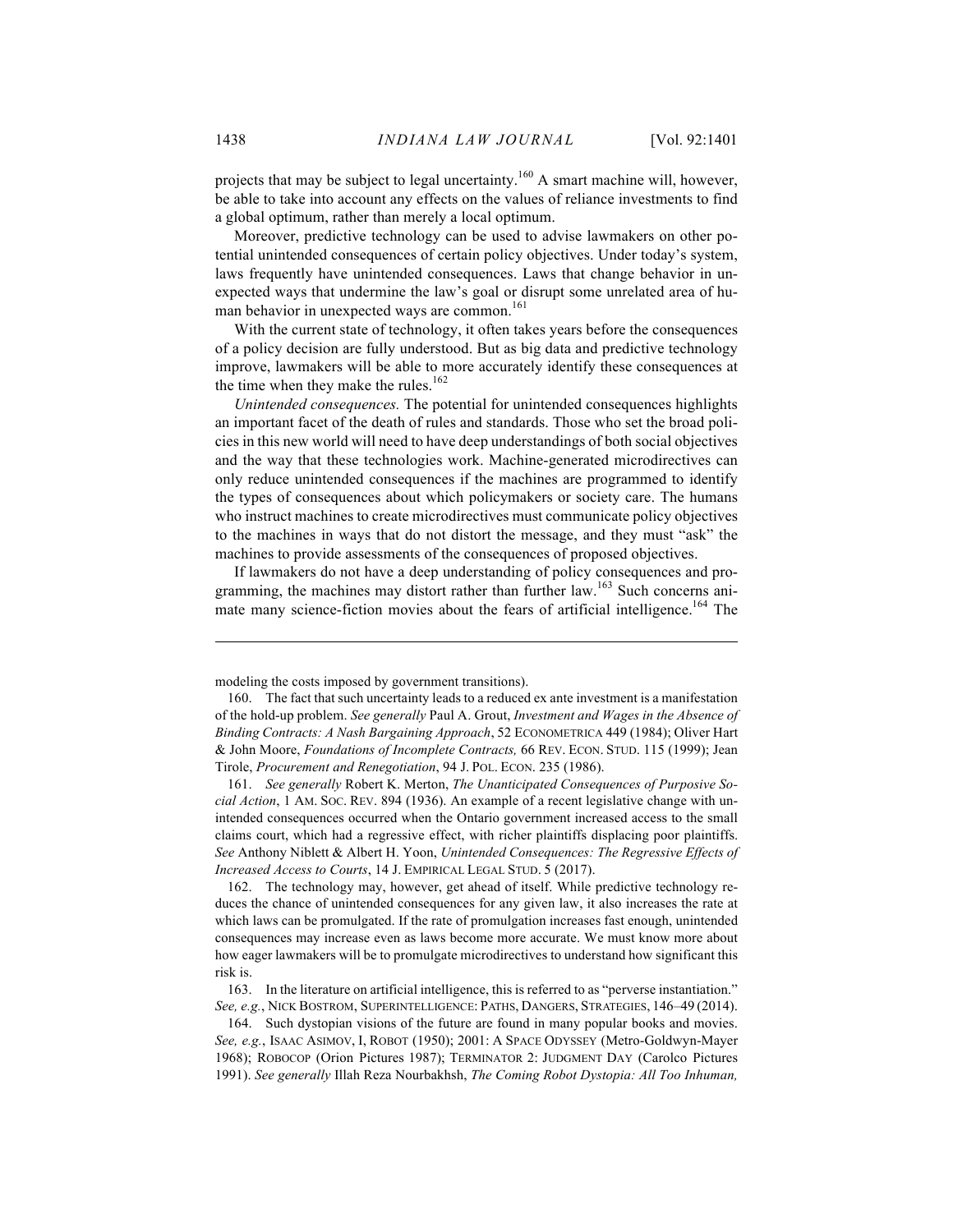current debate about Google driverless cars highlights these concerns. Many have questioned how one should program a self-driving car to deal with ethical decisions about the value of life.<sup>165</sup> Can Google cars, they ask, deal with ethical questions that face human drivers? One commentator notes that humans believe that avoiding a collision with a dog is more important than avoiding a collision with animals that are not pets (like squirrels).<sup>166</sup> But machines—if programmed correctly—could replicate that value judgment and, given the advances in predictive technology, would execute the judgment with greater accuracy than a human. On the other hand, if the commentator is wrong—and squirrels are to be avoided with the same care as dogs—then the program can be changed accordingly.<sup>167</sup> The key, then, is in the lawmaker's ability to program that value into the machines.

Still, some appear to worry that poorly programmed cars will implement a frightening system of social values where they swerve to kill the "wrong" people.<sup>168</sup> Implicit in this critique, however, is the false idea that *human* drivers always swerve to kill the "right" people. It would seem that the trick in getting all of this right is not in programming the computer, but in somehow agreeing on which people are the "right" ones to kill. That is an age-old moral problem to which we still do not have an agreed-upon answer. Thus, the so-called "trolley problem"<sup>169</sup> is, indeed, a real one for self-driving cars. But that is a familiar critique on the limits of *human* ethics, not on the limits of self-driving cars. In other words, it is still a problem for humandriven cars too.

FOREIGN AFF., July–Aug. 2015, at 23.

<sup>165.</sup> *See, e.g.*, Chris Bryant, *Driverless Cars Must Learn To Take Ethical Route*, FIN. TIMES (Mar. 1, 2015), http://www.ft.com/intl/cms/s/0/4ab2cc1e-b752-11e4-981d-00144feab7de [https://perma.cc/D6V9-BEFS]; Patrick Lin, *The Ethics of Autonomous Cars*, ATLANTIC (Oct. 8, 2013), http://www.theatlantic.com/technology/archive/2013/10/the-ethics-of-autonomous -cars/280360/ [https://perma.cc/QQ7V-D4C3].

<sup>166.</sup> *A Point of View: The Ethics of the Driverless Car*, BBC: MAG. (Jan. 24, 2014), www.bbc.com/news/magazine-25861214 [https://perma.cc/A847-2JRJ].

<sup>167.</sup> Janet D. Stemwedel, *Building Self-Driving Cars That Drive Ethically*, FORBES (Aug. 5, 2015, 4:45 PM), http://www.forbes.com/sites/janetstemwedel/2015/08/05/building-self -driving-cars-that-drive-ethically/ [https://perma.cc/2QRH-3U5B] (noting that Google is consulting with moral philosophers).

<sup>168.</sup> *See* Tanay Jaipuria, *Self-Driving Cars and the Trolley Problem*, HUFFINGTON POST: BLOG (June 1, 2015, 12:13 PM), http://www.huffingtonpost.com/tanay-jaipuria/self-driving-cars -and-the-trolley-problem\_b\_7472560.html [https://perma.cc/CP4M-5GC4] (asking whether cars can make ethical decisions that must value different lives and whether they should favor the life of their owner); Tim Worstall, *When Should Your Driverless Car from Google Be Allowed To Kill You?*, FORBES (June 18, 2014, 8:27 AM), http://www.forbes.com/sites /timworstall/2014/06/18/when-should-your-driverless-car-from-google-be-allowed-to-kill-you/ [https://perma.cc/ZL3N-4A9H] (same).

<sup>169.</sup> The trolley problem can take different forms but usually presents the question of what one would do if a trolley is on track to kill a group of people and the observer can pull a lever that will divert the trolley to a different course that will kill one (different) person, thus saving the group. On the trolley problem, see generally, PHILIPPA FOOT, *The Problem of Abortion and the Doctrine of the Double Effect*, *in* VIRTUES AND VICES AND OTHER ESSAYS IN MORAL PHILOSOPHY (1978); Judith Jarvis Thomson, Comment, *The Trolley Problem*, 94 YALE L.J. 1395 (1985).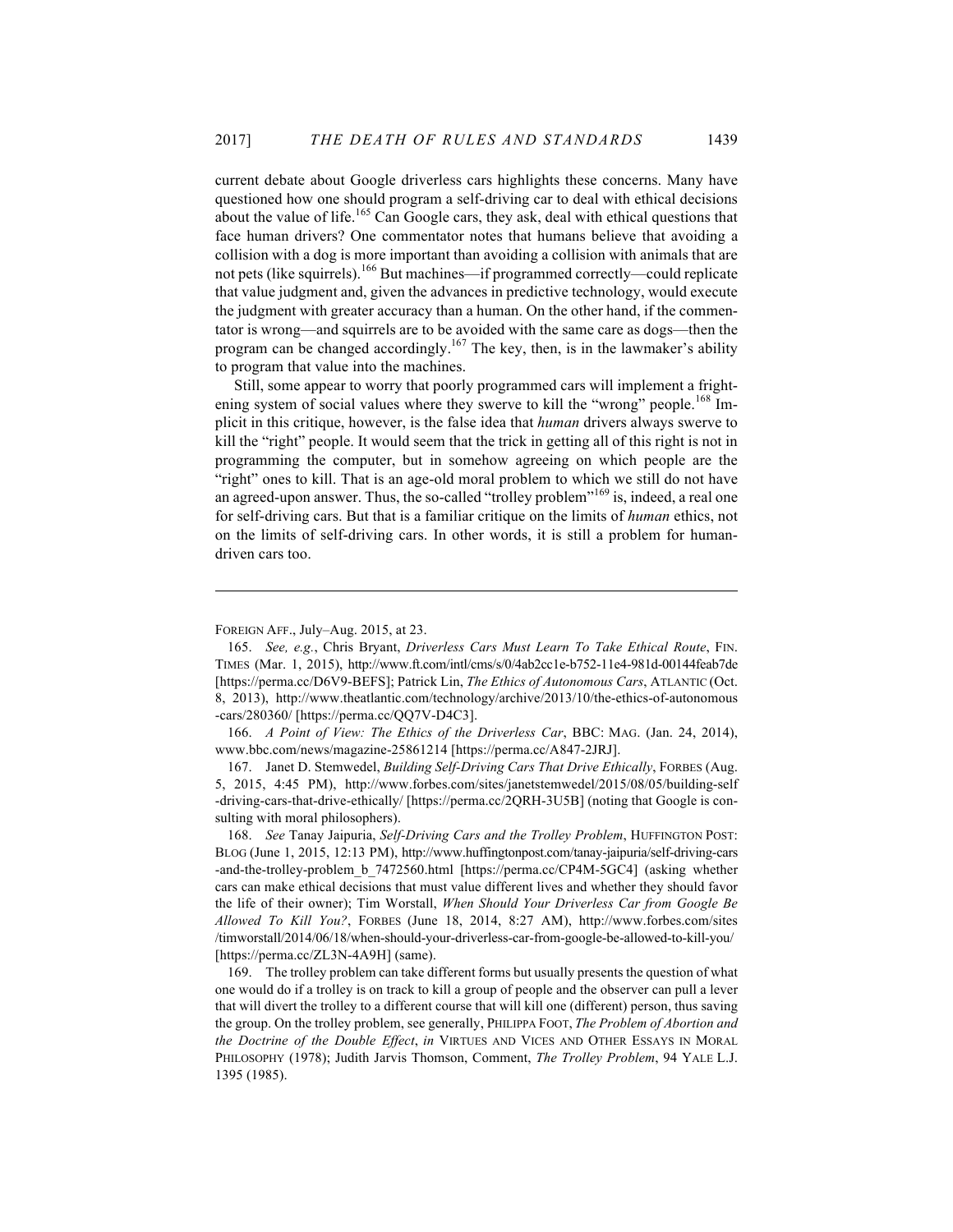In any event, lawmakers of the future must be able to translate society's values into programmable objectives for the machines. The task of identifying those values, it seems to us, will remain a human one. $170$ 

# *C. Changes to the Practice of Law*

The observations thus far lead naturally to the next related observation: the death of rules and standards will fundamentally transform the practice of law. For years, a chorus of scholars have been pointing out that technology will disrupt and transform the practice of law.<sup>171</sup> We join this chorus to note that as lawmakers adopt laws that are translated and communicated to citizens as simple microdirectives, the role of lawyers will change dramatically. The role of compliance and litigation lawyers will diminish, while the role of a lawyer as lobbyist or policy advisor will grow.

The compliance lawyer today serves as an intermediary who advises a client on how best to comply with complex rules or vague standards. Part of the expertise of a compliance lawyer is in predicting how an ex post adjudicator will likely apply the relevant standard to a certain set of facts.

Thus, in our tax example, a client might ask a lawyer whether or not her business arrangement complies with the standards of the tax code. In our medical example, a doctor might ask a lawyer whether her diagnostic procedures would be deemed reasonable under the controlling legal standard. The lawyer reads the relevant law and exercises her judgment—based on education, experience, and other expertise—to provide a prediction. The lawyer may go beyond a yes or no answer and suggest creative ways that a client could alter behavior to increase the likelihood that the adjudicator would find the client in compliance.

Technology will reduce the need for such compliance lawyers. The citizen will simply be told directly whether behavior complies with the law or not. There is no need to consult a lawyer to ask whether a traffic light is green or red. Similarly, litigators will no longer be in the business of arguing about the application of standards, and judges will no longer be in the business of applying them.

There will be skeptics. As discussed above in Part II, even though technology has already displaced many labor markets, there is a common sentiment that many hold that *their* profession is different and somehow immune to technological disruptions.172 But simply noting that a compliance lawyer's role as information middleman will disappear is not to say that the entire profession of law will be automated. Rather, there will be a shift in the types of tasks that lawyers are charged with. Lawyers will be forced to adapt to the new environment.

Setting the policy directives of a machine algorithm is complicated. To tell a machine that its objective is to minimize traffic accidents, without more, would lead to

<sup>170.</sup> There is a possibility that machines could simply observe human behavior and from that deduce what objectives the majority of persons would do and follow that behavior. That would eliminate even the need for human policy considerations. We reject that possibility —not because the computers cannot do it, but because few would agree that entrenching observed majoritarian behavior is the appropriate objective of law.

<sup>171.</sup> *E.g.*, SUSSKIND, TOMORROW'S LAWYERS, *supra* note 11; Henderson, *supra* note 11; Katz, *supra* note 11; Ribstein, *supra* note 11.

<sup>172.</sup> *See supra* Part II.A.2.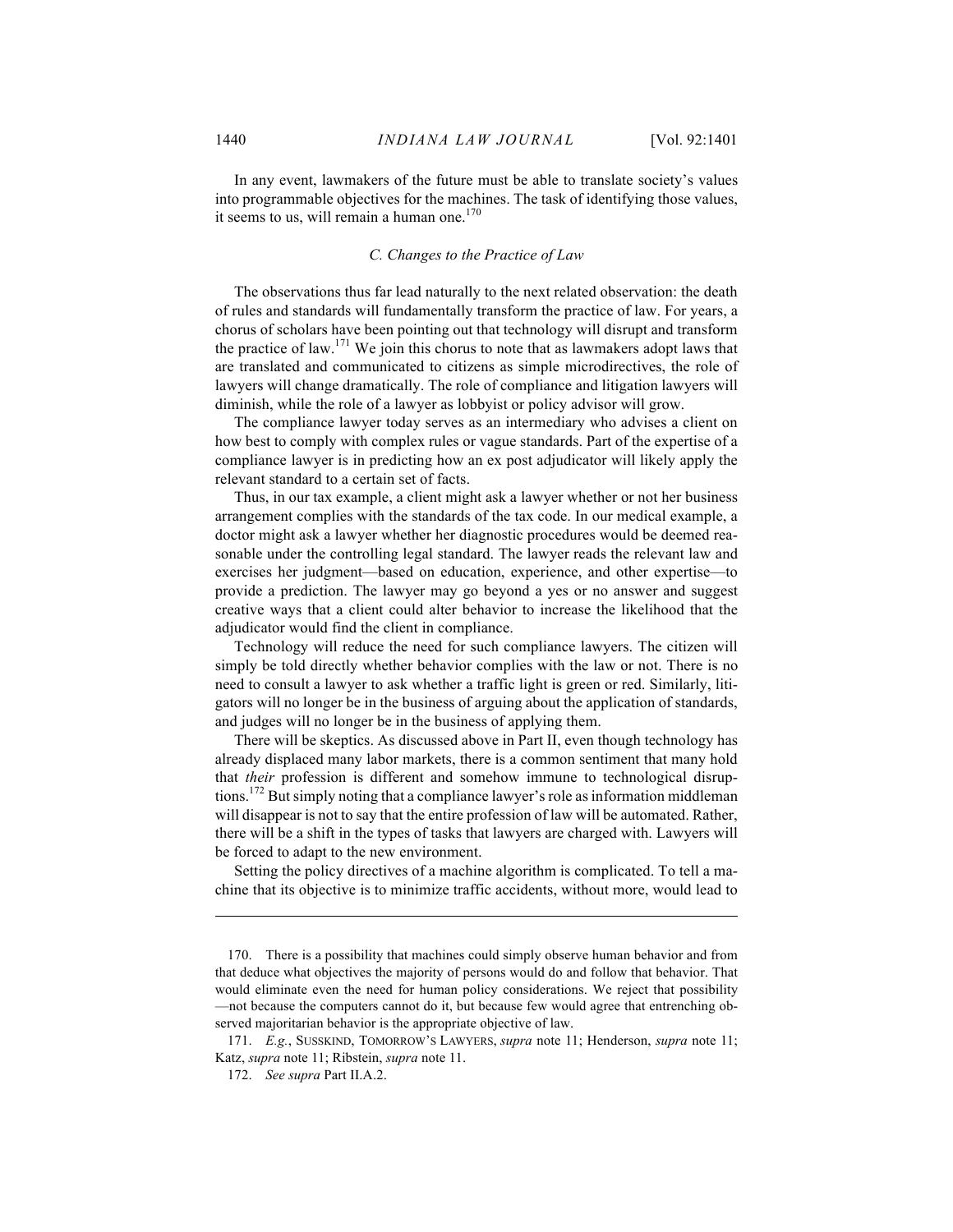standstill traffic—or, more absurdly, the prohibition of motor vehicles. Instructing the machine to minimize travel times could lead to an abundance of car accidents. A machine can only write rules to meet the objective as it is presented. As we have discussed, the humans who set the objective must be able to understand the consequences of different objectives and must be able to understand which objectives are desirable.

Understanding the implications of different objectives requires not only an understanding of the technology, but also a highly interdisciplinary understanding of human behavior and the goals of our regulatory state. The trend of the last fifty years toward interdisciplinary legal education, $173$  with an emphasis on understanding topics such as economics, psychology, philosophy, history, and so on, is one that will serve this new role of lawyers well. We note in passing that recent countertrends toward so-called practical lawyering<sup>174</sup> are likely to be wasteful. The idea of training lawyers solely in practical skills provides little benefit when the skills required are likely to change rapidly. The understanding of legal policy should remain the focus of the legal endeavor because human individuals will set the high-level policy objectives for the law.<sup>175</sup>

#### *D. The Broader Consequences of These Technologies on Individuals*

The death of rules and standards will raise major concerns about privacy, autonomy, and the ethics of human decision making.

<sup>173.</sup> *See generally* ROBIN L. WEST, TEACHING LAW:JUSTICE, POLITICS, AND THE DEMANDS OF PROFESSIONALISM (2014); Harry T. Edwards, *The Growing Disjunction Between Legal Education and the Legal Profession*, 91 MICH. L. REV 34, 34–35 (1992) (documenting the rise of "law and" movements being taught at law schools); Alex M. Johnson, Jr., *Think Like a Lawyer, Work Like a Machine: The Dissonance Between Law School and Law Practice*, 64 S. CAL. L. REV. 1231 (1991); Anthony D'Amato, *The Interdisciplinary Turn in Legal Education*  (Nw. Pub. L. & Legal Theory, Research Paper No. 06-32, 2006), https://ssrn.com/abstract =952483 [https://perma.cc/C54C-2XVM].

<sup>174.</sup> *See* WILLIAM M. SULLIVAN, ANNE COLBY, JUDITH WELCH WEGNER, LLOYD BOND & LEE S. SHULMAN, EDUCATING LAWYERS: PREPARATION FOR THE PROFESSION OF LAW 12 (2007); R. Michael Cassidy, *Beyond Practical Skills: Nine Steps for Improving Legal Education Now*, 53 B.C. L. REV. 1515 (2012); Joe Palazzolo, *Law-School Program Emphasizes Practical Skills*, WALL ST. J. (Jan. 4, 2015, 7:51 PM), http://www.wsj.com/articles/law-school-program -emphasizes-practical-skills-1420419113 [https://perma.cc/Y6X6-B2HU].

<sup>175.</sup> To be clear, this is not a technological limitation. Policy will be set by humans rather than machines because that is the one area where humans will resist technological advances most strongly. There are, of course, many who think all aspects of life will inevitably be controlled by artificial intelligence. *See, e.g.*, Ray Kurzweil, THE SINGULARITY IS NEAR: WHEN HUMANS TRANSCEND BIOLOGY (2005). Others are skeptical. *See, e.g.*, Peter Murray, *Leading Neuroscientist Says Kurzweil Singularity Prediction a "Bunch of Hot Air*", SINGULARITY HUB (Mar. 10, 2013), https://singularityhub.com/2013/03/10/leading-neuroscientist-says-kurzweil -singularity-prediction-a-bunch-of-hot-air/ [https://perma.cc/M68W-HX9V]. In any case, the power over ultimate policy objectives will be one of the last things that humans cede to machines.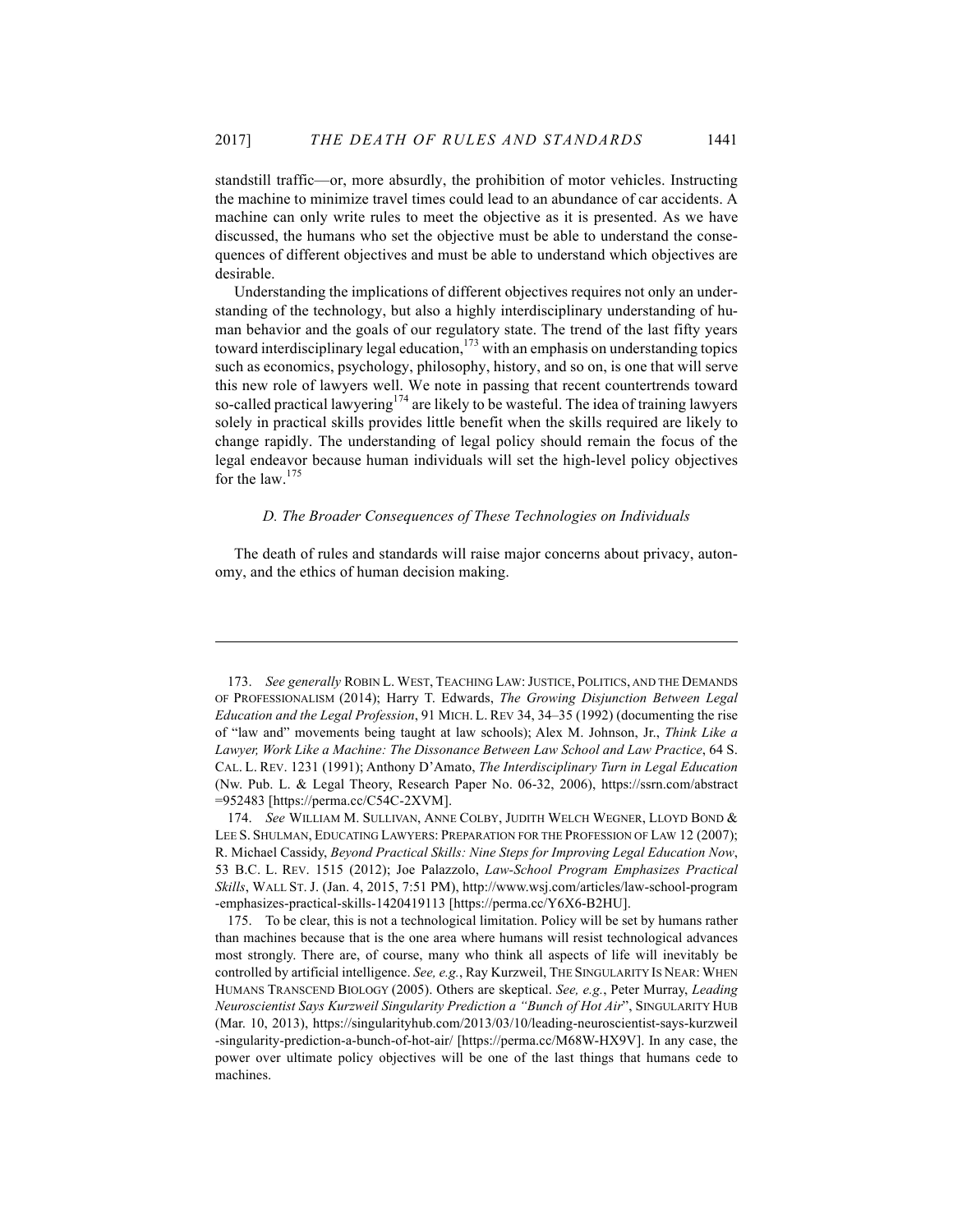## 1. Privacy

Most obviously, as with all applications of big data, the use of data gathering to predict outcomes raises privacy concerns.<sup>176</sup> These concerns have been addressed extensively in other contexts.<sup>177</sup> In our context, the potential for invasions of privacy is high. Government-controlled machines will be gathering data about individual behavior and using that information in two ways. First, they will use the information to assess an individual's behavior and provide a legal directive. Second, they will use the information as part of its aggregated data that goes into setting the microdirectives. Stoplight cameras and GPS tracking already create the ability for the government to know a citizen's comings and goings. These capabilities to invade privacy will increase. And the concerns become greater when the government uses the information it gathers in conjunction with technology to predict future actions by an individual. $1/8$ 

There is a trade-off here. The more limitations placed on the government's ability to gather information, the weaker will be its ability to create precise microdirectives.<sup>179</sup> Moreover, there may be privacy-based calls for the halting of microdirectives because the mere prediction based on aggregate data violates principles of privacy.

The debate and policy choices on privacy here are likely to track general debates and choices about privacy and big data. One can also expect that as individuals continue to waive privacy in private-law contexts, $180$  public law will be given additional freedom to gather information that facilitates the evolution of microdirectives.

<sup>176.</sup> *See, e.g.*, Farrell, *supra* note 136 (investigating the effect of the Internet of Things on privacy and autonomy, suggesting that they will become the preserve of the powerful).

<sup>177.</sup> The literature on this new topic is already vast. *See* PRIVACY, BIG DATA, AND THE PUBLIC GOOD (Julia Lane, Victoria Stodden, Stefan Bender & Helen Nissenbaum eds., 2014); Lisa Austin, *Privacy and the Question of Technology*, 22 LAW & PHIL. 119 (2003); Paul Ohm, *Broken Promises of Privacy: Responding to the Surprising Failure of Anonymization*, 57 UCLA L. REV. 1701 (2010); Paul Ohm, *Sensitive Information*, 88 S. CAL. L. REV. 1125 (2015); Paul Ohm, Response, *The Underwhelming Benefits of Big Data,* 161 U. PA. L. REV. ONLINE 339 (2013); Porat & Strahilevitz, *supra* note 12, at 1467–68; Richard A. Posner, *Privacy, Surveillance, and Law*, 75 U. CHI. L. REV. 245 (2008); Paul M. Schwartz, *Information Privacy in the Cloud*, 161 U. PA. L. REV. 1623 (2013); Daniel J. Solove, *Data Mining and the Security-Liberty Debate*, 75 U. CHI. L. REV. 343 (2008); Omer Tene & Jules Polonetsky, *Big Data for All: Privacy and User Control in the Age of Analytics*, 11 NW. J. TECH & INTELL. PROP. 239 (2013); Omer Tene & Jules Polonetsky, *Privacy in the Age of Big Data: A Time for Big Decisions*, 64 STAN. L. REV. ONLINE 63 (2012).

<sup>178.</sup> The U.S. government has started to investigate the benefits and costs of using big data. *See* EXEC. OFFICE OF THE PRESIDENT, BIG DATA: SEIZING OPPORTUNITIES, PRESERVING VALUES (2014).

<sup>179.</sup> *Cf.* Porat & Strahilevitz, *supra* note 12, at 1467–68 (noting the trade-off between privacy protections and "granular personalized default rules"). As predictive technology gets better, less and less personal data will be necessary to create precise microrules. But some information gathering will always be necessary.

<sup>180.</sup> S*ee id.* at 1468 (noting that "most consumers bring strongly pragmatic perspectives to privacy tradeoffs, and they are increasingly willing to share information about themselves when the benefits from sharing are increased and the threats from sharing are diminished").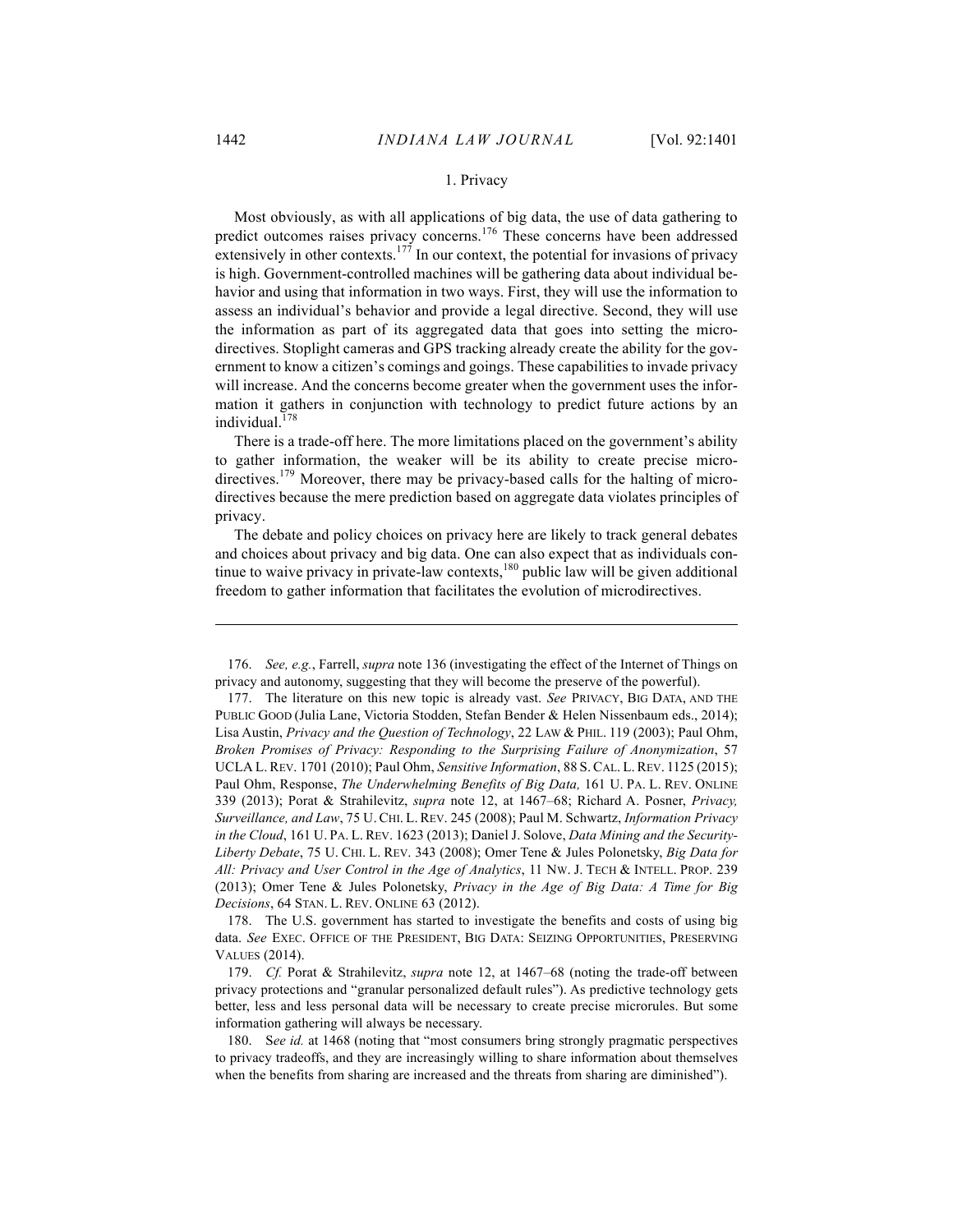$\overline{a}$ 

#### 2. Autonomy

As lawmakers promulgate more precise microdirectives to advance broad policy objectives, the scope of law can expand. Take, for example, a broad policy objective that seeks to increase productivity. In the hands of a powerful algorithm, microdirectives aimed at a broad goal like that could dictate virtually every decision in a citizen's life. Smart traffic lights could decide who goes first based on productivity levels. Smart restaurants could dictate what a citizen is allowed to eat for breakfast.<sup>181</sup> This presents real concerns for individual autonomy.<sup>182</sup>

But these concerns are not direct objections to the use of predictive technology. Rather they are objections to reckless lawmaking or to overreaching. Lawmakers have to understand what objectives to use in setting microdirectives. Improving productivity might be one policy objective, but there may be other constraining objectives that should be factored in, such as respecting certain spheres of individual decision making. If principles of human autonomy require the law to allow humans to make certain decisions even when those decisions are inconsistent with other social values, then the lawmakers must be aware of those principles and avoid encroaching on them when they set policy objectives. This reinforces the importance of lawyers and lawmakers as interdisciplinary policy experts.

The well-trained expert lawmaker might still overreach. The technologies we have described provide the tools for almost limitless lawmaking. A goal to increase productivity at all costs is difficult to enact through legislation today—the information costs are too high. But that will not be the case with microdirectives. As the information limits on lawmaking fall, it will only be political costs that restrain those in power. As in our discussion of the diminished role of judges, this once again counsels in favor of attention to institutional structures.

A final and perhaps even deeper concern is that lawmakers may turn the microdirectives into *actual* physical restraints on action. Rather than tell you that the light is red, the technology of the future may simply prevent your car from moving. A selfdriving car with no driver override could be entirely in the control of the lawmaker.<sup>183</sup>

183. Additional concerns would arise if individuals do not know who owns the controlling technology. *See* Dan Gillmor, *In the Future, the Robots May Control You, and Silicon Valley* 

<sup>181.</sup> There is no doubt that such outcomes would be controversial, as the debate over the "broccoli" analogy in the Affordable Care Act litigation demonstrated. *See* James B. Stewart, *How Broccoli Landed on Supreme Court Menu*, N.Y. TIMES (June 23, 2012), http://www .nytimes.com/2012/06/14/business/how-broccoli-became-a-symbol-in-the-health-care-debate .html [https://perma.cc/J9LD-PJWG]. Another example can be found in New York City's "bigsoda ban." *See* Michael M. Grynbaum, *New York's Ban on Big Sodas Is Rejected by Final Court*, N.Y. TIMES (June 26, 2014), http://www.nytimes.com/2014/06/27/nyregion/city-loses -final-appeal-on-limiting-sales-of-large-sodas.html [https://perma.cc/D9TE-VD4Z].

<sup>182.</sup> The concept of autonomy in law and philosophy is deeply controversial. *See, e.g.*, SARAH CONLY, AGAINST AUTONOMY: JUSTIFYING COERCIVE PATERNALISM (2013). Professor David Strauss has noted that "autonomy is a notoriously vague notion; there is a danger that any attempt to justify a principle in terms of autonomy will slip into question-begging assertions about the nature of truly free and rational human beings." David A. Strauss*, Persuasion, Autonomy, and Freedom of Expression*, 91 COLUM. L. REV. 334, 354 (1991). Still, there is no question that individual autonomy is implicated by the power of the state to create limitless microdirectives to achieve virtually any legislative objective.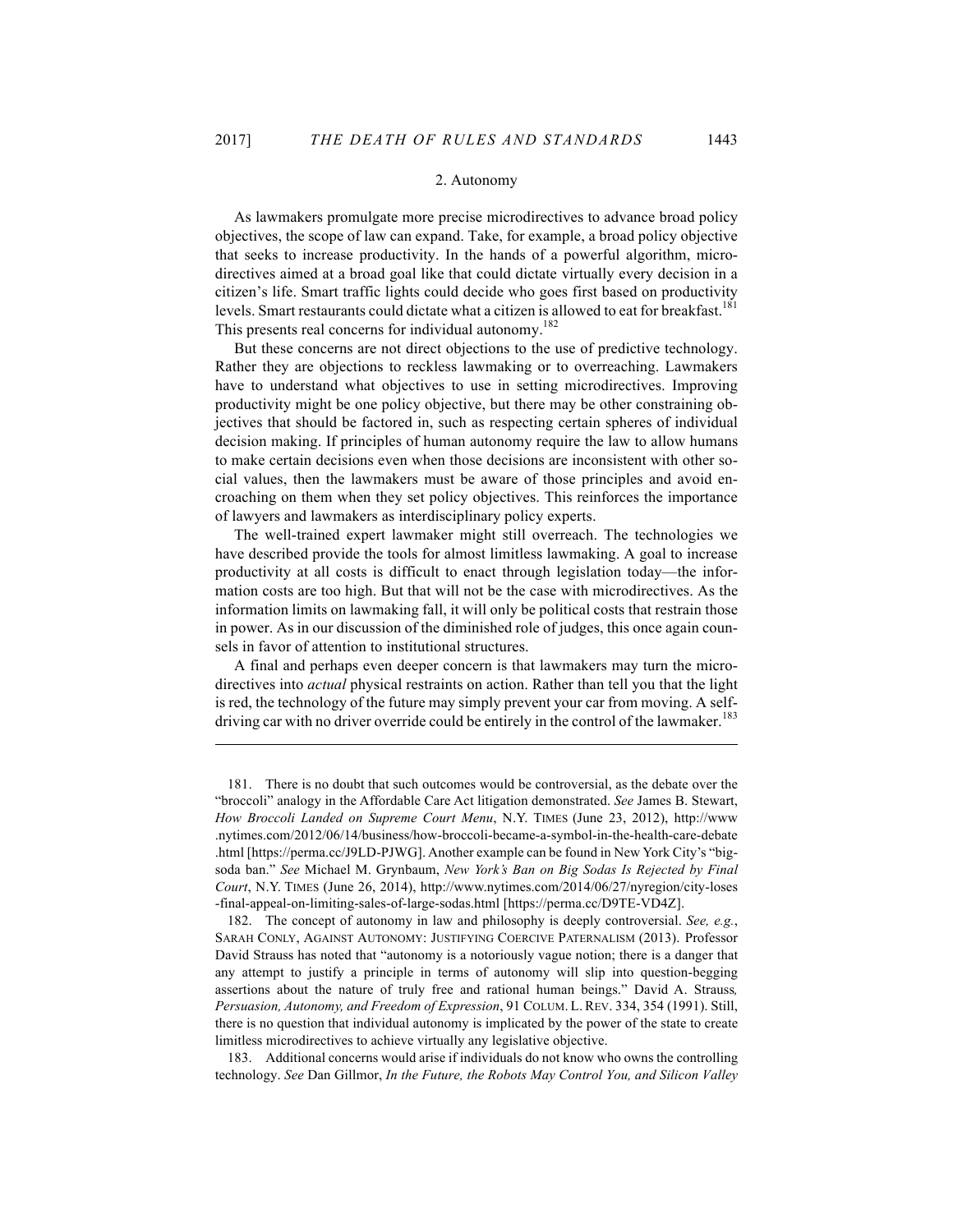As the Internet of Things continues to expand, this could be true of most daily actions.

From a technological perspective, the move from microdirectives to automatic restraint is small. From an ethical and policy perspective, however, it is enormous. The benefits of such a move include increased compliance and increased certainty, while the costs arrive by way of a large loss of individual autonomy. One might think such a rule were appropriate if the restraint kept a gun from firing in a situation that would be murder. But things would be different if the rule related to something less malicious like parking in an illegal spot outside a hospital in an emergency or something mundane like crossing a neighborhood street. Our prediction about the death of rules and standards does not necessarily imply prior restraint, which is a topic that needs to be addressed separately.<sup>184</sup>

## 3. Ethics

There may be additional concerns that the death of rules and standards will erode moral decision making. Some argue that individuals who solely follow rules and directives will become robotic—mere automatons who fail to appreciate the moral choices that should underlie their actions.<sup>185</sup> This is a point made by Professor Shiffrin.<sup>186</sup> Forcing individuals to engage in moral deliberation may be important to the moral health of individuals or of a democratic society. If this is true, the death of rules and standards will bring with it significant costs. We are skeptical that anyone could stop this evolution, so the appropriate response is likely to seek out alternative outlets for human moral deliberation and take that into account in the process of determining the appropriate boundaries of the law.

Finally, people are generally uncomfortable with allowing machines to make important ethical decisions. As discussed above, the debate about Google driverless cars demonstrates this.<sup>187</sup> In that context, many have already begun to ask whether it is acceptable for a machine to make complex ethical decisions about life or death.<sup>188</sup> If we bracket Professor Shiffrin's concerns about moral atrophy, the source of concern appears to arise from a sense that humans have a unique ability to make ethical

*Will Control Them*, GUARDIAN (May 13, 2014, 6:45 AM), http://www.theguardian.com /commentisfree/2014/may/13/internet-of-things-software-privacy-silicon-valley [https://perma.cc /FMA3-TYL8] (noting that autonomy, security, and privacy seem to be an afterthought of the move towards the Internet of Things).

<sup>184.</sup> *See* Michael L. Rich, *Should We Make Crime Impossible?*, 36 HARV. J.L. & PUB. POL'Y 795 (2013).

<sup>185.</sup> *See, e.g.*, Evan Selinger & Brett Frischmann, *Will the Internet of Things Result in Predictable People?*, GUARDIAN (Aug. 10, 2015, 11:56 AM), http://www.theguardian.com /technology/2015/aug/10/internet-of-things-predictable-people [https://perma.cc/29C7-5CUR] (noting that people will essentially become programmable, like machines).

<sup>186.</sup> Shiffrin, *supra* note 10; *cf.* LARRY ALEXANDER & EMILY SHERWIN, THE RULE OF RULES: MORALITY, RULES, AND THE DILEMMAS OF LAW (2001) (investigating the dilemma created between individual moral judgment and rules that restate moral principles in concrete terms).

<sup>187.</sup> *See supra* Part III.B.

<sup>188.</sup> *See supra* Part III.B.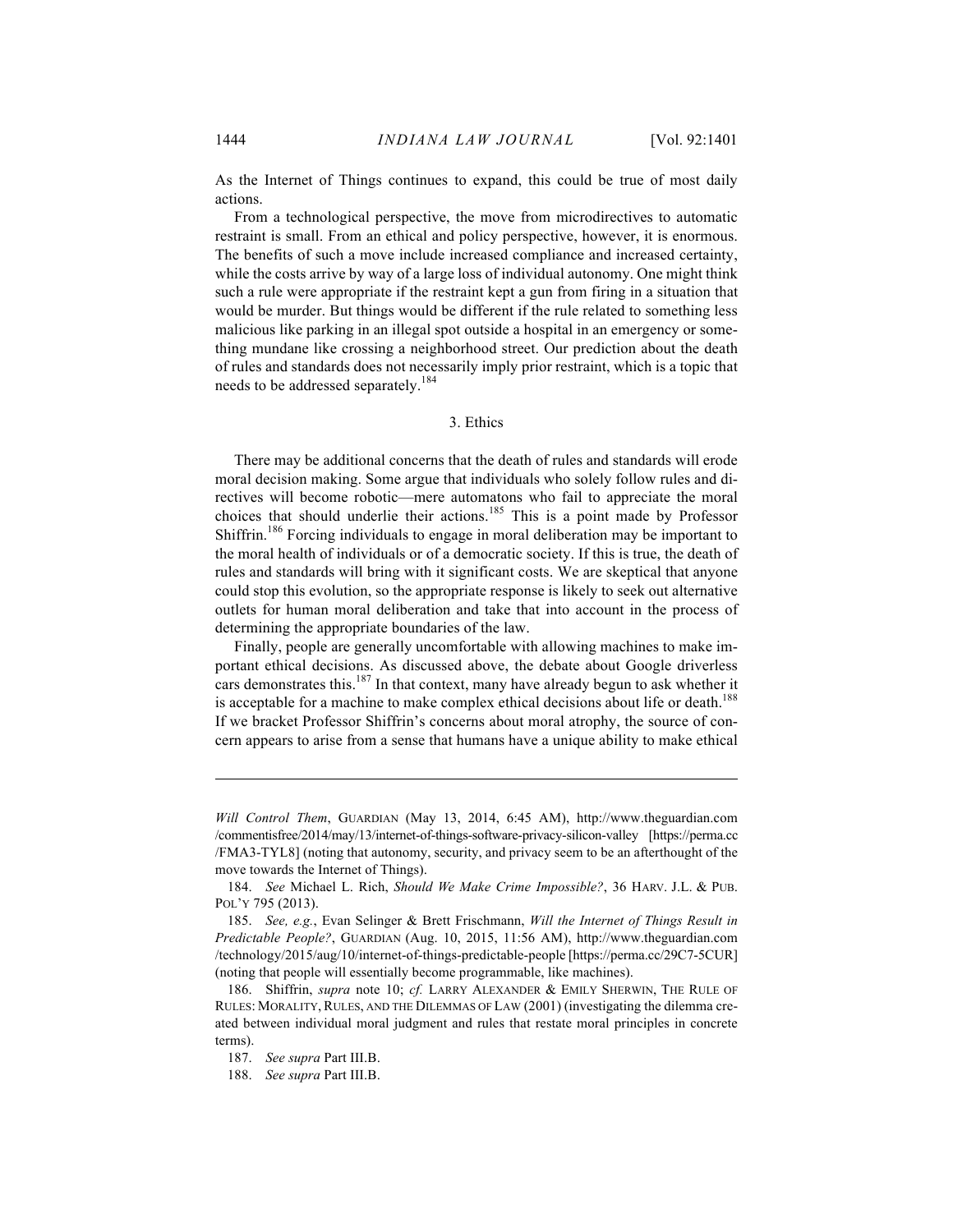decisions.<sup>189</sup> It should be noted, however, that even when a machine is making an algorithmic calculation these are human decisions. Humans decide which values the machine considers. Humans tell it what its objective is.

But that does not necessarily alleviate the concern. There is perhaps an ethical value in having a human making important instant decisions rather than placing ourselves on a course of action that cannot be reviewed in the actual moment. We suspect that a large part of what is going on here is lingering skepticism about accuracy concerns, which we addressed in Part II. People often trust human hunches more than complex machine decisions even in the face of evidence that the machines are more accurate. Perhaps it is a fear of the unknown. But as we have noted above, there is little evidence that humans will be systematically better at making these decisions than machines.

Still a deeper philosophical problem remains. Something that makes us human might be lost when lawmakers use machines to make all of our collective value judgments in advance (even if those judgments are accurate).<sup>190</sup> This may be at the root of the fear with which people view artificial intelligence.

These are pressing ethical problems that will face lawmakers in the future. The current trend is toward microdirectives that reduce in-the-moment ethical decisions. To understand whether that is a good thing, lawmakers must engage with philosophers and ethicists on these questions as the evolution to machine-derived microdirectives progresses.

\* \* \*

Before concluding, it is worth noting an implicit assumption in our prediction: the implications and consequences we discuss here will not themselves prevent the death of rules and standards. One might think that if the institutional upheaval and autonomy concerns are great enough, lawmakers will reject the move to microdirectives. We do not see this happening. The growth of predictive technology is robust. The lure of accuracy ("getting things right") and the regulated actors' desire for certainty are powerful forces that will dominate political and legal debates. The more nuanced considerations we discuss in this Part will, we think, be sidelined.

In that sense, our prediction is about the law's current course. Those who believe the costs of that course are unacceptable should focus on methods of alleviating these costs or finding means to intervene and change that evolutionary path.

#### **CONCLUSION**

As machines become increasingly intelligent, and continue to outperform human judgment, the influence of artificial intelligence will spread far and wide. The technologies we have discussed are already being used by doctors to detect cancers, by consumers to optimize their search for products, and by financial advisors to provide advice.

<sup>189.</sup> *See, e.g.*, Lin, *supra* note 165 (noting that humans are presumed to be able to make ethical judgments, whereas computers have an untested track record).

<sup>190.</sup> *See generally* MACHINE ETHICS (Michael Anderson & Susan Leigh Anderson eds., 2011).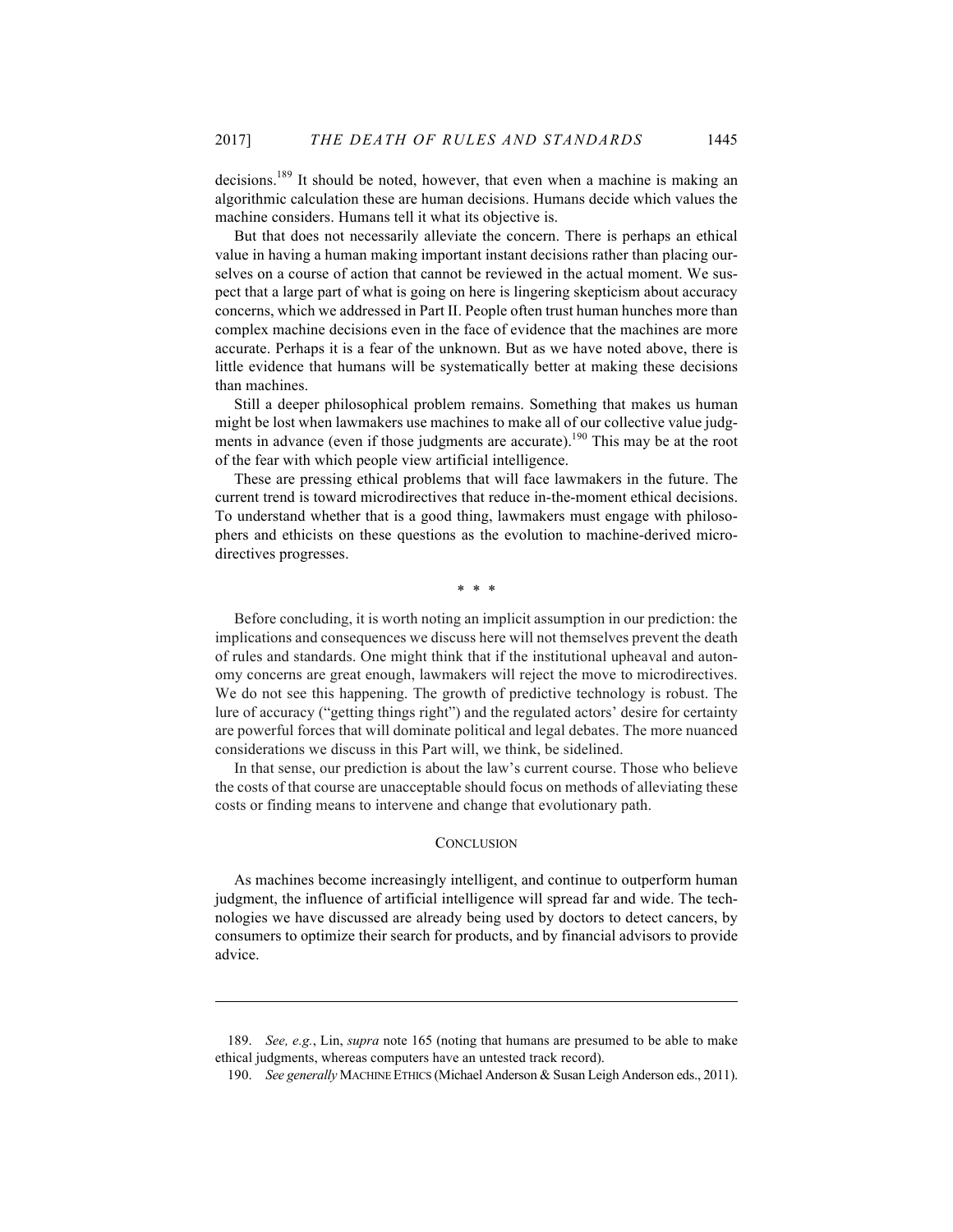The legal system will not be immune from this trend. We have suggested throughout this Article that this technological revolution will dramatically alter the foundational structure of law as we know it. Predictive technology will generate greater ex ante information that can be used by lawmakers to write highly specific, complex laws. And individuals will receive notice of these complex laws in a simple form thanks to technological advances in communication. This will be the death of rules and standards and the rise of microdirectives.

These developments will have profound implications for the role of judges, legislators, regulators, lawyers, and individuals in the legal system. But beyond that, we will have to change the way we think and talk about law. Take, for example, the classic debate between legal realists and legal formalists.<sup>191</sup> Without ex post adjudication, this debate changes radically. As standards disappear and judges have progressively less influence, legislative intent will be entrenched and concretized in the catalog of microdirectives.

Technological changes that vastly improve ex ante information will also breathe new life into old law-and-economics models that began with an assumption that lawmakers and citizens have full information. Friction in these models caused by imperfect and asymmetric information has provided a fertile source of material for critics, both inside and outside the field of law and economics. But these models will be given renewed importance. Similarly, the public choice literature will have an increased emphasis on how legislators choose objectives, rather than how they implement laws, while academic interest in subjects such as judicial behavior will dissipate.

All of this is to say that legal institutions of all types will change radically. We are witnessing an information revolution. And, like other technological revolutions, it will precede a legal revolution. The industrial revolution, for example, saw human labor replaced by machine labor and the cost of transportation fell markedly with inventions such as the steam engine. It greatly reduced transaction costs and had widespread impact on all spheres of law including contract law,<sup>192</sup> property law,<sup>193</sup>

<sup>191.</sup> *See generally* BRIAN Z. TAMANAHA, BEYOND THE FORMALIST-REALIST DIVIDE: THE ROLE OF POLITICS IN JUDGING (2010); Steven M. Quevedo, *Formalist and Instrumentalist Legal Reasoning and Legal Theory*, 73 CAL. L. REV*.* 119 (1985). On American legal realism, see GRANT GILMORE, THE AGES OF AMERICAN LAW (2d ed. 2012); WILFRED E. RUMBLE, JR., AMERICAN LEGAL REALISM (1968); ROBERT SAMUEL SUMMERS, INSTRUMENTALISM AND AMERICAN LEGAL THEORY (1982); Brian Leiter, *American Legal Realism*, *in* A COMPANION TO PHILOSOPHY OF LAW AND LEGAL THEORY (Dennis Patterson ed., 2010); Karl N. Llewellyn, *Some Realism About Realism—Responding to Dean Pound*, 44 HARV. L. REV. 1222 (1931). On formalism, see generally Frederick Schauer, *Formalism*, 97 YALE L.J. 509 (1988); Ernest J. Weinrib, *Legal Formalism: On the Immanent Rationality of Law,* 97 YALE L.J. 949 (1988).

<sup>192.</sup> *See, e.g.*, P. S. ATIYAH, THE RISE AND FALL OF FREEDOM OF CONTRACT (1979); GRANT GILMORE, *Origins*, *in* THE DEATH OF CONTRACT 5 (Ronald K. L. Collins ed., 2d ed. 1995).

<sup>193.</sup> For example, to see the feedback effect between intellectual property and the industrial revolution, see Joel Mokyr, *Intellectual Property Rights, the Industrial Revolution, and the Beginnings of Modern Economic Growth*, 99 AM. ECON. REV. 349 (2009).